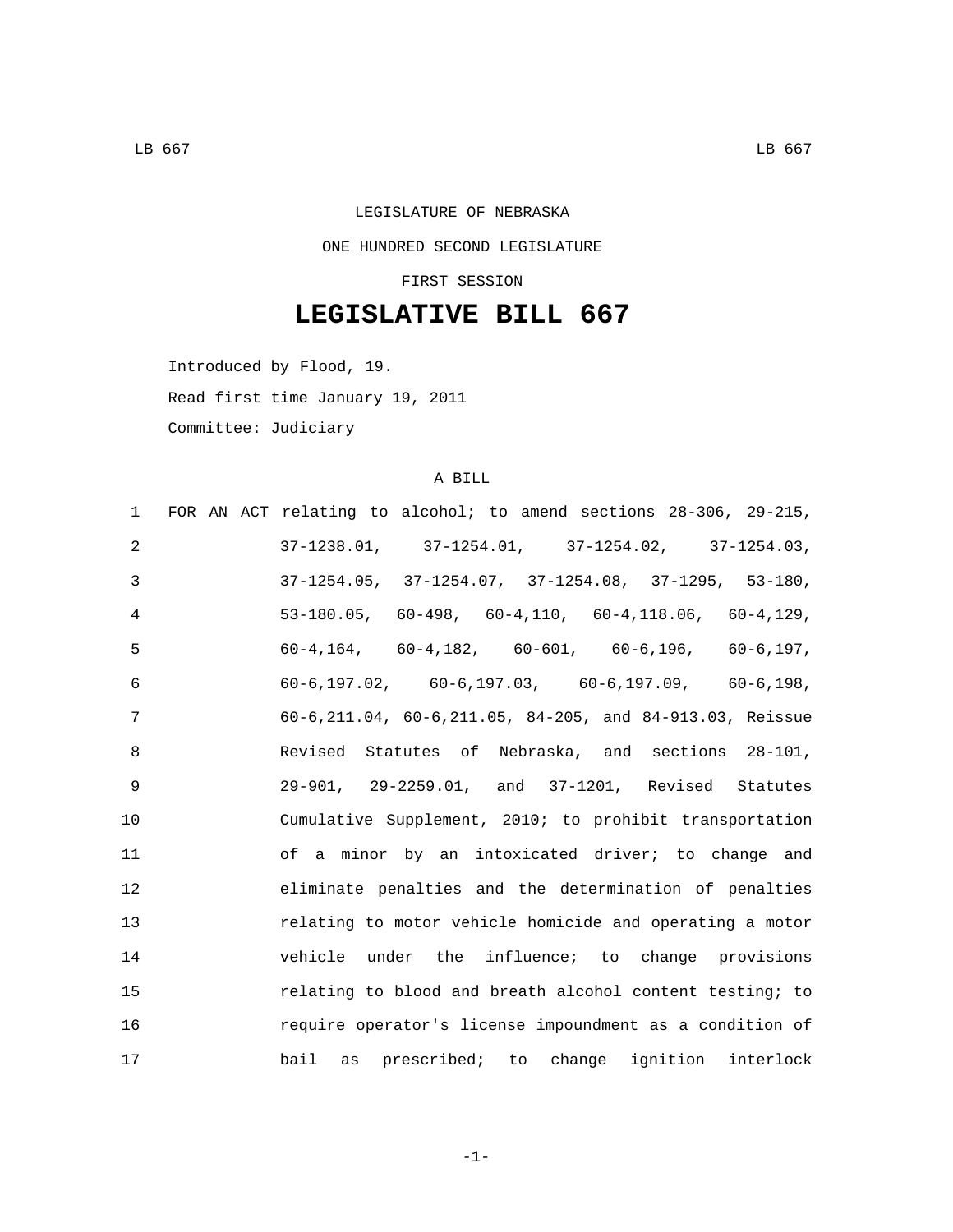provisions; to change provisions relating to enforcement of the State Boat Act and operating a boat, personal watercraft, or motor vehicle under the influence; to change provisions and a penalty relating to the crime and penalty of procuring alcohol for a minor or a mentally incompetent person; to eliminate administrative license revocation; to harmonize provisions; to repeal the original sections; and to outright repeal sections 60-498.01, 60-498.02, 60-498.03, 60-498.04, and 60-6,197.05, Reissue Revised Statutes of Nebraska. Be it enacted by the people of the State of Nebraska,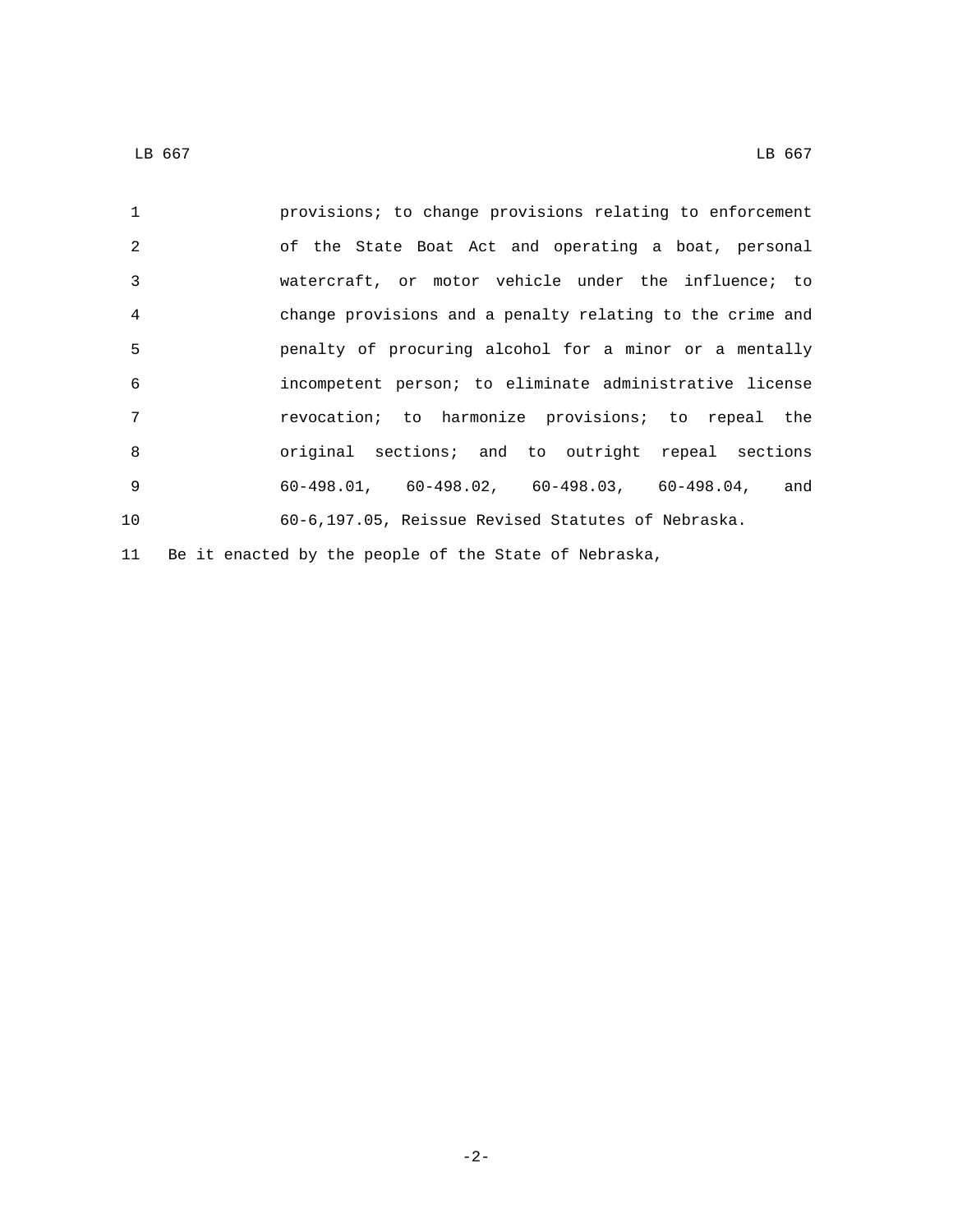| 1  | Section 1. Section 28-101, Revised Statutes Cumulative               |
|----|----------------------------------------------------------------------|
| 2  | Supplement, 2010, is amended to read:                                |
| 3  | 28-101 Sections 28-101 to 28-1356 and section 2 of this              |
| 4  | act shall be known and may be cited as the Nebraska Criminal Code.   |
| 5  | Sec. 2. (1) It shall be unlawful for any person to                   |
| 6  | operate or be in the actual physical control of a motor vehicle with |
| 7  | a person under the age of sixteen years as a passenger:              |
| 8  | (a) While the person operating or in the actual physical             |
| 9  | control of the motor vehicle is under the influence of alcoholic     |
| 10 | liquor or any drug;                                                  |
| 11 | (b) When the person operating or in the actual physical              |
| 12 | control of the motor vehicle has a concentration of eight-hundredths |
| 13 | of one gram or more by weight of alcohol per one hundred milliliters |
| 14 | <u>of his or her blood;</u>                                          |
| 15 | (c) When the person operating or in the actual physical              |
| 16 | control of the motor vehicle has a concentration of eight-hundredths |
| 17 | of one gram or more by weight of alcohol per two hundred ten liters  |
| 18 | of his or her breath; or                                             |
| 19 | (d) If the person operating or in the actual physical                |
| 20 | control of the motor vehicle refuses to submit to a chemical test or |
| 21 | tests when directed to do so by a peace officer pursuant to section  |
| 22 | $60 - 6, 197.$                                                       |
| 23 | A violation of this section shall be a Class I<br>(2)                |
| 24 | misdemeanor.                                                         |
| 25 | (3) The crime defined in this section shall be treated as            |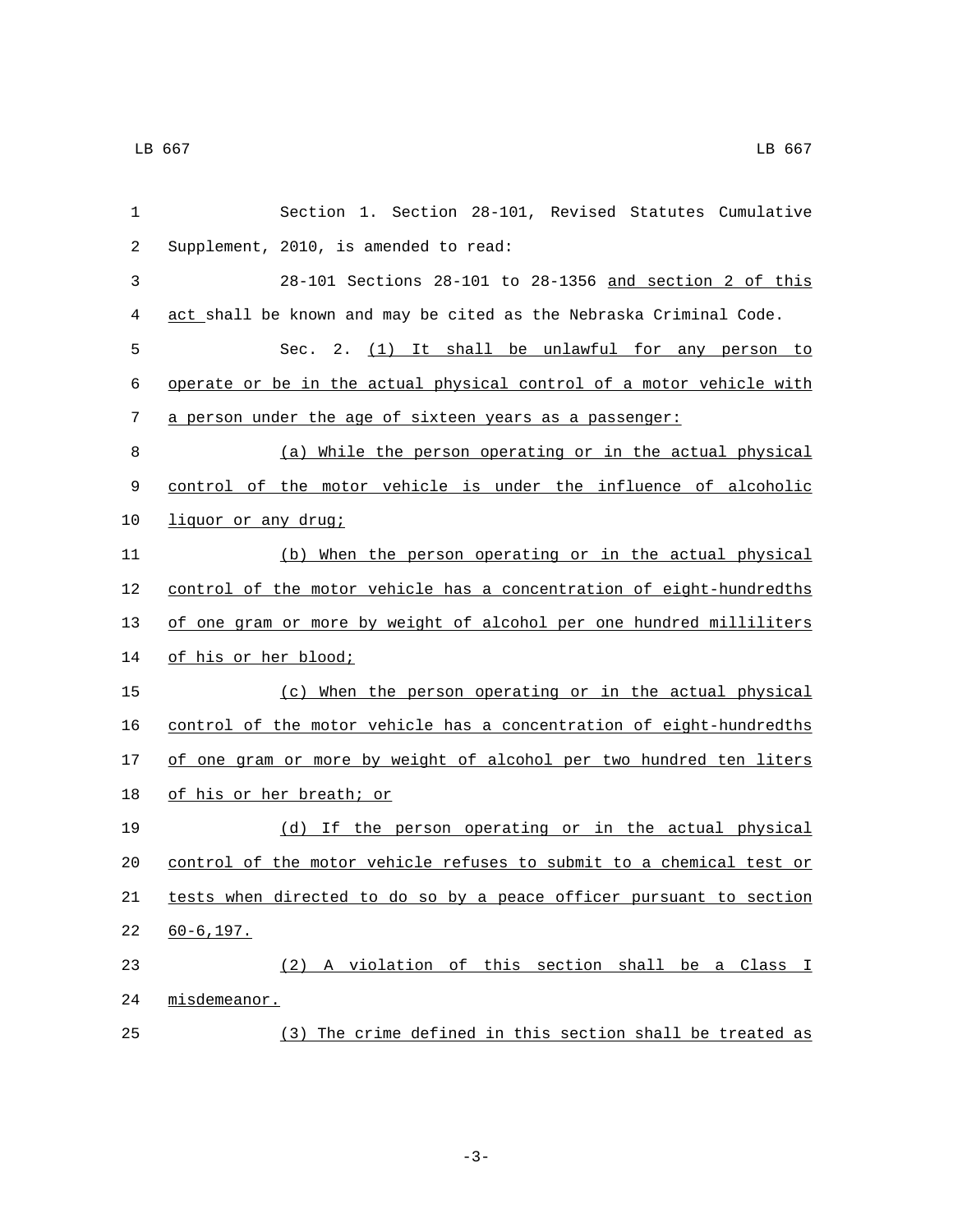a separate and distinct offense from any other offense arising out of acts alleged to have been committed while the person was in violation of this section. A sentence imposed under this section shall be 4 consecutive to any other sentence imposed. Sec. 3. Section 28-306, Reissue Revised Statutes of Nebraska, is amended to read:6 28-306 (1) A person who causes the death of another unintentionally while engaged in the operation of a motor vehicle in violation of the law of the State of Nebraska or in violation of any city or village ordinance commits motor vehicle homicide. (2) Except as provided in subsection (3) of this section, 12 motor vehicle homicide is a Class I misdemeanor. (3)(a) If the proximate cause of the death of another is the operation of a motor vehicle in violation of section 60-6,213 or 60-6,214, motor vehicle homicide is a Class IIIA felony. (b) If the proximate cause of the death of another is the operation of a motor vehicle in violation of section 60-6,196 or 60-6,197.06, motor vehicle homicide is a Class III felony. The court shall, as part of the judgment of conviction, order the person not to drive any motor vehicle for any purpose for a period of at least one year and not more than fifteen years and shall order that the operator's license of such person be revoked for the same period. (c) If the proximate cause of the death of another is the operation of a motor vehicle in violation of section 60-6,196 or

-4-

60-6,197.06, motor vehicle homicide is a Class II felony if the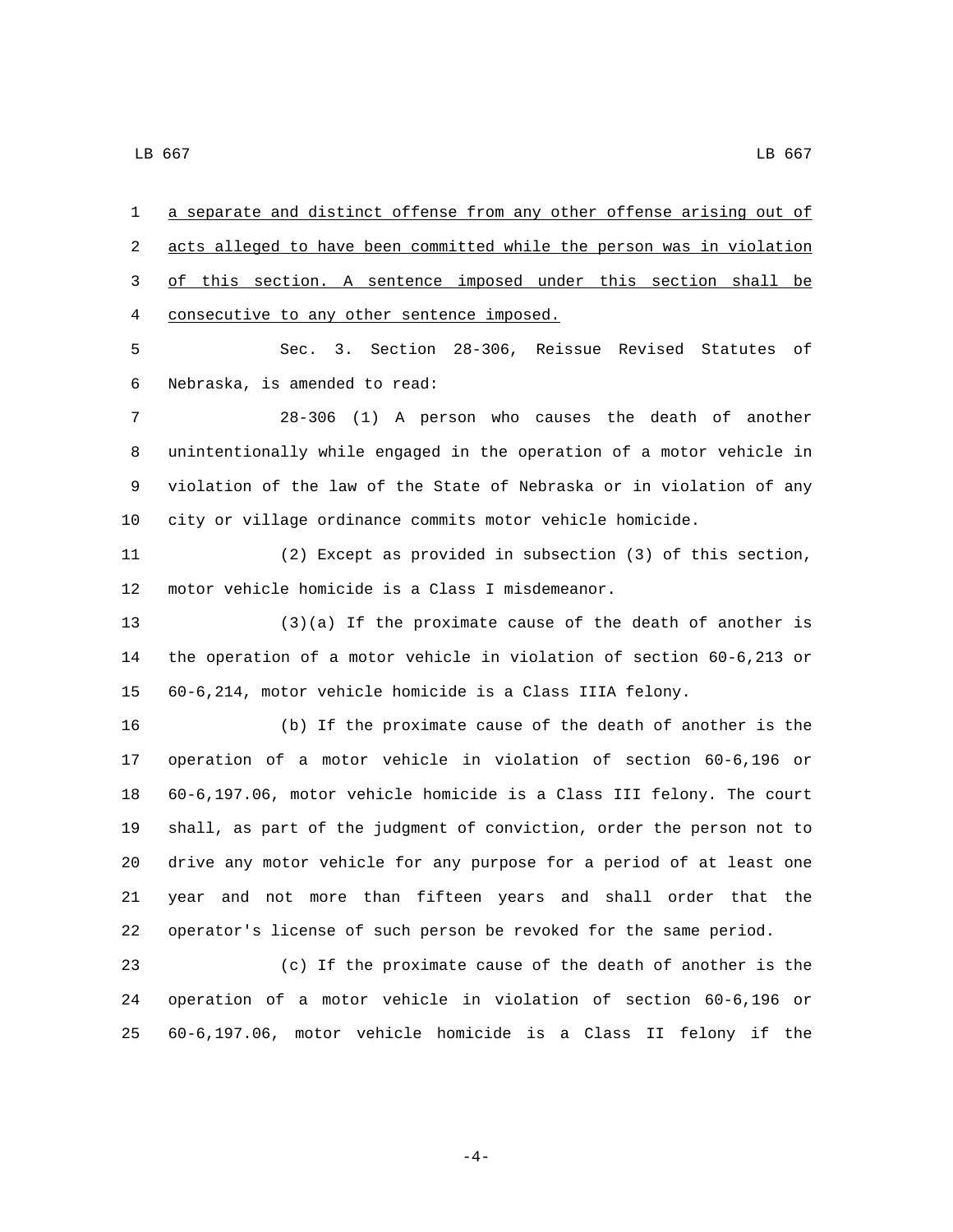defendant has a prior conviction for a violation of section 60-6,196 or 60-6,197.06, under a city or village ordinance enacted in conformance with section 60-6,196, or under a law of another state if, at the time of the conviction under the law of such other state, the offense for which the defendant was convicted would have been a violation of section 60-6,196. The court shall, as part of the judgment of conviction, order the person not to drive any motor vehicle for any purpose for a period of fifteen years and shall order that the operator's license of such person be revoked for the same 10 period.

 (d) An order of the court described in subdivision (b) or (c) of this subsection shall be administered upon sentencing, upon final judgment of any appeal or review, or upon the date that any 14 probation is revoked.

 (4) The crime punishable under this section shall be treated as a separate and distinct offense from any other offense 17 arising out of acts alleged to have been committed while the person was in violation of this section. A sentence imposed under this section shall be consecutive to any other sentence imposed.

 Sec. 4. Section 29-215, Reissue Revised Statutes of 21 Nebraska, is amended to read:

 29-215 (1) A law enforcement officer has the power and authority to enforce the laws of this state and of the political subdivision which employs the law enforcement officer or otherwise perform the functions of that office anywhere within his or her

-5-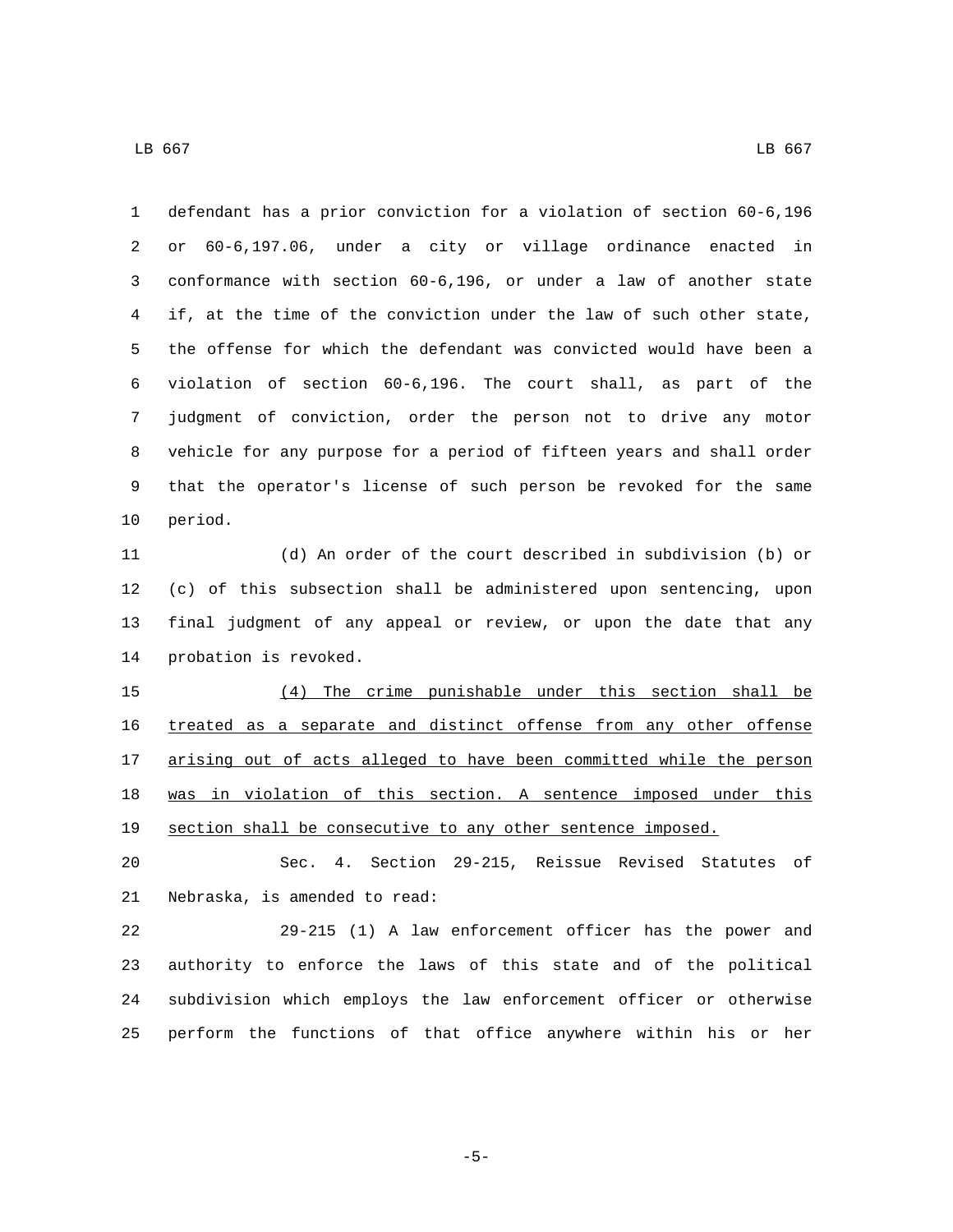primary jurisdiction.1

 (2) Any law enforcement officer who is within this state, but beyond his or her primary jurisdiction, has the power and authority to enforce the laws of this state or any legal ordinance of any city or incorporated village or otherwise perform the functions of his or her office, including the authority to arrest and detain suspects, as if enforcing the laws or performing the functions within his or her primary jurisdiction in the following cases:

 (a) Any such law enforcement officer, if in a fresh attempt to apprehend a person suspected of committing a felony, may follow such person into any other jurisdiction in this state and there arrest and detain such person and return such person to the law 13 enforcement officer's primary jurisdiction;

 (b) Any such law enforcement officer, if in a fresh attempt to apprehend a person suspected of committing a misdemeanor or a traffic infraction, may follow such person anywhere in an area within twenty-five miles of the boundaries of the law enforcement officer's primary jurisdiction and there arrest and detain such person and return such person to the law enforcement officer's 20 primary jurisdiction;

 (c) Any such law enforcement officer shall have such enforcement and arrest and detention authority when responding to a call in which a local, state, or federal law enforcement officer is in need of assistance. A law enforcement officer in need of assistance shall mean (i) a law enforcement officer whose life is in

-6-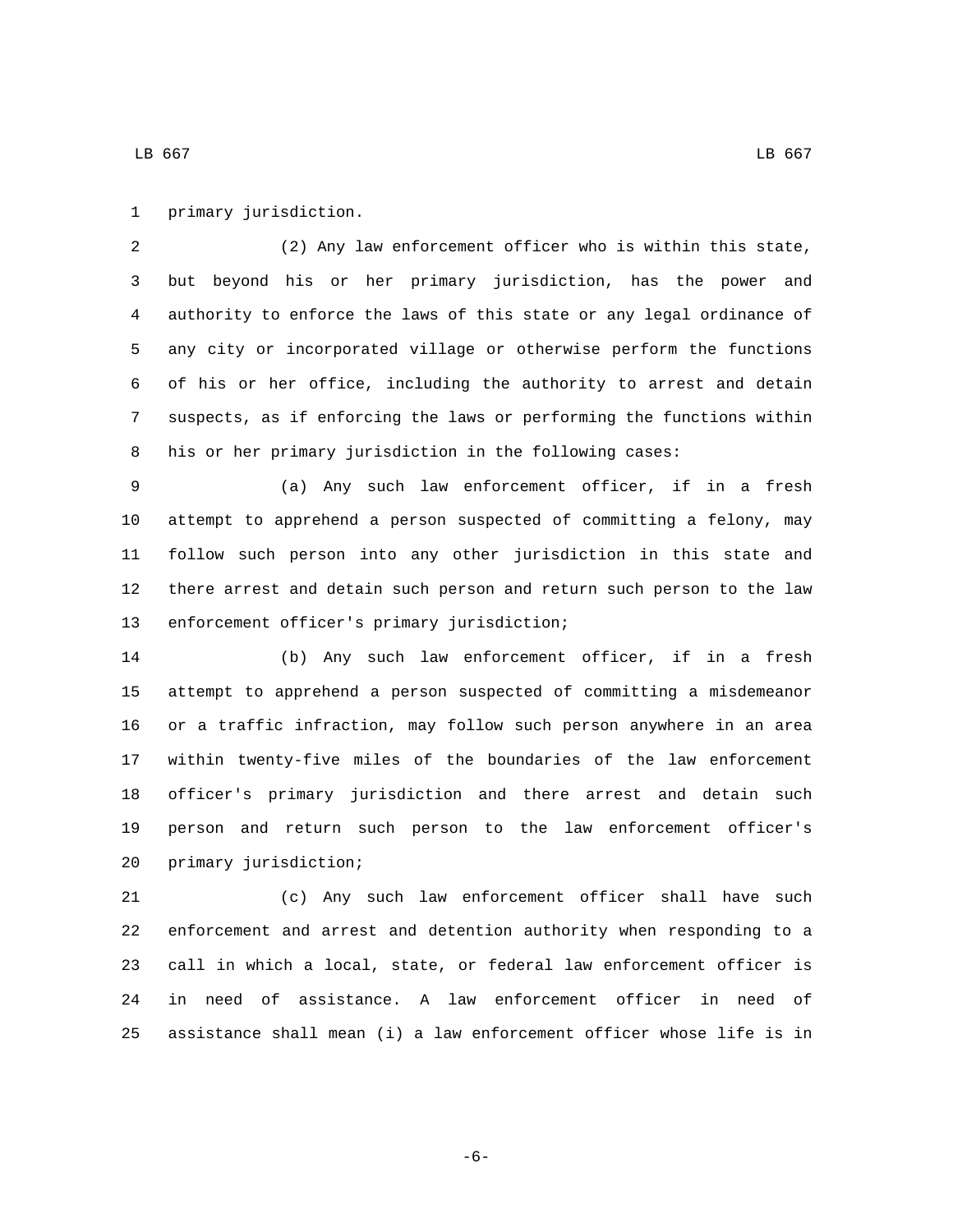danger or (ii) a law enforcement officer who needs assistance in making an arrest and the suspect (A) will not be apprehended unless immediately arrested, (B) may cause injury to himself or herself or

 others or damage to property unless immediately arrested, or (C) may destroy or conceal evidence of the commission of a crime; and

 (d) Any municipality or county may, under the provisions of the Interlocal Cooperation Act or the Joint Public Agency Act, enter into a contract with any other municipality or county for law enforcement services or joint law enforcement services. Under such an agreement, law enforcement personnel may have such enforcement authority within the jurisdiction of each of the participating political subdivisions if provided for in the agreement. Unless otherwise provided in the agreement, each participating political subdivision shall provide liability insurance coverage for its own law enforcement personnel as provided in section 13-1802.

 (3) When probable cause exists to believe that a person is operating or in the actual physical control of any motor vehicle, motorboat, personal watercraft, or aircraft while under the influence of alcoholic liquor or of any drug or otherwise in violation of section 28-1465, 28-1466, 28-1472, 37-1254.01, 37-1254.02, 60-4,163, 60-4,164, 60-6,196, 60-6,197, 60-6,211.01, or 60-6,211.02, the law enforcement officer has the power and authority to do any of the 23 following or any combination thereof:

 (a) Transport such person to a facility outside of the law enforcement officer's primary jurisdiction for appropriate

-7-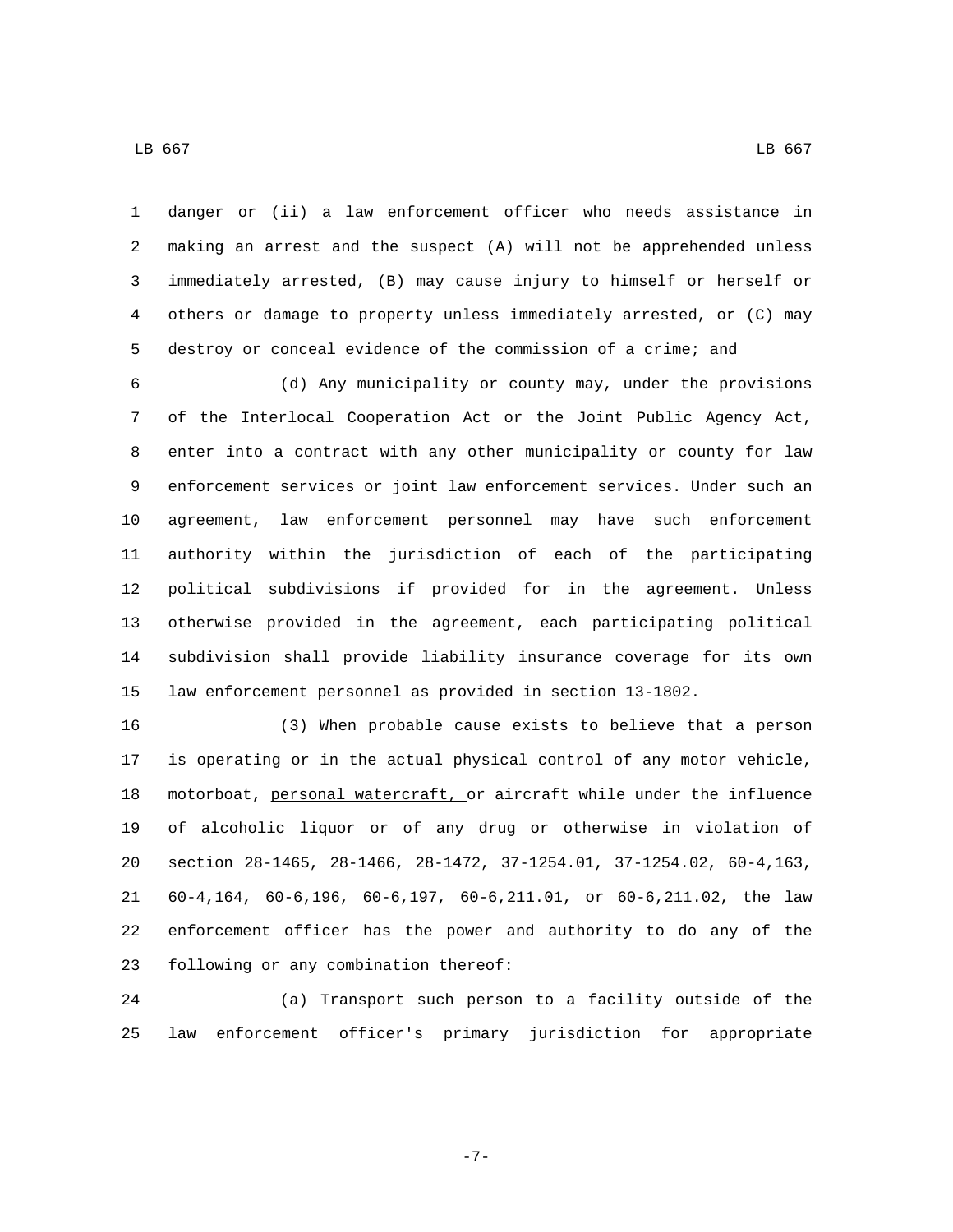1 chemical testing of the person;

 (b) Administer outside of the law enforcement officer's primary jurisdiction any post-arrest test advisement to the person; or4

 (c) With respect to such person, perform other procedures or functions outside of the law enforcement officer's primary jurisdiction which are directly and solely related to enforcing the laws that concern a person operating or being in the actual physical control of any motor vehicle, motorboat, or aircraft while under the influence of alcoholic liquor or of any other drug or otherwise in violation of section 28-1465, 28-1466, 28-1472, 37-1254.01, 37-1254.02, 60-4,163, 60-4,164, 60-6,196, 60-6,197, 60-6,211.01, or 13 60-6,211.02.

14 (4) For purposes of this section:

 (a) Law enforcement officer has the same meaning as peace officer as defined in section 49-801 and also includes conservation 17 officers of the Game and Parks Commission; and

 (b) Primary jurisdiction means the geographic area within the territorial limits of the state or political subdivision which 20 employs the law enforcement officer.

 Sec. 5. Section 29-901, Revised Statutes Cumulative 22 Supplement, 2010, is amended to read:

 29-901 (1) Any bailable defendant shall be ordered released from custody pending judgment on his or her personal recognizance unless the judge determines in the exercise of his or

 $\,$  LB 667  $\,$  LB 667  $\,$ 

-8-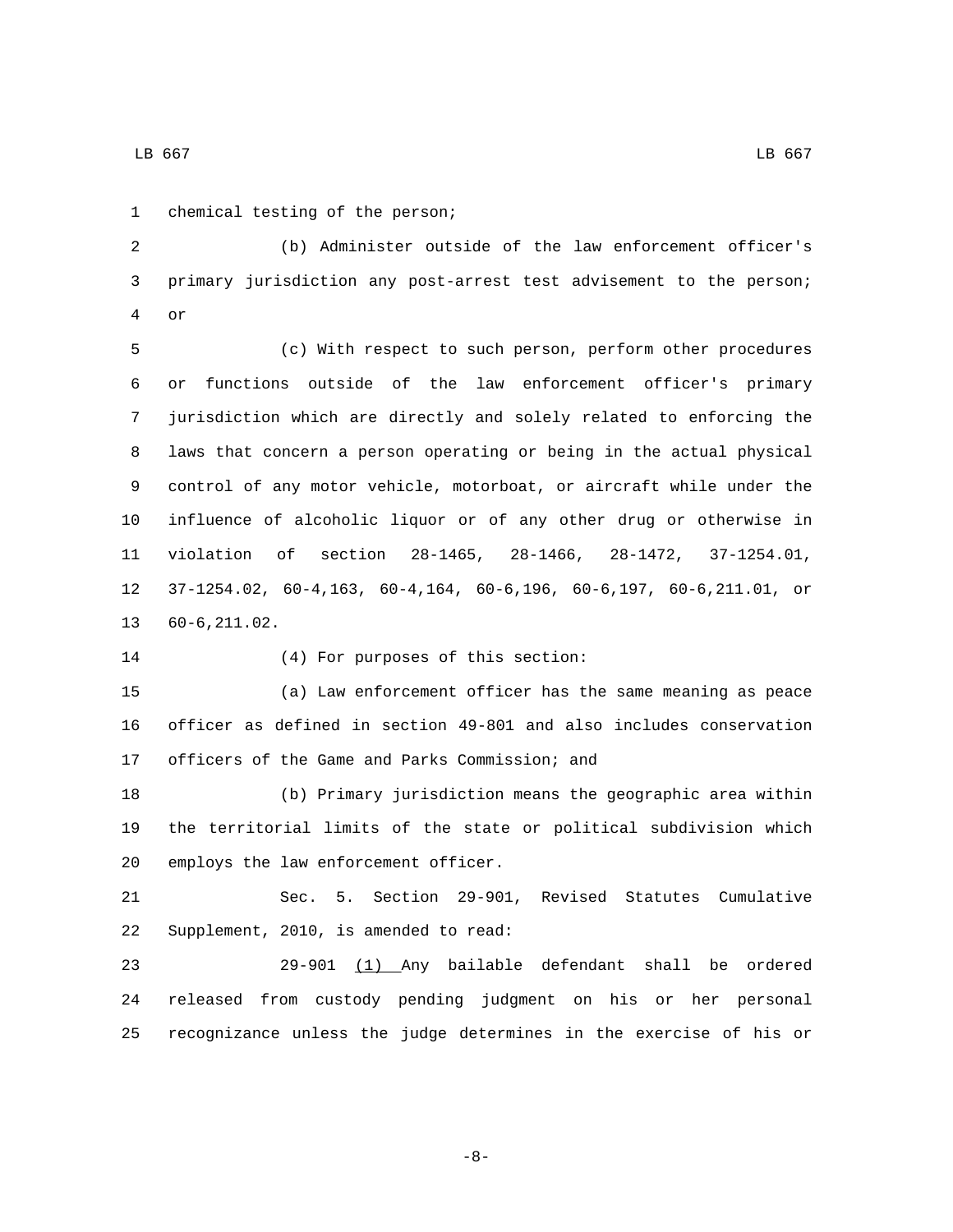her discretion that such a release will not reasonably assure the appearance of the defendant as required or that such a release could jeopardize the safety and maintenance of evidence or the safety of victims, witnesses, or other persons in the community. When such determination is made, the judge shall either in lieu of or in addition to such a release impose the first of the following conditions of release which will reasonably assure the appearance of the person for trial or, if no single condition gives that assurance, 9 any combination of the following conditions:

 $\left(\frac{1}{1}\right)$  (a) Place the defendant in the custody of a designated person or organization agreeing to supervise the 12 defendant;

13  $(2)$  (b) Place restrictions on the travel, association, or place of abode of the defendant during the period of such release; 15  $\left(3\right)-\left(c\right)$  Require, at the option of any bailable defendant,

16 either of the following:

 $(a)$   $(i)$  The execution of an appearance bond in a specified amount and the deposit with the clerk of the court in cash of a sum not to exceed ten percent of the amount of the bond, ninety percent of such deposit to be returned to the defendant upon the performance of the appearance or appearances and ten percent to be retained by the clerk as appearance bond costs, except that when no charge is subsequently filed against the defendant or if the charge or charges which are filed are dropped before the appearance of the defendant which the bond was to assure, the entire deposit shall be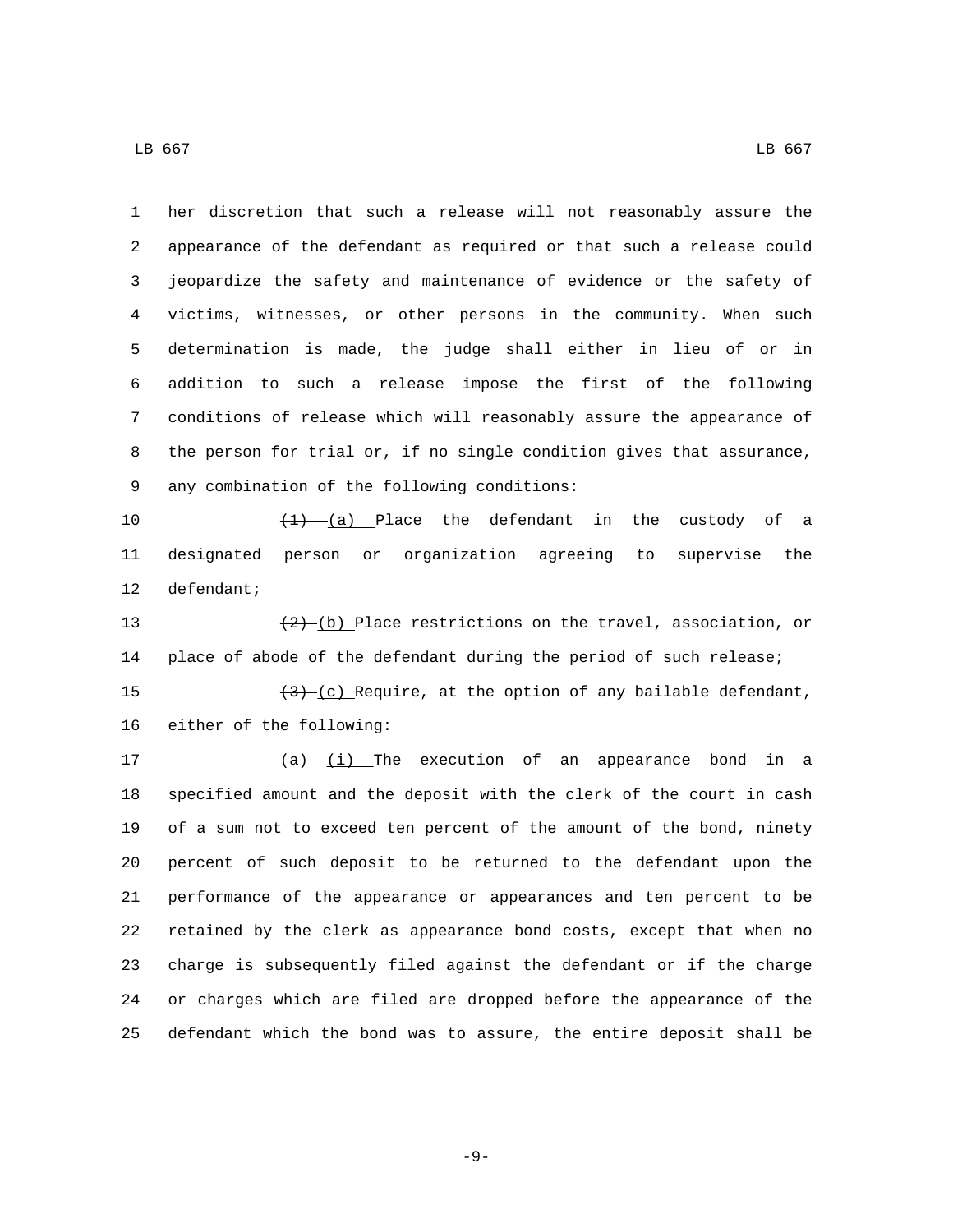returned to the defendant. If the bond is subsequently reduced by the court after the original bond has been posted, no additional appearance bond costs shall be retained by the clerk. The difference in the appearance bond costs between the original bond and the reduced bond shall be returned to the defendant. In no event shall the deposit be less than twenty-five dollars. Whenever jurisdiction is transferred from a court requiring an appearance bond under this subdivision to another state court, the transferring court shall transfer the ninety percent of the deposit remaining after the appearance bond costs have been retained. No further costs shall be levied or collected by the court acquiring jurisdiction; or

 $(b)$   $(\underline{\text{id}})$  The execution of a bail bond with such surety or sureties as shall seem proper to the judge or, in lieu of such surety or sureties, at the option of such person, a cash deposit of such sum so fixed, conditioned for his or her appearance before the proper court, to answer the offense with which he or she may be charged and to appear at such times thereafter as may be ordered by the proper court. The cash deposit shall be returned to the defendant upon the 19 performance of all appearances.

 If the amount of bail is deemed insufficient by the court before which the offense is pending, the court may order an increase of such bail and the defendant shall provide the additional undertaking, written or cash, to secure his or her release. All recognizances in criminal cases shall be in writing and be continuous from term to term until final judgment of the court in such cases and

 $-10-$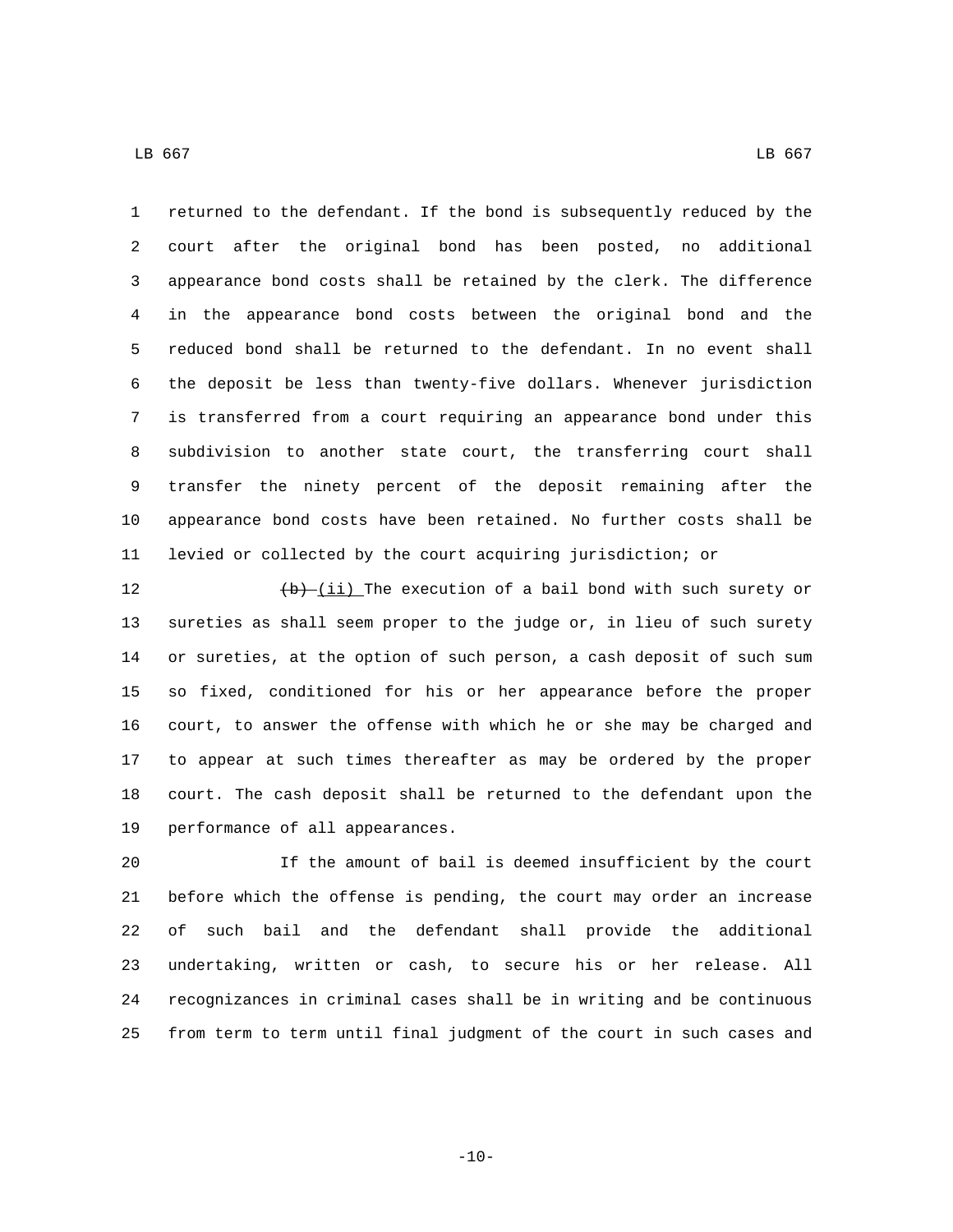shall also extend, when the court has suspended execution of sentence for a limited time, as provided in section 29-2202, or, when the court has suspended execution of sentence to enable the defendant to apply for a writ of error to the Supreme Court or Court of Appeals, as provided in section 29-2301, until the period of suspension has expired. When two or more indictments or informations are returned against the same person at the same term of court, the recognizance given may be made to include all offenses charged therein. Each surety on such recognizance shall be required to justify under oath in a sum twice the amount of such recognizance and give the description of real estate owned by him or her of a value above encumbrance equal to the amount of such justification and shall name all other cases pending in which he or she is a surety. No one shall be accepted as surety on recognizance aggregating a sum in excess of his or her equity in the real estate, but such recognizance shall not constitute a lien on the real estate described therein until judgment 17 is entered thereon against such surety; or

 $\left(4\right)$   $\frac{1}{d}$  Impose any other condition deemed reasonably necessary to assure appearances as required, including a condition requiring that the defendant return to custody after specified hours. (2) The court shall also require the operator's license of a bailable defendant be impounded if the defendant has been arrested or received a citation for a violation of section 60-6,196 or 60-6,197. Upon a request by the defendant, the court shall hold a 25 hearing within ten days after the date the request is filed to

-11-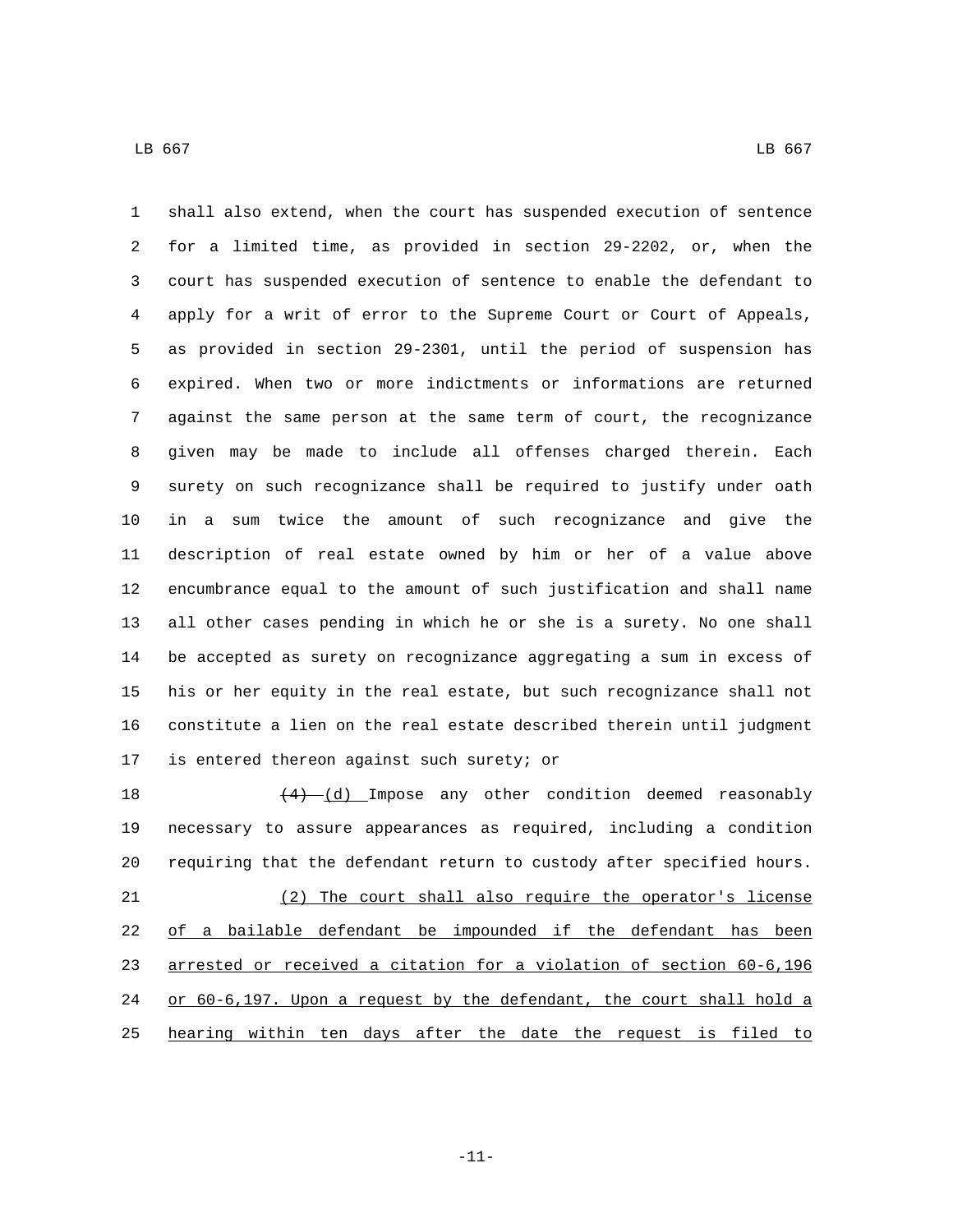determine whether the defendant may obtain an ignition interlock permit in order to operate a motor vehicle with an ignition interlock device pursuant to section 60-6,211.05. No defendant whose license is expired, suspended, or revoked in an action other than the instant offense shall be issued an ignition interlock permit. Installation and maintenance of an ignition interlock device shall be at the 7 defendant's own expense. Sec. 6. Section 29-2259.01, Revised Statutes Cumulative 9 Supplement, 2010, is amended to read: 29-2259.01 (1) There is hereby created the Probation Cash Fund. All money collected pursuant to subdivisions (2)(m) and (2)(o) of section 29-2262 and subdivisions (4)(a) and (4)(b) of section 60-4,115 shall be remitted to the State Treasurer for credit to the 14 fund. (2) Expenditures from the money in the fund collected pursuant to subdivisions (2)(m) and (2)(o) of section 29-2262 shall include, but not be limited to, supplementing any state funds necessary to support the costs of the services for which the money 19 was collected. (3)(a) The Office of Probation Administration shall use no more than five percent of the money in the fund collected in each 22 fiscal year pursuant to subdivisions  $(4)(a)$  and  $(4)(b)$  of section 60-4,115 for administrative costs of the office.23 (b) Expenditures from the money in the fund collected 25 pursuant to subdivisions  $(4)(a)$  and  $(4)(b)$  of section 60-4,115 shall

-12-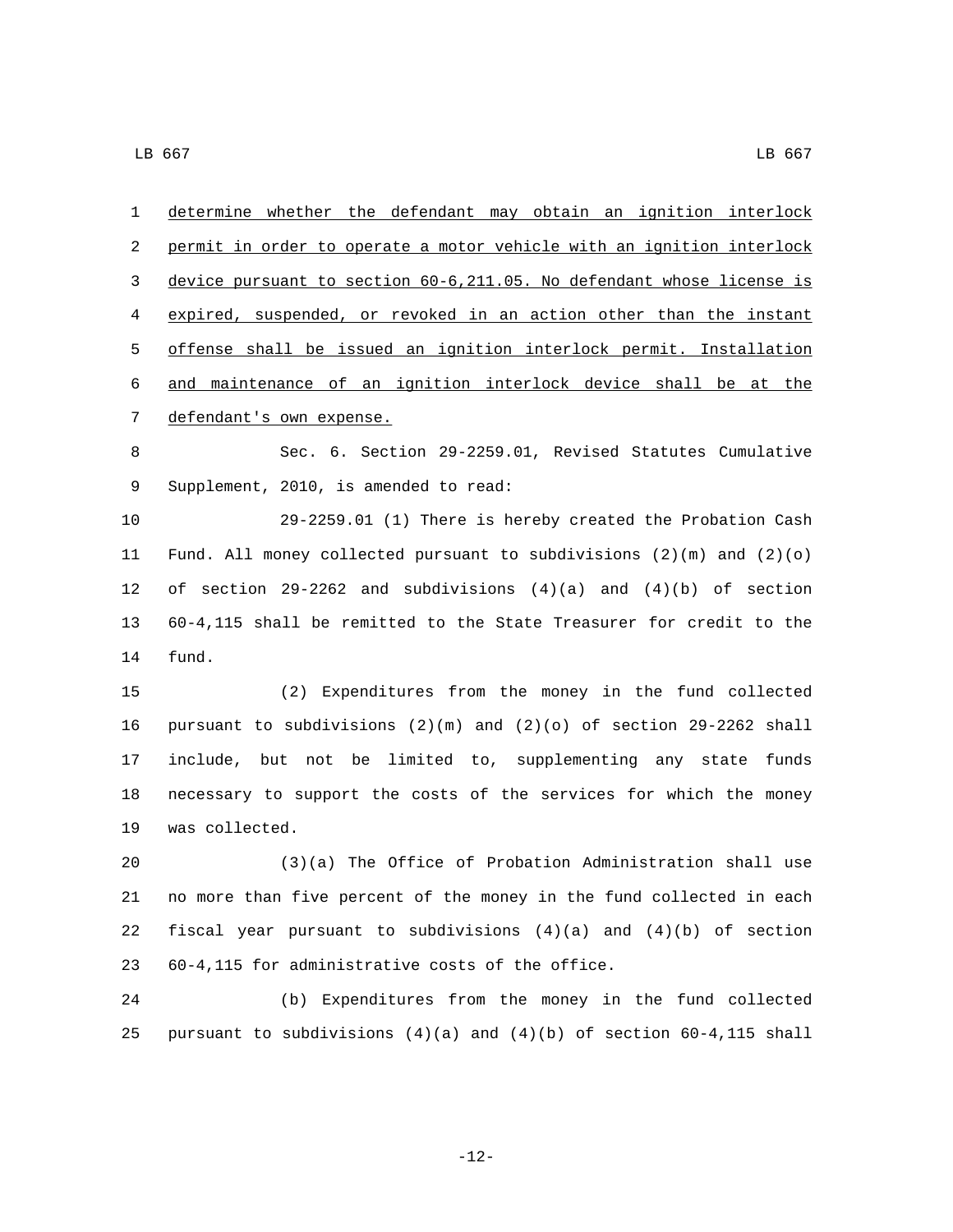also be used to provide for the cost of installing, removing, and maintaining an ignition interlock device in accordance with 3 subsection  $(9)$   $(7)$  of section 60-6, 211.05. The office shall not be required to pay costs authorized under this subdivision that exceed 5 the amount of funds available for this purpose.

 (4) Any money in the fund available for investment shall be invested by the state investment officer pursuant to the Nebraska Capital Expansion Act and the Nebraska State Funds Investment Act.

 (5) The State Treasurer shall transfer any money in the Ignition Interlock Device Fund on May 14, 2009, to the Probation Cash 11 Fund.

 Sec. 7. Section 37-1201, Revised Statutes Cumulative 13 Supplement, 2010, is amended to read:

 37-1201 Sections 37-1201 to 37-12,110 and sections 15, 16, 17, and 18 of this act shall be known and may be cited as the State Boat Act. It is the policy of this state to promote safety for persons and property in and connected with the use, operation, and equipment of vessels and to promote uniformity of laws relating 19 thereto.

 Sec. 8. Section 37-1238.01, Reissue Revised Statutes of 21 Nebraska, is amended to read:

 37-1238.01 No person other than a rescue squad member actually en route to, at, or returning from any emergency requiring 24 the services of such member or any law enforcement peace officer in the performance of his or her official duties shall operate a vessel

-13-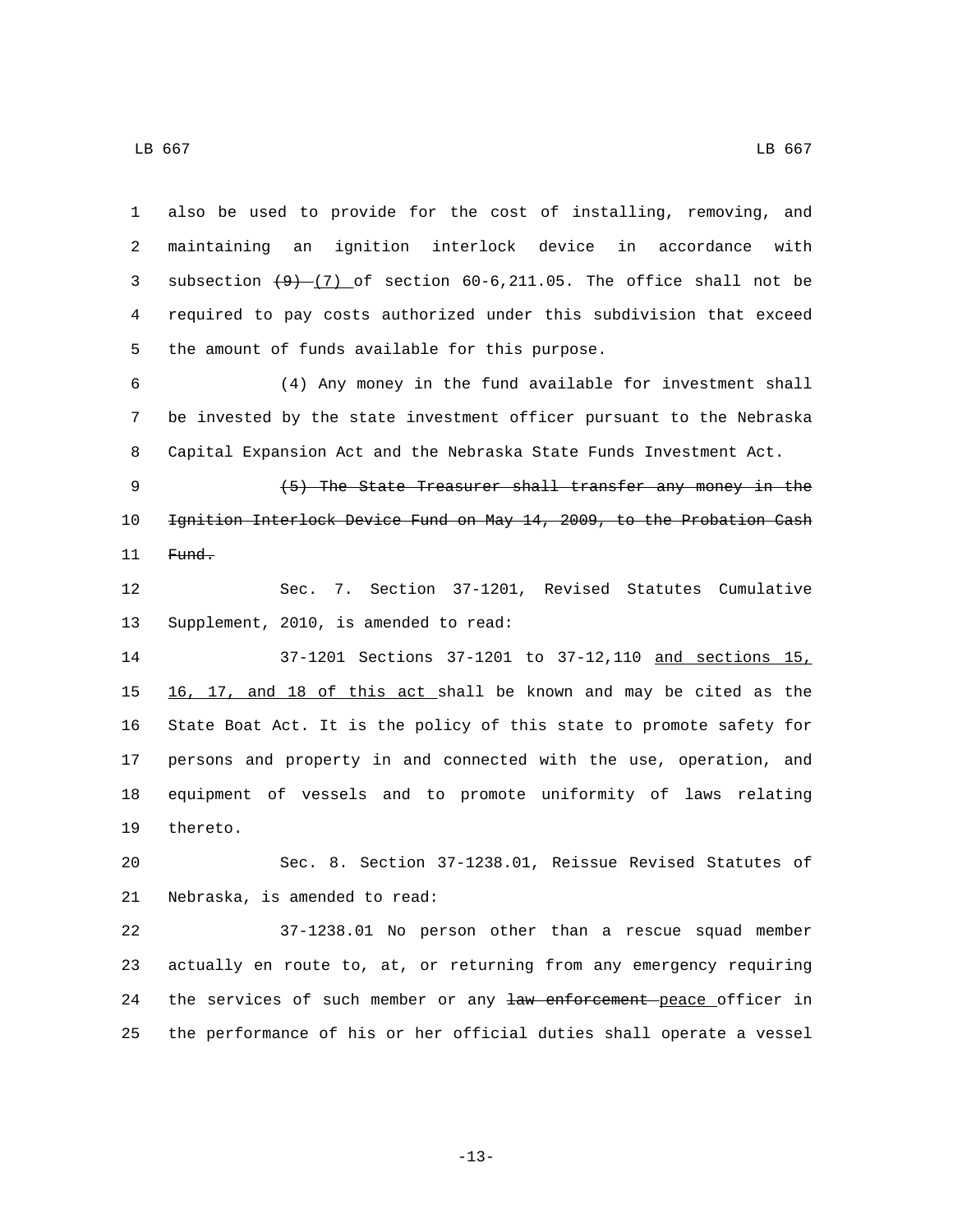1 equipped with a rotating or flashing red or blue light or lights upon 2 the waters of this state. 3 Sec. 9. Section 37-1254.01, Reissue Revised Statutes of Nebraska, is amended to read:4 5 37-1254.01 (1) No person shall be in the actual physical 6 control of any motorboat or personal watercraft under propulsion upon 7 the waters of this state: 8 (a) While under the influence of alcohol-alcoholic liquor 9 or of anycontrolled substance as defined in section 28 401; drug; 10 (b) When such person has a concentration of eight-11 hundredths of one gram or more by weight of alcohol per one hundred 12 milliliters of his or her blood; or 13 (c) When such person has a concentration of eight-14 hundredths of one gram or more by weight of alcohol per two hundred 15 ten liters of his or her breath. 16 (2) Any person who is in the actual physical control of 17 any motorboat under propulsion upon the waters of this state while in 18 a condition described in subsection (1) of this section shall be 19 guilty of a Class II misdemeanor. Upon conviction the court shall, as 20 part of the judgment of conviction, order such person not to be in 21 the physical control of a motorboat under propulsion upon the waters 22 of this state for any purpose for a period of six months from the 23 date of such conviction, except that if the court places such person 24 on probation or suspends the sentence for any reason, the court 25 shall, as one of the conditions of probation or sentence suspension,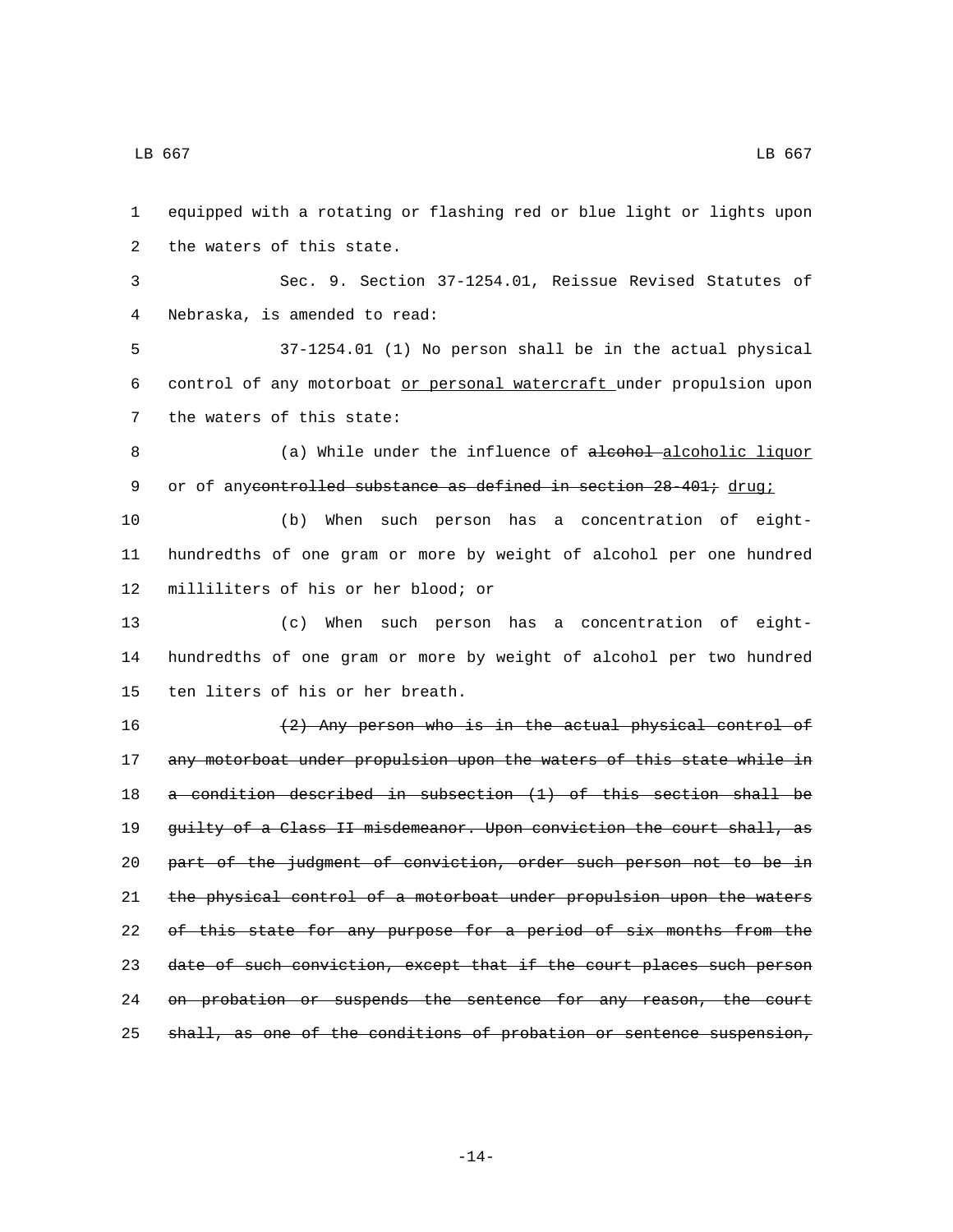| 1  | order such person not to be in the physical control of any motorboat  |
|----|-----------------------------------------------------------------------|
| 2  | under propulsion upon the waters of this state for any purpose for a  |
| 3  | period of sixty days from the date of the order.                      |
| 4  | $(3)$ (2) Any city or village may enact ordinances in                 |
| 5  | conformance with this section and section 37-1254.02. Upon conviction |
| 6  | of any person of a violation of such a city or village ordinance, the |
| 7  | provisions of sections 17 and 18 of this act shall be applicable the  |
| 8  | same as though it were a violation of this section or section         |
| 9  | $37 - 1254.02$ .                                                      |
| 10 | (3) Any person who is in the actual physical control of               |
| 11 | any motorboat or personal watercraft under propulsion upon the waters |
| 12 | of this state while in a condition described in subsection (1) of     |
| 13 | this section shall be quilty of a crime and upon conviction punished  |
| 14 | as provided in section 18 of this act.                                |
| 15 | (4) At the discretion of the court, any person convicted              |
| 16 | of violating this section or violating any city or village ordinance  |
| 17 | adopted in conformance with this section may be required to attend,   |
| 18 | at the convicted person's expense, an alcoholism treatment program as |
| 19 | a term of probation.                                                  |
| 20 | Sec. 10. Section 37-1254.02, Reissue Revised Statutes of              |
| 21 | Nebraska, is amended to read:                                         |
| 22 | 37-1254.02 (1) Any person who has in his or her actual                |
| 23 | physical control a motorboat or personal watercraft under propulsion  |
| 24 | upon the waters of this state shall be deemed to have given his or    |
| 25 | her consent to submit to a chemical test or tests of his or her       |

-15-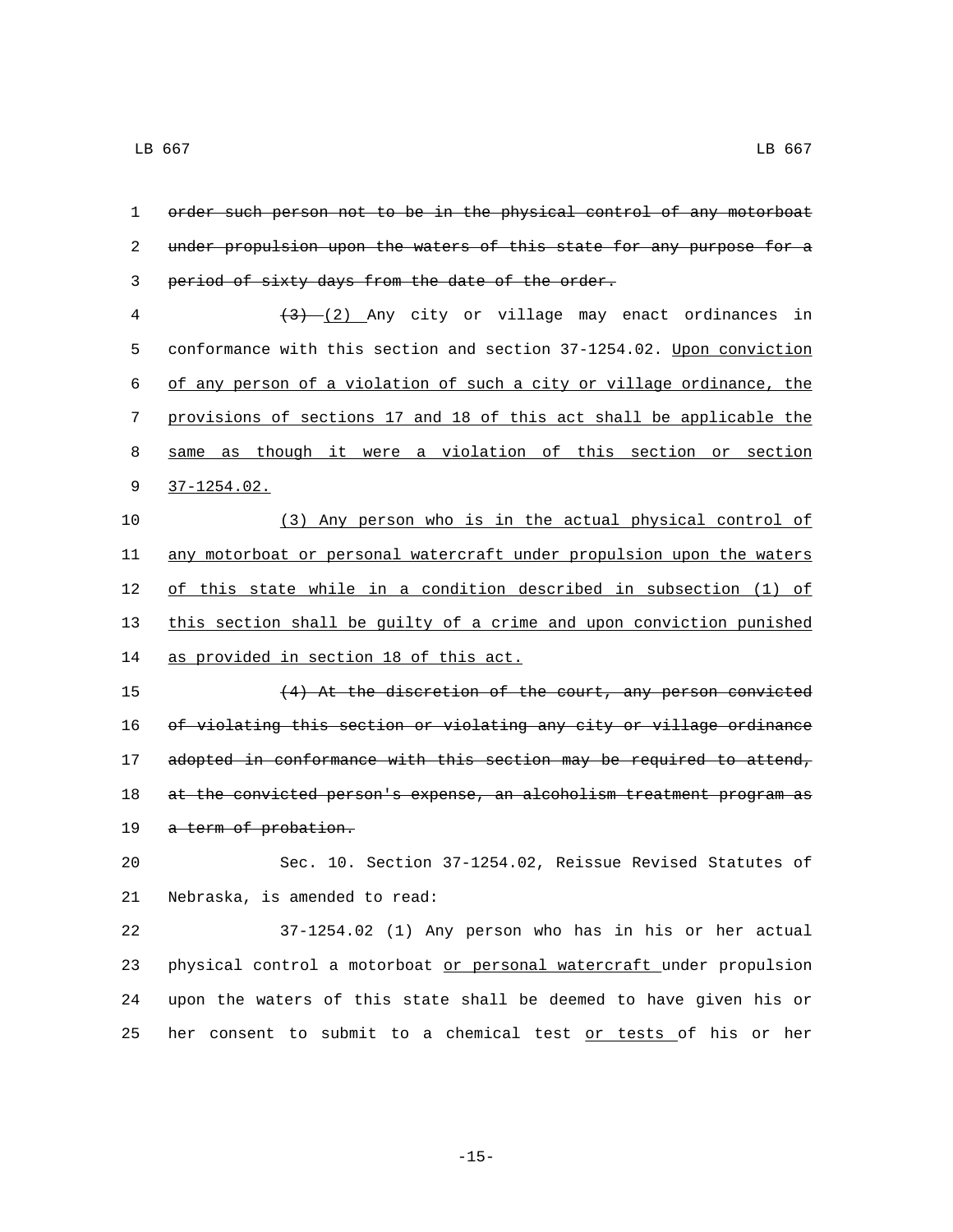1 blood, or breath, or urine for the purpose of determining the amount 2 of alcohol content concentration of alcohol or the presence of drugs in such blood,  $er$ -breath, or urine.

4 (2) Any law enforcement peace officer who has been duly 5 authorized to make arrests for violations of laws of this state or 6 ordinances of any city or village may require any person arrested for 7 any offense arising out of acts alleged to have been committed while 8 the person was in the actual physical control of a motorboat or 9 personal watercraft under propulsion upon the waters of this state 10 under the influence of alcohol or drugs to submit to a chemical test 11 or tests of his or her blood,  $\theta$ r-breath, or urine for the purpose of 12 determining the alcohol content of concentration of alcohol or the 13 presence of drugs in such blood, or breath, or urine when the officer 14 has reasonable grounds to believe that the person was in the actual 15 physical control of a motorboat or personal watercraft under 16 propulsion upon the waters of this state while under the influence of 17 alcohol or drugs in violation of section 37-1254.01. It shall be 18 unlawful for a person to refuse to provide a sample of his or her 19 blood, breath, or urine after being directed by a peace officer to 20 submit to a chemical test or tests of his or her blood or breath 21 pursuant to this section.

22 (3) Any law enforcement officer who has been duly 23 authorized to make arrests for violations of laws of this state or 24 ordinances of any city or village may require any person who has in 25 his or her actual physical control a motorboat under propulsion upon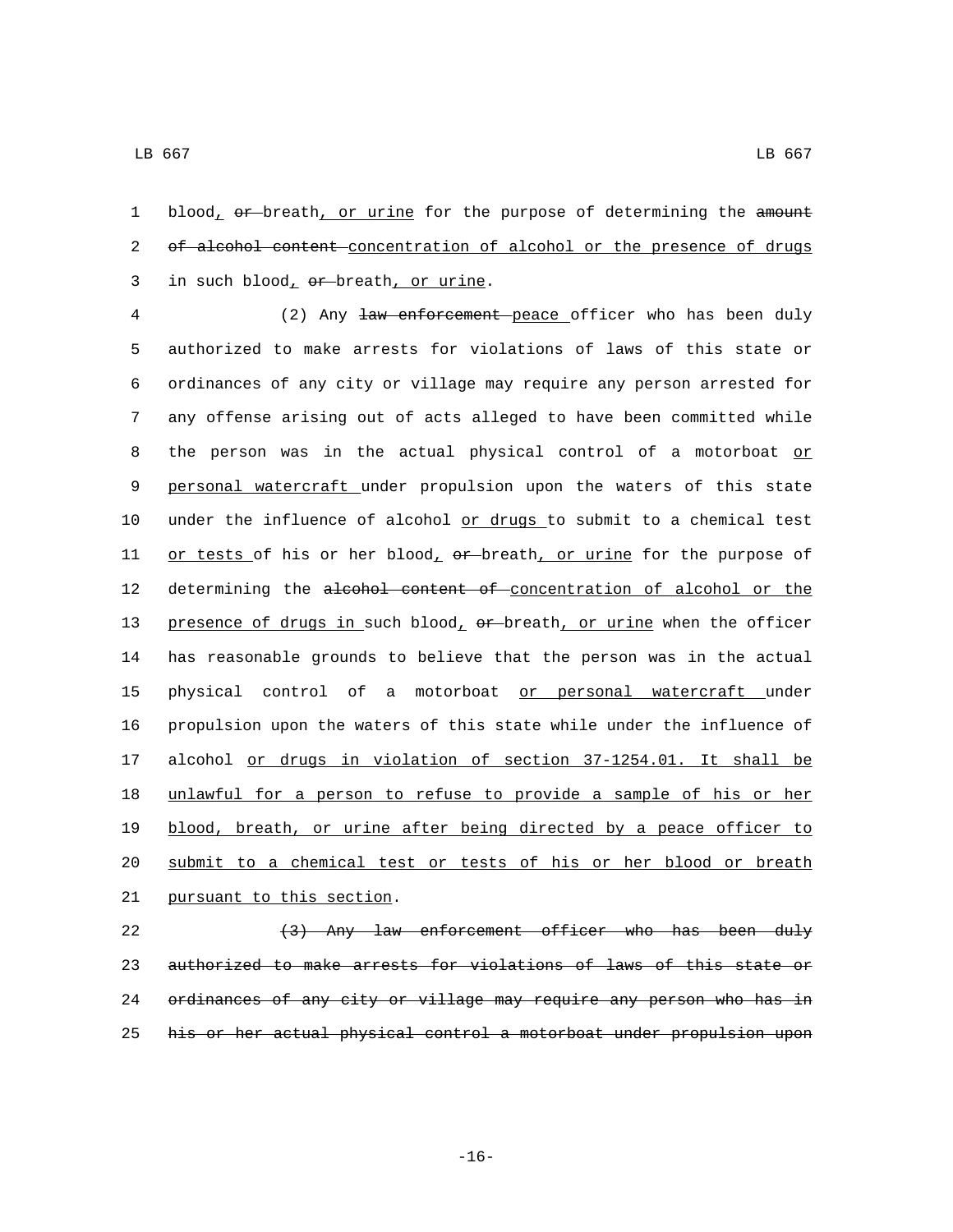the waters of this state to submit to a preliminary test of his or her breath for alcohol content if the officer has reasonable grounds to believe that such person has alcohol in his or her body or has committed any violation of this section and section 37-1254.01. Any person who refuses to submit to such preliminary breath test or whose preliminary breath test results indicate an alcohol content of eight- hundredths of one gram or more by weight of alcohol per two hundred 8 ten liters of his or her breath shall be placed under arrest. Any person who refuses to submit to such preliminary breath test shall be 10 guilty of a Class III misdemeanor.

11 (4) (3) Any person arrested pursuant to as described in 12 subsection (2) of this section may, upon the direction of a law 13 enforcement peace officer, be required to submit to a chemical test 14 or tests of his or her blood, or breath, or urine for a determination 15 of the concentration of alcohol or the presence of drugs. alcohol 16 content. Any person who refuses to submit to a chemical blood or 17 breath test required pursuant to this section shall be guilty of a 18 Class II misdemeanor, and the court shall, as part of the judgment of 19 conviction, order such person not to be in the actual physical 20 control of any motorboat under propulsion upon the waters of this 21 state for any purpose for a period of six months from the date of 22 such conviction. If the court places such person on probation or 23 suspends the sentence for any reason, the court shall, as one of the 24 conditions of probation or sentence suspension, order such person not 25 to be in the actual physical control of any motorboat under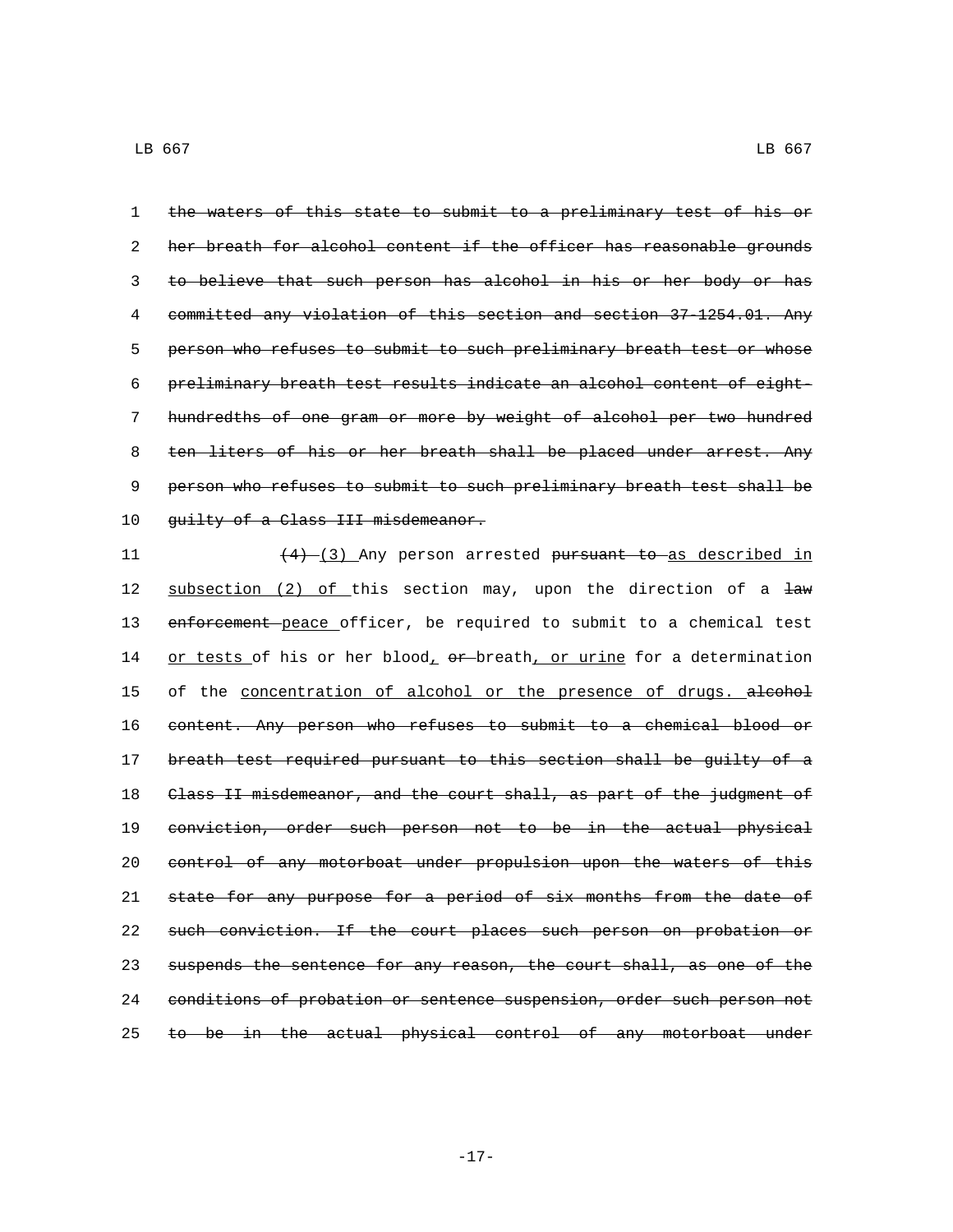| 1           | propulsion upon the waters of this state for any purpose for a period |
|-------------|-----------------------------------------------------------------------|
| 2           | of sixty days from the date of the order.                             |
| 3           | (4) Any person involved in a motorboat or personal                    |
| 4           | watercraft accident in this state may be required to submit to a      |
| 5           | chemical test or tests of his or her blood, breath, or urine by any   |
| 6           | peace officer if the officer has reasonable grounds to believe that   |
| 7           | the person was in the actual physical control of a motorboat or       |
| 8           | personal watercraft under propulsion upon the waters of this state    |
| $\mathsf 9$ | while under the influence of alcoholic liquor or drugs at the time of |
| 10          | the accident.                                                         |
| 11          | (5) Any person who is required to submit to a preliminary             |
| 12          | breath test or to a chemical blood, or breath, or urine test or tests |
| 13          | pursuant to this section shall be advised of the consequences of      |
| 14          | refusing to submit to such test. that if he or she refuses to submit  |
| 15          | to such test or tests, he or she could be charged with a separate     |
| 16          | crime. Failure to provide such advisement shall not affect the        |
| 17          | admissibility of the chemical test result in any legal proceedings.   |
| 18          | However, failure to provide such advisement shall negate the state's  |
| 19          | ability to bring any criminal charges against a refusing party        |
| 20          | pursuant to this section.                                             |
| 21          | (6) Any person convicted of a violation of this section               |
| 22          | shall be punished as provided in section 18 of this act.              |
| 23          | (7) Refusal to submit to a chemical blood, breath, or                 |
| 24          | urine test or tests pursuant to this section shall be admissible      |
| 25          | evidence in any action for a violation of section 37-1254.01 or a     |

-18-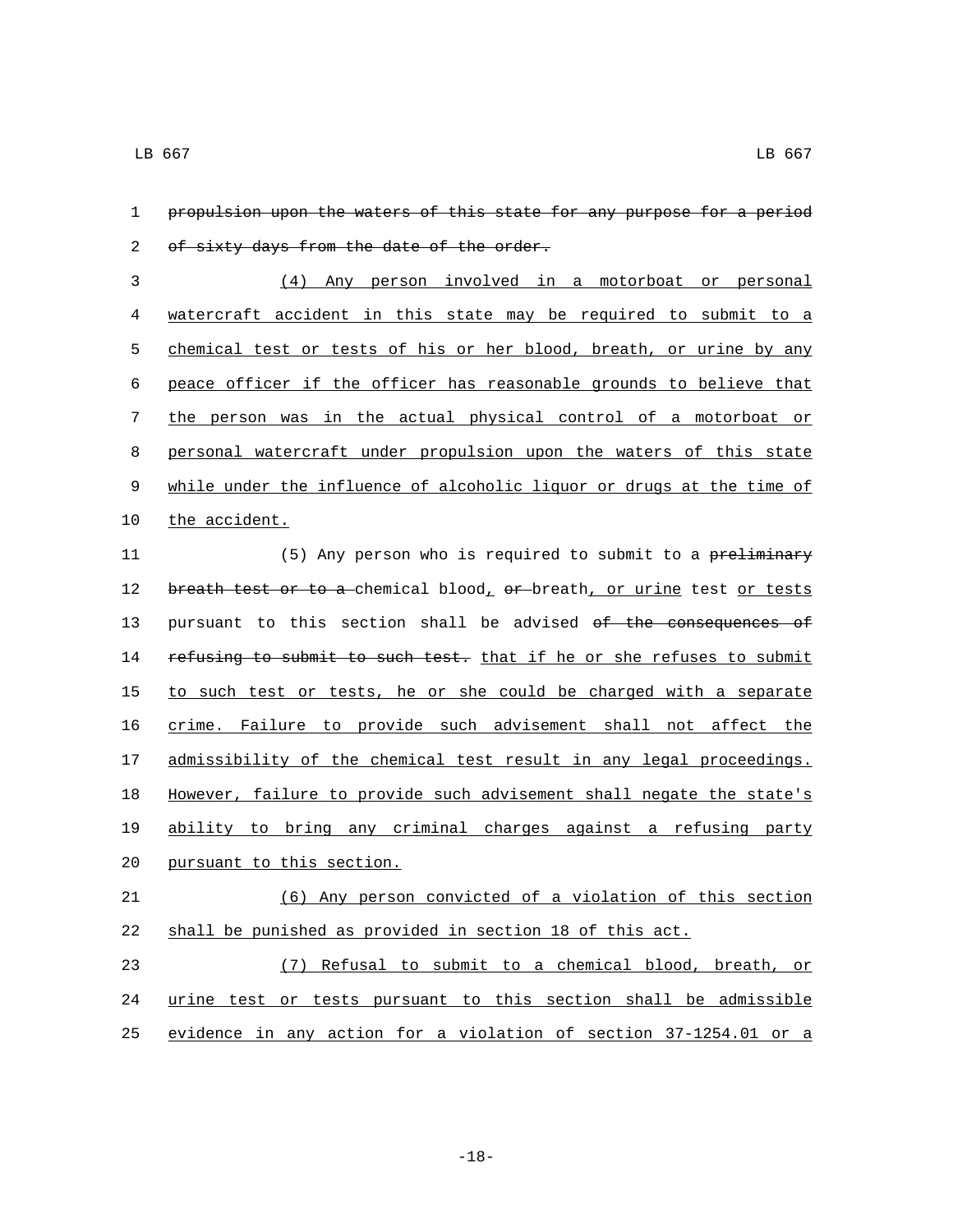| $\mathbf 1$ | city or village ordinance enacted in conformance with such section.   |
|-------------|-----------------------------------------------------------------------|
| 2           | Sec. 11. Section 37-1254.03, Reissue Revised Statutes of              |
| 3           | Nebraska, is amended to read:                                         |
| 4           | 37-1254.03 The law enforcement peace officer who requires             |
| 5           | a chemical blood, or breath, or urine test or tests pursuant to       |
| 6           | section 37-1254.02 may direct whether the test or tests shall be of   |
| 7           | blood, or breath, or urine. When the officer directs that the test or |
| 8           | tests shall be of a person's blood, the person tested shall be        |
| 9           | permitted to have a physician of his or her choice evaluate his or    |
| 10          | her condition and perform or have performed whatever laboratory tests |
| 11          | such person tested deems appropriate in addition to and following the |
| 12          | test or tests administered at the direction of the law enforcement    |
| 13          | peace officer. If the officer refuses to permit such additional test  |
| 14          | or tests to be taken, then the original test or tests shall not be    |
| 15          | competent as evidence. Upon request the results of the test or tests  |
| 16          | taken at the direction of the law enforcement peace officer shall be  |
| 17          | made available to the person being tested.                            |
| 18          | Sec. 12. Section 37-1254.05, Reissue Revised Statutes of              |
| 19          | Nebraska, is amended to read:                                         |
| 20          | $37-1254.05$ $(1)$ Except as provided in section $37-1254.03$ ,       |
| 21          | any test or tests made pursuant to section 37-1254.02, if made in     |
| 22          | conformance with the requirements of this section, shall be competent |
| 23          | evidence in any prosecution under a state law or city or village      |
| 24          | ordinance regarding the actual physical control of any motorboat or   |

personal watercraft under propulsion upon the waters of this state

-19-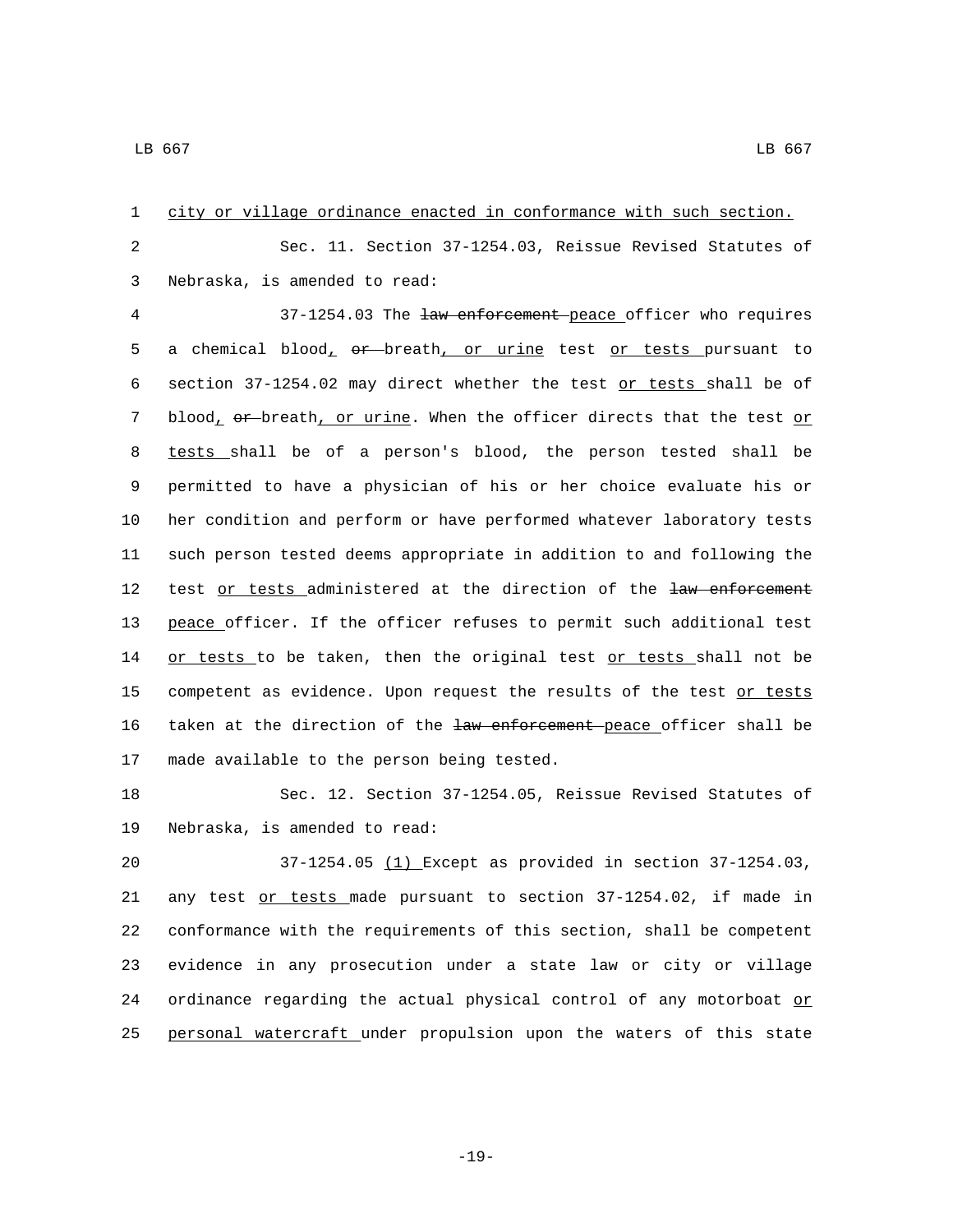1 while under the influence of alcohol or drugs or regarding the actual physical control of any motorboat or personal watercraft under propulsion upon the waters of this state when the concentration of alcohol in the blood or breath is in excess of allowable levels in violation of section 37-1254.01 or a city or village ordinance.

 (2) To be considered valid, tests shall have been performed according to methods approved by the Department of Health and Human Services and by an individual possessing a valid permit issued by the department for such purpose. The department may approve satisfactory techniques or methods and ascertain the qualifications and competence of individuals to perform such tests and may issue permits which shall be subject to termination or revocation at the 13 discretion of the department.

 (3) The permit fee may be established by rules and regulations adopted and promulgated by the department, which fee shall not exceed the actual cost of processing the initial permit. Such fee shall be charged annually to each permitholder. The fees shall be used to defray the cost of processing and issuing the permits and other expenses incurred by the department in carrying out this section. The fee shall be deposited in the state treasury and credited to the Health and Human Services Cash Fund as a laboratory 22 service fee.

 (4) Relevant evidence shall not be excluded in any prosecution under a state statute or city or village ordinance involving being in the actual physical control of a motorboat or

-20-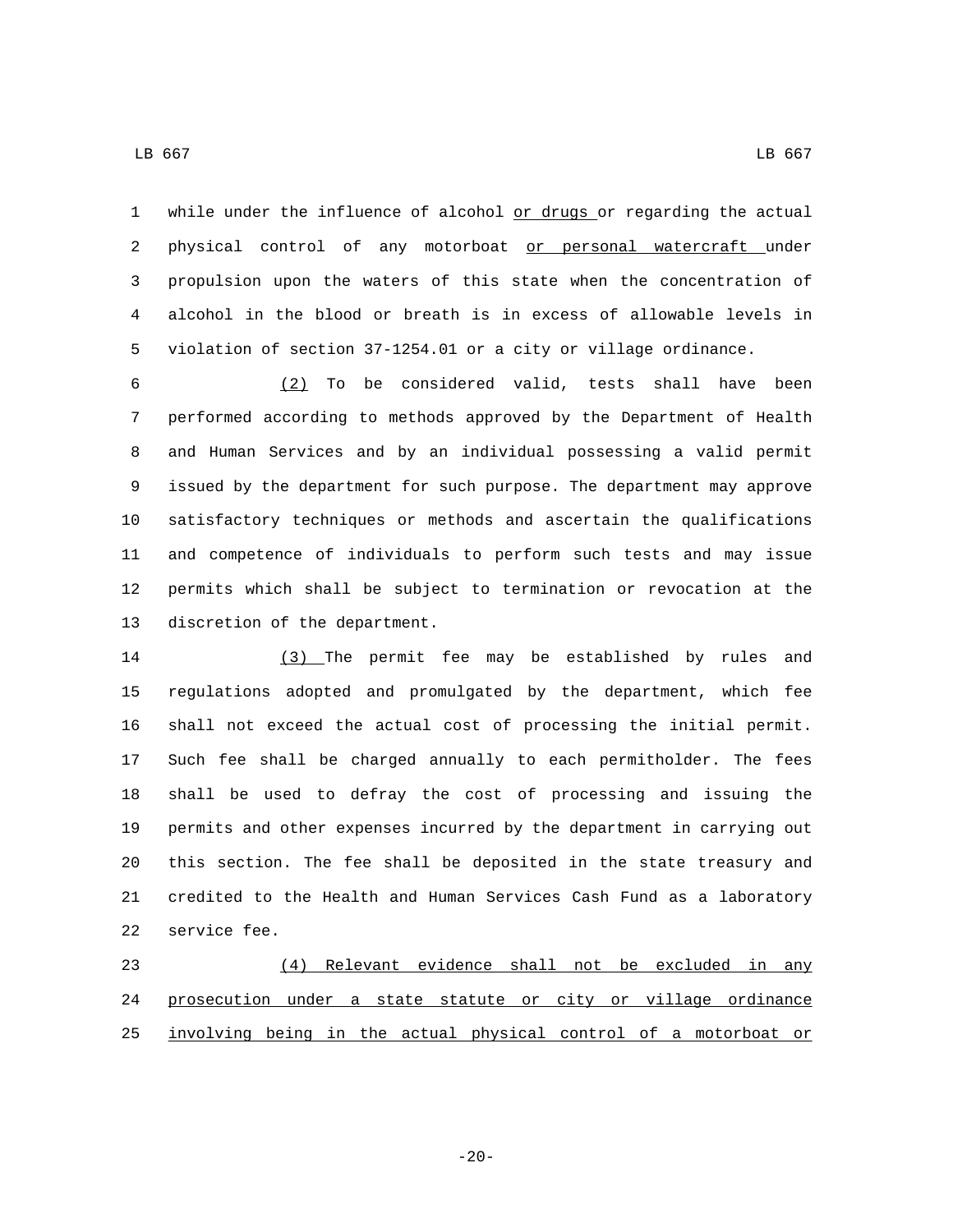personal watercraft under propulsion upon the waters of this state while under the influence of alcoholic liquor or drugs or involving being in the actual physical control of a motorboat or personal watercraft under propulsion upon the waters of this state when the concentration of alcohol in the blood or breath is in excess of allowable levels on the ground that the evidence existed or was 7 obtained outside of this state.

 Sec. 13. Section 37-1254.07, Reissue Revised Statutes of 9 Nebraska, is amended to read:

 37-1254.07 Upon the conviction of any person for 11 violation of section 37-1254.01 or for being in the actual physical 12 control of a motorboat or personal watercraft under propulsion upon the waters of this state while under the influence of alcohol or of 14 any controlled substance as defined in section 28-401 drug in violation of any city or village ordinance, there shall be assessed as part of the court costs the fee charged by any physician or any agency administering tests, pursuant to a permit issued in accordance with section 37-1254.05, for the test administered and the analysis thereof pursuant to section 37-1254.02 if such test was actually 20 made.

 Sec. 14. Section 37-1254.08, Reissue Revised Statutes of 22 Nebraska, is amended to read:

 37-1254.08 Any person arrested for any offense involving 24 the actual physical control of a motorboat or personal watercraft under propulsion upon the waters of this state while under the

-21-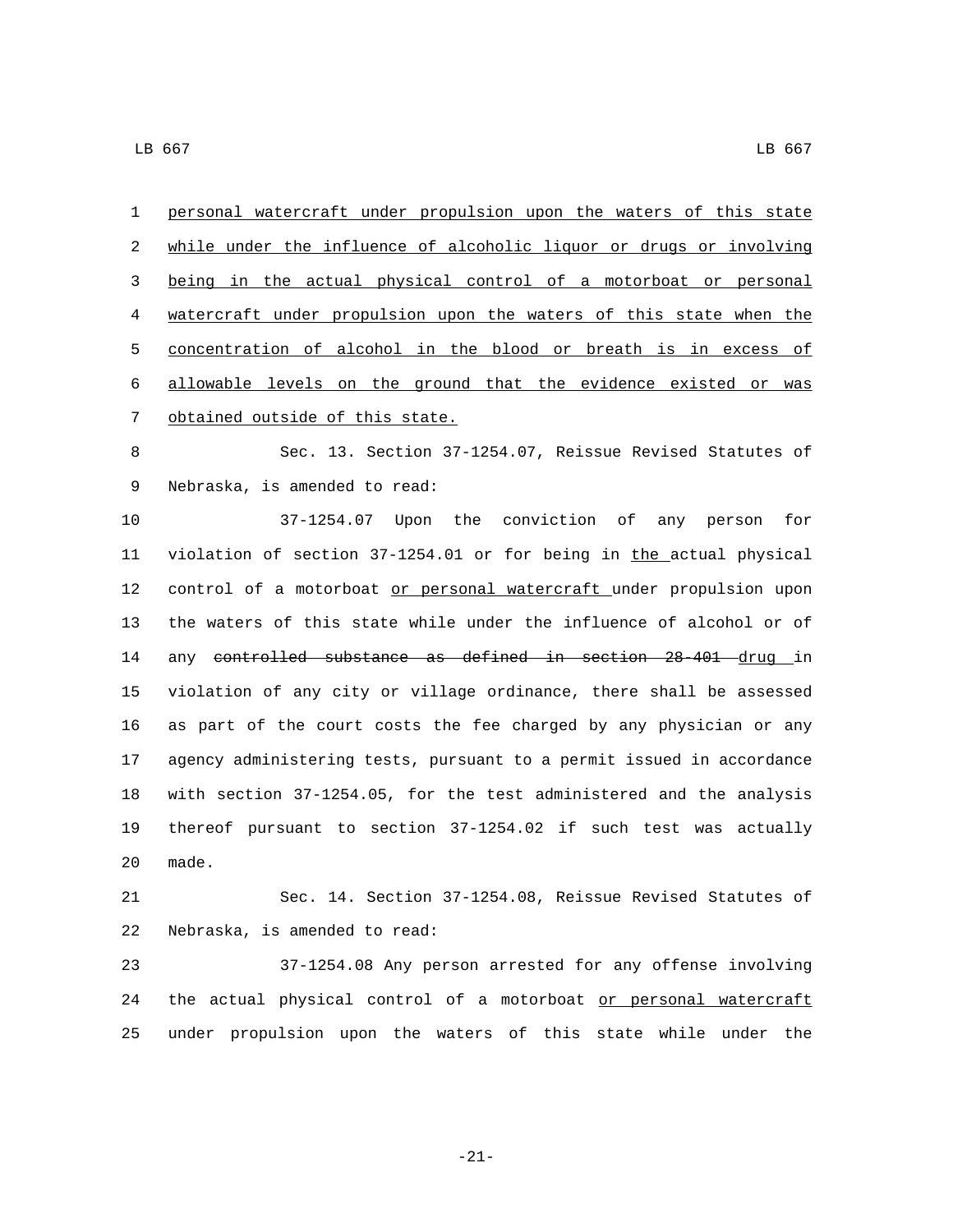1 influence of alcohol or drugs shall be required to submit to a 2 chemical test  $or tests of his or her blood<sub>r</sub> or b<sub>r</sub> -b<sub>r</sub> -b<sub>r</sub> -b<sub>r</sub>$  as</u> 3 provided in section 37-1254.02 without the preliminary breath test if 4 the arresting officer does not have available the necessary equipment 5 for administering a breath test or if the person is unconscious or is 6 otherwise in a condition rendering him or her incapable of testing by 7 a preliminary breath test. Only a physician, registered nurse, or 8 qualified technician acting at the request of a law enforcement peace 9 officer may withdraw blood for the purpose of determining its alcohol 10 content, the concentration of alcohol or the presence of drugs, but 11 such limitation shall not apply to the taking of a breath or urine 12 specimen.

 Sec. 15. Any peace officer who has been duly authorized 14 to make arrests for violations of laws of this state or ordinances of 15 any city or village may require any person who has in his or her actual physical control a motorboat or personal watercraft under 17 propulsion upon the waters of this state to submit to a preliminary 18 test of his or her breath for alcohol concentration if the officer has reasonable grounds to believe that such person has alcohol in his or her body or has committed a violation of section 37-1254.01 or 37-1254.02. Any person who refuses to submit to such preliminary breath test or whose preliminary breath test results indicate an alcohol concentration in violation of section 37-1254.01 shall be placed under arrest. Any person who refuses to submit to such preliminary breath test shall be guilty of a Class III misdemeanor.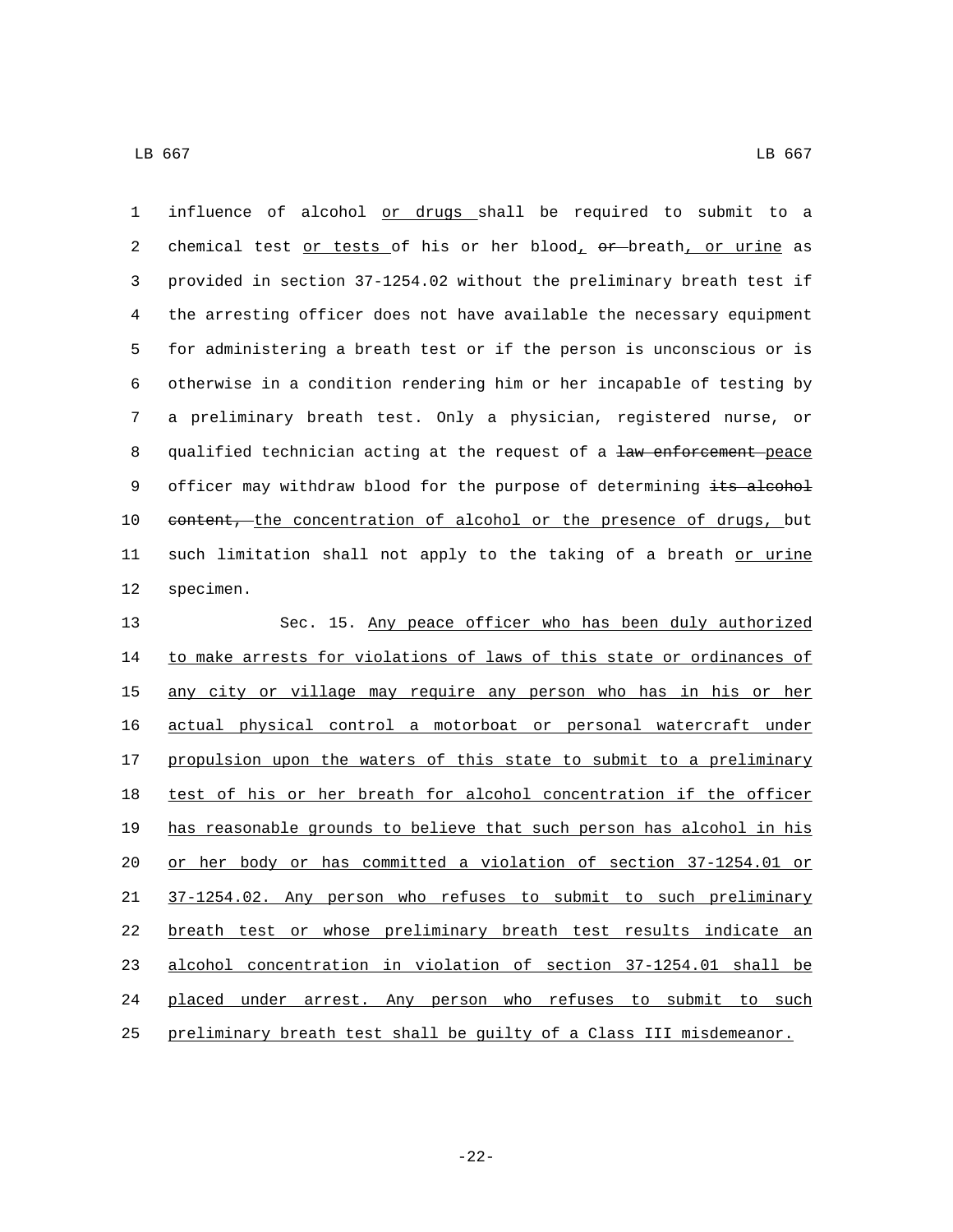| $\mathbf{1}$ | Sec. 16. (1) It shall be unlawful for any person to be in             |
|--------------|-----------------------------------------------------------------------|
| 2            | the actual physical control of a motorboat or personal watercraft     |
| 3            | under propulsion upon the waters of this state during a period of     |
| 4            | court-ordered prohibition resulting from a conviction based upon a    |
| 5            | violation of section 37-1254.01 or 37-1254.02 or a city or village    |
| 6            | ordinance enacted in conformance with either section.                 |
| 7            | (2) Any person who has been convicted of a violation of               |
| 8            | this section is guilty of a Class I misdemeanor.                      |
| 9            | Sec. 17. (1) For purposes of sentencing under section 18              |
| 10           | <u>of this act:</u>                                                   |
| 11           | (a) Prior conviction means a conviction for which a final             |
| 12           | judgment has been entered prior to the offense for which the sentence |
| 13           | is being imposed as follows:                                          |
| 14           | (i) For a violation of section 37-1254.01:                            |
| 15           | (A) Any conviction for a violation of section 37-1254.01;             |
| 16           | (B) Any conviction for a violation of a city or village               |
| 17           | ordinance enacted in conformance with section 37-1254.01; or          |
| 18           | (C) Any conviction under a law of another state if, at                |
| 19           | the time of the conviction under the law of such other state, the     |
| 20           | offense for which the person was convicted would have<br>been a       |
| 21           | violation of section 37-1254.01; or                                   |
| 22           | (ii) For a violation of section 37-1254.02:                           |
| 23           | (A) Any conviction for a violation of section 37-1254.02;             |
| 24           | (B) Any conviction for a violation of a city or village               |
| 25           | ordinance enacted in conformance with section 37-1254.02; or          |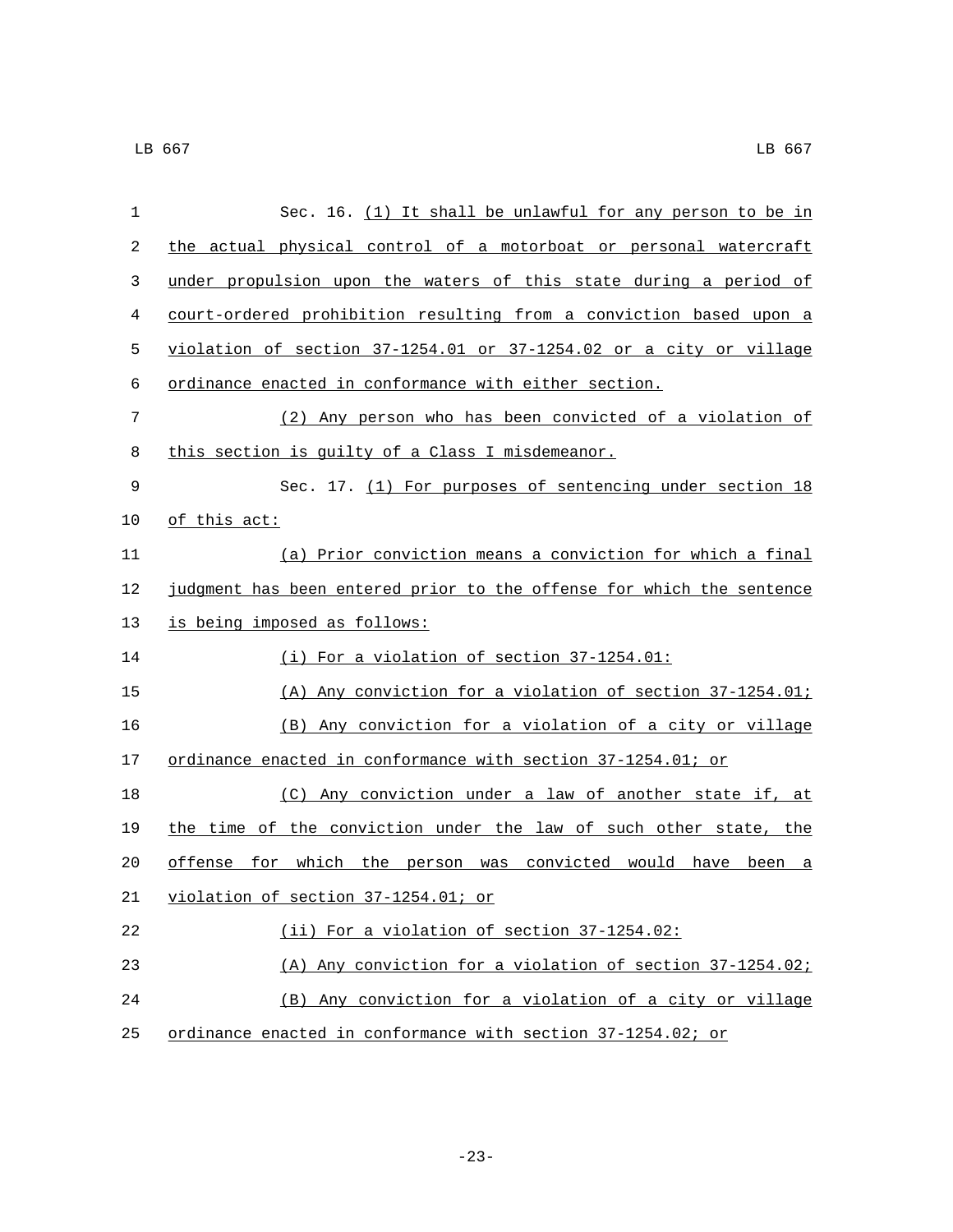| 1  | (C) Any conviction under a law of another state if, at                |
|----|-----------------------------------------------------------------------|
| 2  | the time of the conviction under the law of such other state, the     |
| 3  | offense for which the person was convicted would have been a          |
| 4  | violation of section 37-1254.02; and                                  |
| 5  | (b) Prior conviction includes any conviction under                    |
| 6  | section 37-1254.01 or 37-1254.02, or any city or village ordinance    |
| 7  | enacted in conformance with either of such sections, as such sections |
| 8  | or city or village ordinances existed at the time of such conviction  |
| 9  | regardless of subsequent amendments to any of such sections or city   |
| 10 | or village ordinances.                                                |
| 11 | (2) The prosecutor shall present as evidence for purposes             |
| 12 | of sentence enhancement a court-certified copy or an authenticated    |
| 13 | copy of a prior conviction in another state. The court-certified or   |
| 14 | authenticated copy shall be prima facie evidence of such prior        |
| 15 | conviction.                                                           |
| 16 | (3) For each conviction for a violation of section                    |
| 17 | 37-1254.01 or 37-1254.02, the court shall, as part of the judgment of |
| 18 | conviction, make a finding on the record whether the convicted person |
| 19 | has a usable prior conviction. The convicted person shall be given    |
| 20 | the opportunity to review the record of his or her prior convictions, |
| 21 | bring mitigating facts to the attention of the court prior to         |
| 22 | sentencing, and make objections on the record regarding the validity  |
| 23 | of such prior convictions.                                            |
| 24 | (4) A person arrested for a violation of section                      |
| 25 | 37-1254.01 or 37-1254.02 before the effective date of this act but    |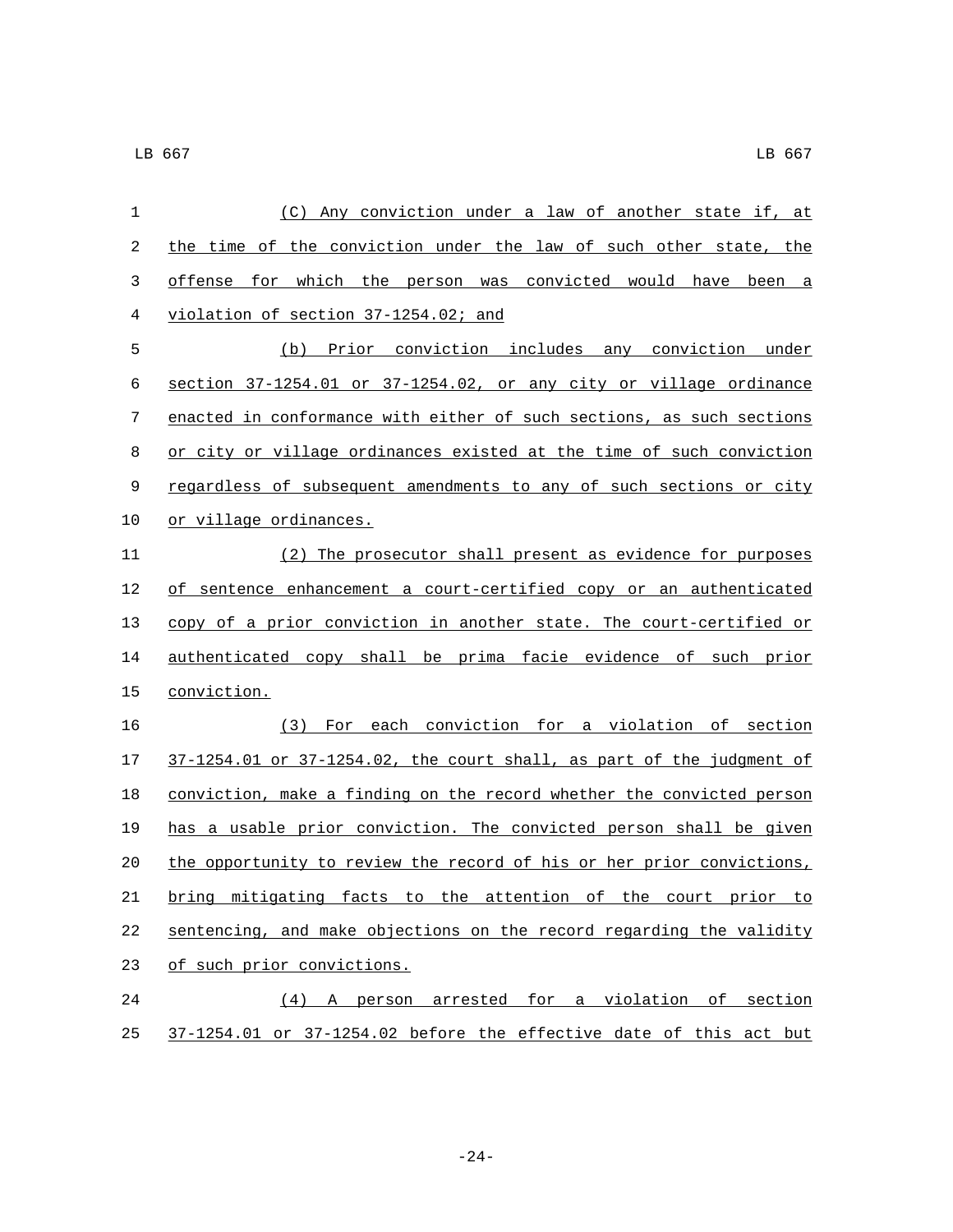| 1  | sentenced for such violation on or after the effective date of this   |
|----|-----------------------------------------------------------------------|
| 2  | shall be sentenced according to the provisions of section<br>act      |
| 3  | 37-1254.01 or 37-1254.02 in effect on the date of arrest.             |
| 4  | Sec. 18. Any person convicted of a violation of section               |
| 5  | $37-1254.01$ or $37-1254.02$ shall be punished as follows:            |
| 6  | (1) If such person has not had a prior conviction, such               |
| 7  | person shall be quilty of a Class II misdemeanor. Upon conviction the |
| 8  | court shall, as part of the judgment of conviction, order such person |
| 9  | not to be in the actual physical control of any motorboat or personal |
| 10 | watercraft under propulsion upon the waters of this state for any     |
| 11 | purpose for a period of six months from the date of such conviction.  |
| 12 | Such order shall be administered upon sentencing, upon final judgment |
| 13 | of any appeal or review, or upon the date that any probation is       |
| 14 | revoked.                                                              |
| 15 | If the court places such person on probation or suspends              |
| 16 | the sentence for any reason, the court shall, as one of the           |
| 17 | conditions of probation or sentence suspension, order such person not |
| 18 | to be in the actual physical control of any motorboat or personal     |
| 19 | watercraft under propulsion upon the waters of this state for any     |
| 20 | purpose for a period of sixty days from the date of the order; and    |
| 21 | (2) If such person has had one or more prior convictions,             |
| 22 | such person shall be quilty of a Class I misdemeanor. Upon conviction |
| 23 | the court shall, as part of the judgment of conviction, order such    |
| 24 | person not to be in the actual physical control of any motorboat or   |
| 25 | personal watercraft under propulsion upon the waters of this state    |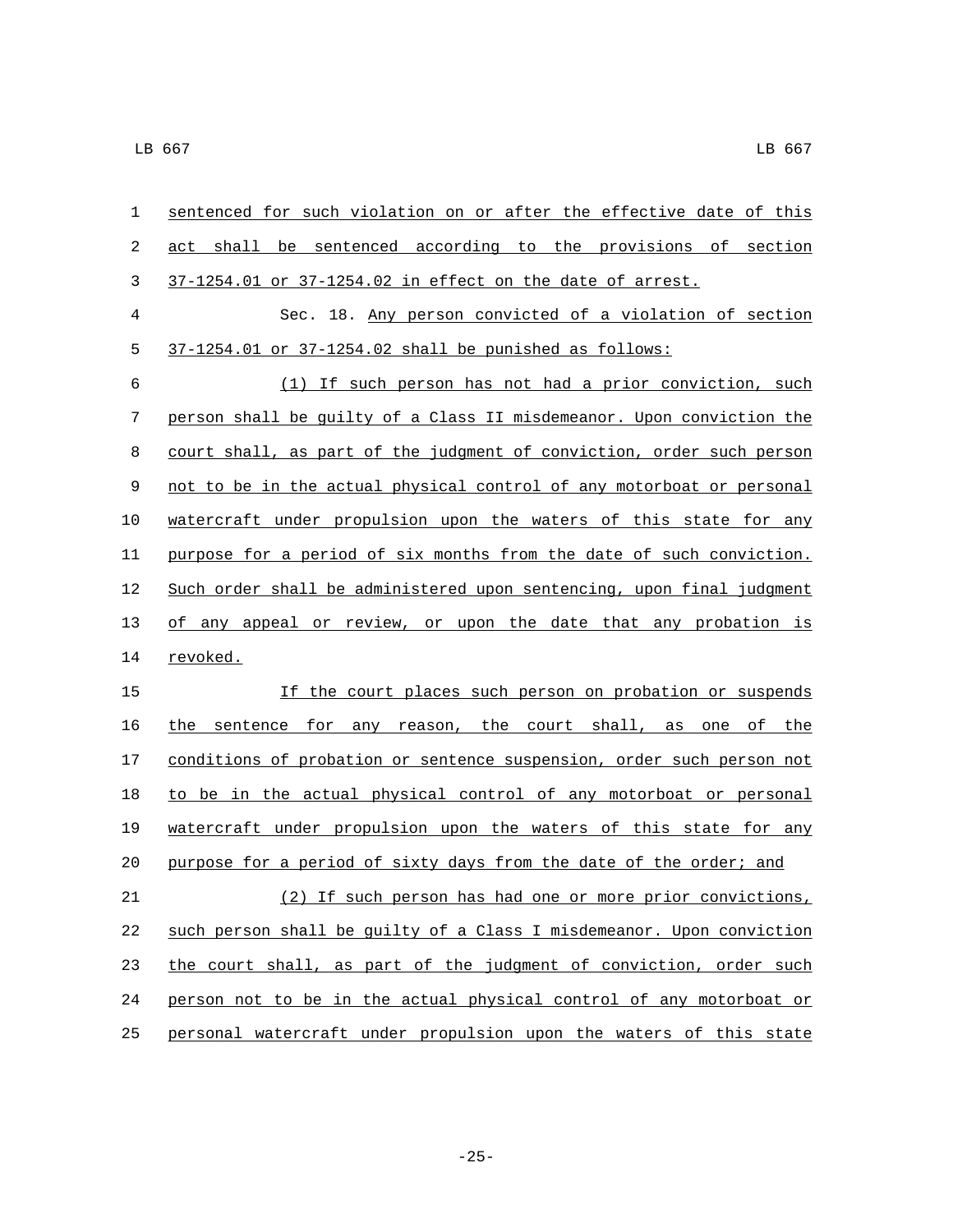for any purpose for a period of two years from the date of such conviction. Such order shall be administered upon sentencing or upon final judgment of any appeal or review. The two-year court-ordered prohibition shall apply even if probation is granted or the sentence 5 suspended.

 Sec. 19. Section 37-1295, Reissue Revised Statutes of 7 Nebraska, is amended to read:

 37-1295 A certificate of title which is issued on or after January 1, 2005, shall disclose in writing, from any records readily accessible to the Department of Motor Vehicles or county 11 officials or a law enforcement peace officer, anything which indicates that the motorboat was previously issued a title in another jurisdiction that bore any word or symbol signifying that the motorboat was damaged, including, but not limited to, older model salvage, unrebuildable, parts only, scrap, junk, nonrepairable, reconstructed, rebuilt, flood damaged, damaged, or any other indication, symbol, or word of like kind, and the name of the 18 jurisdiction issuing the previous title.

 Sec. 20. Section 53-180, Reissue Revised Statutes of 20 Nebraska, is amended to read:

21 53-180 No person shall sell, furnish, give away, dispose 22  $\sigma f$ , exchange, or deliver, or permit the sale, gift, or procuring of any alcoholic liquors, to or for any minor or to any person who is 24 mentally incompetent.

Sec. 21. Section 53-180.05, Reissue Revised Statutes of

-26-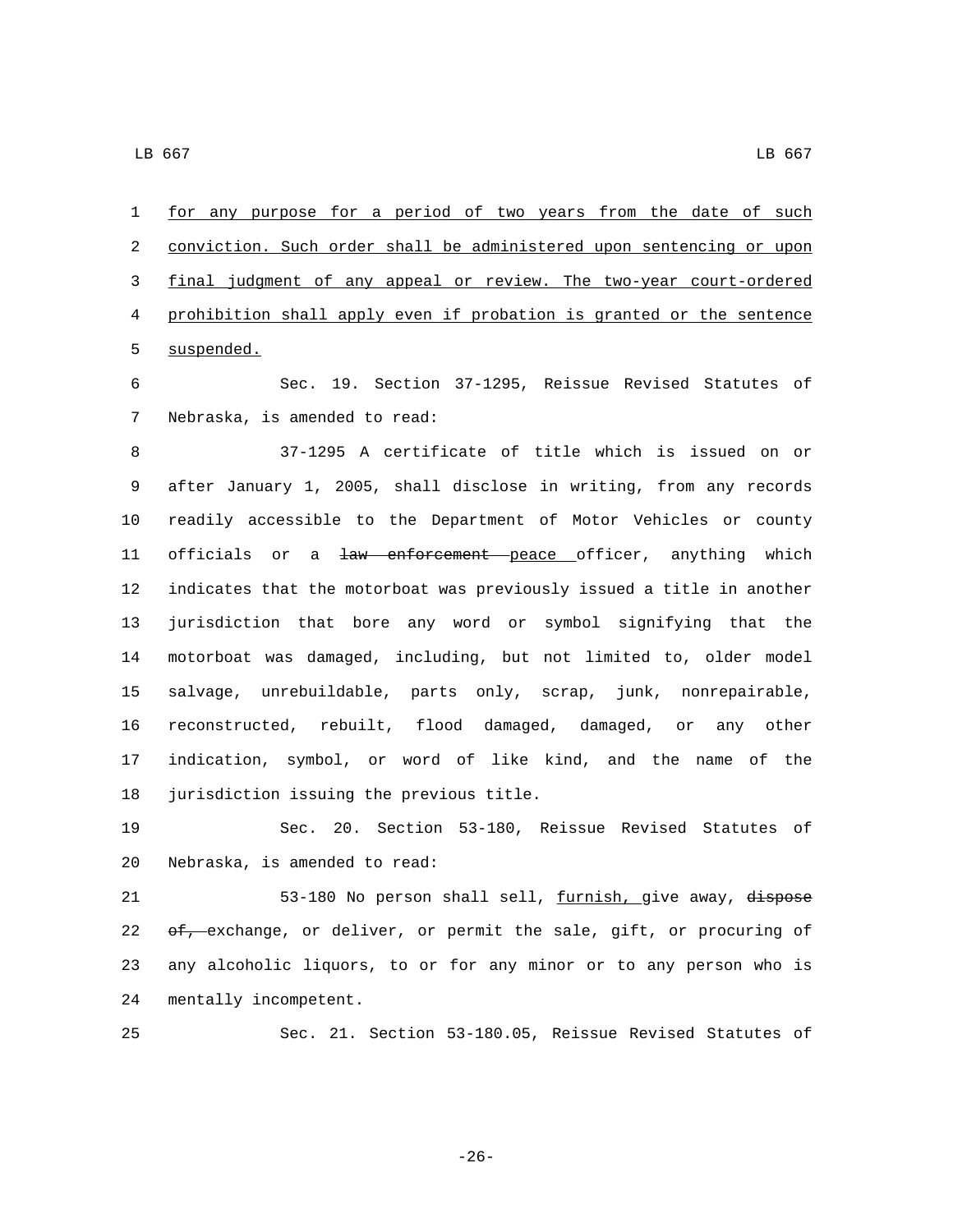1 Nebraska, is amended to read:

 53-180.05 (1) Any Except as provided in subsection (2) of 3 this section, any person violating who violates section 53-180 shall be guilty of a Class I misdemeanor and serve a mandatory minimum of at least two days' imprisonment as part of any sentence he or she 6 receives.

 (2) Any person who violates section 53-180 shall be guilty of a Class III felony and serve a mandatory minimum of at least thirty days' imprisonment as part of any sentence he or she receives if consumption of the alcoholic liquor provided by such person proximately caused serious bodily injury or death to the person who consumed the alcoholic liquor or proximately caused serious bodily injury or death to any other person.

14 (3) Any person violating who violates any of the provisions of section 53-180.01 or 53-180.03 shall be guilty of a 16 Class III misdemeanor.

 (4) Any person older than eighteen years of age and under the age of twenty-one years violating section 53-180.02 is guilty of 19 a Class III misdemeanor.

 (5) Any person eighteen years of age or younger violating section 53-180.02 is guilty of a misdemeanor as provided in section 53-181 and shall be punished as provided in such section.

23  $(2)-(6)$  Any person who knowingly manufactures, creates, or alters any form of identification for the purpose of sale or delivery of such form of identification to a person under the age of

 $\,$  LB 667  $\,$  LB 667  $\,$ 

-27-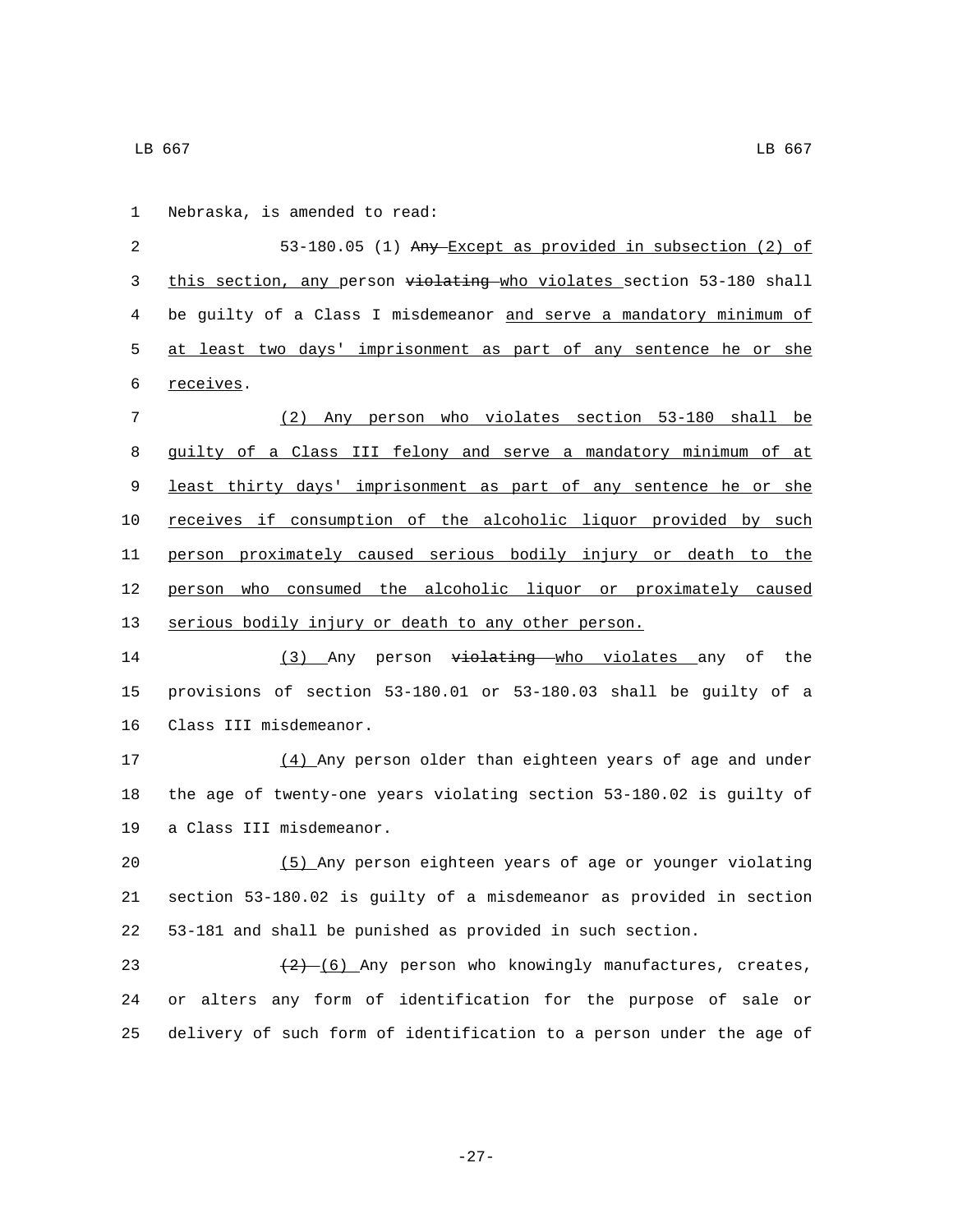| 1  | twenty-one years shall be guilty of a Class I misdemeanor. For                             |
|----|--------------------------------------------------------------------------------------------|
| 2  | purposes of this subsection, form of identification means any card,                        |
| 3  | paper, or legal document that may be used to establish the age of the                      |
| 4  | person named thereon for the purpose of purchasing alcoholic liquor.                       |
| 5  | $(3)$ (7) When a minor is arrested for a violation of                                      |
| 6  | sections 53-180 to 53-180.02 or subsection $\frac{2}{2}$ (6) of this section,              |
| 7  | the law enforcement agency employing the arresting peace officer                           |
| 8  | shall make a reasonable attempt to notify such minor's parent or                           |
| 9  | guardian of the arrest.                                                                    |
| 10 | Sec. 22. Section 60-498, Reissue Revised Statutes of                                       |
| 11 | Nebraska, is amended to read:                                                              |
| 12 | shall immediately revoke the<br>$60 - 498$<br>The director                                 |
| 13 | operator's license of any person upon receiving a copy of judgment of                      |
| 14 | such person's conviction of any of the following offenses when such                        |
| 15 | conviction becomes final:                                                                  |
| 16 | (1) Manslaughter resulting from the operation of a motor                                   |
| 17 | vehicle;                                                                                   |
| 18 | (2) Driving a motor vehicle while under the influence of                                   |
| 19 | alcoholic liquor or any drug as provided in city or village                                |
| 20 | ordinances or in section 60-6,196. The period of revocation shall <sub>7</sub> in          |
| 21 | each case <sub>_</sub> except for <del>revocations pursuant to sections 60-498.01 to</del> |
| 22 | 60-498.04 and offenses specified in section 60-4,168, correspond with                      |
| 23 | the period that is determined by the court;                                                |
| 24 | (3) Any felony in the commission of which a motor vehicle                                  |
| 25 | is used;                                                                                   |
|    |                                                                                            |

-28-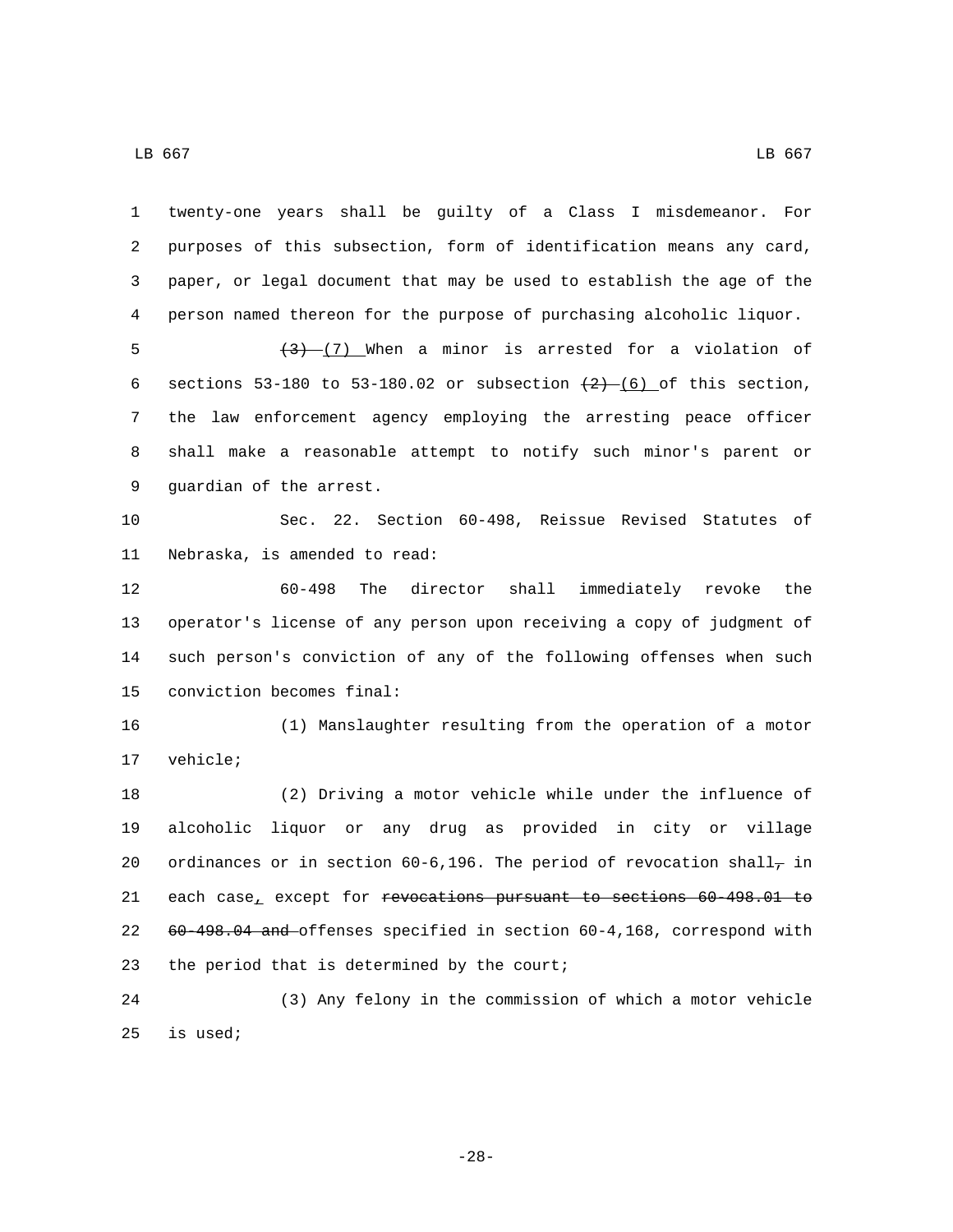| 1  | (4) Failure to stop and render aid as required under the              |
|----|-----------------------------------------------------------------------|
| 2  | laws of this state in the event of a motor vehicle accident resulting |
| 3  | in the death or personal injury of another;                           |
| 4  | (5) Perjury or making of a false affidavit or statement               |
| 5  | under oath to the director, examining officer, or other officer under |
| 6  | the Motor Vehicle Operator's License Act or under any law relating to |
| 7  | the ownership or operation of motor vehicles;                         |
| 8  | (6) Conviction or forfeiture of bail, not vacated, upon               |
| 9  | three charges of reckless driving committed within a period of twelve |
| 10 | months; or                                                            |
| 11 | Willful reckless driving as provided in city or<br>(7)                |
| 12 | village ordinances or as described in section 60-6,214.               |
| 13 | Sec. 23. Section 60-4,110, Reissue Revised Statutes of                |
| 14 | Nebraska, is amended to read:                                         |
| 15 | 60-4,110 (1) Every motor vehicle, regardless of the                   |
| 16 | registered owner of the motor vehicle, being operated by a person     |
| 17 | whose operator's license has been suspended, revoked, or impounded    |
| 18 | pursuant to a conviction or convictions for violation of section      |
| 19 | 60-6,196, 60-6,197, 60-6,211.01, or 60-6,211.02 or by an order of any |
| 20 | court or an administrative order of the director is hereby declared a |
| 21 | public nuisance. The motor vehicle may be seized upon the arrest of   |
| 22 | the operator of the motor vehicle and impounded at the expense of the |
| 23 | owner of the motor vehicle. If such operator's license is suspended,  |
| 24 | revoked, or impounded pursuant to section 60-498.01, 60-498.02,       |
| 25 | 60-6,196, 60-6,197, 60-6,211.01, or 60-6,211.02, the motor vehicle    |

-29-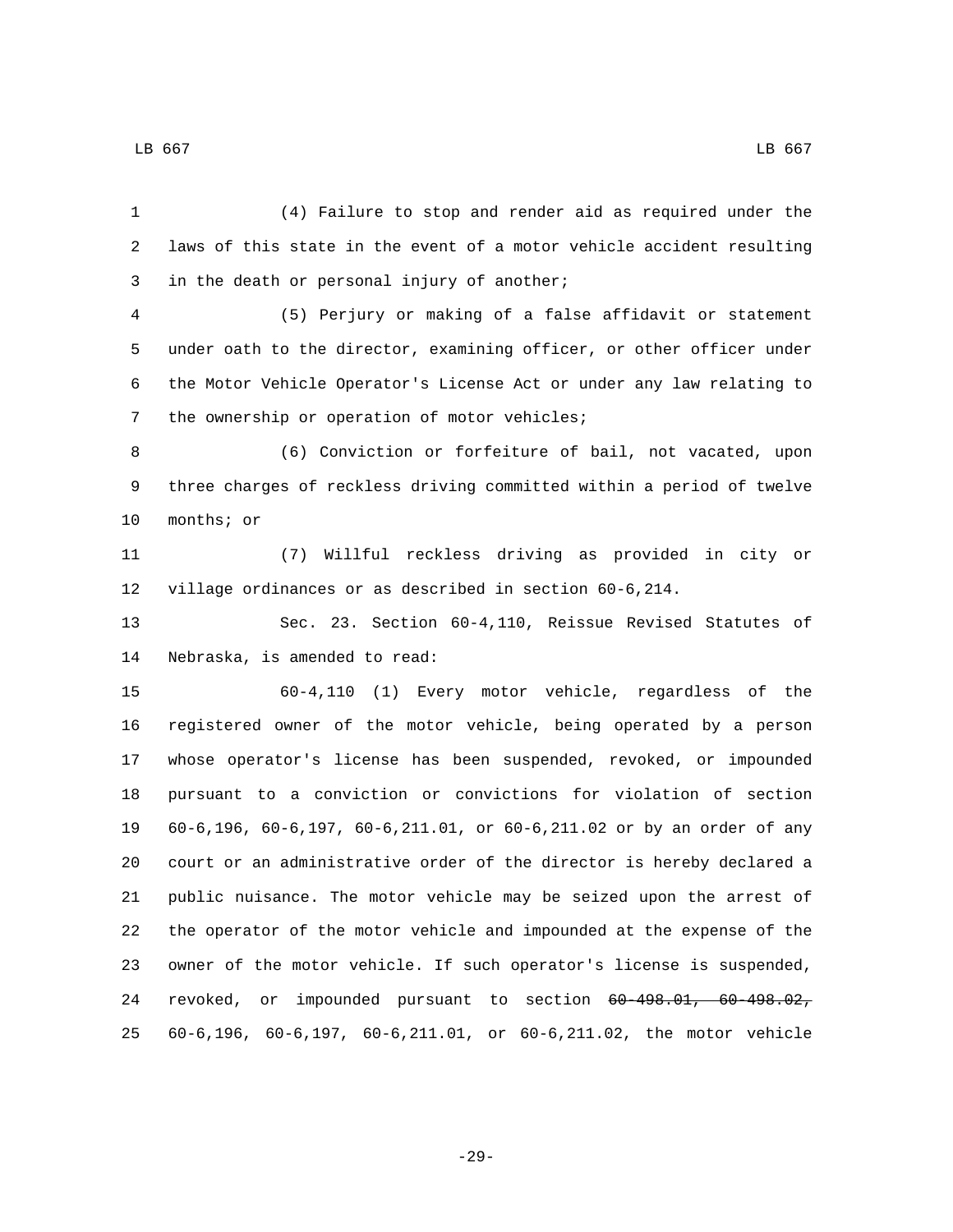shall be impounded for not less than ten days nor more than thirty

 days. No motor vehicle impounded under this section shall be impounded for a period of time exceeding thirty days except as provided in subsection (3) of this section.4

(2) Any motor vehicle impounded shall be released:

 (a) To the holder of a bona fide lien on the motor vehicle executed prior to such impoundment when possession of the motor vehicle is requested as provided by law by such lienholder for purposes of foreclosing and satisfying his or her lien on the motor 10 vehicle;

 (b) To the titled owner of the motor vehicle when the titled owner is a lessor. Upon learning the address or telephone number of the rental or leasing company which owns the motor vehicle, the impounding law enforcement agency shall immediately contact the company and inform it that the motor vehicle is available for the 16 company to take possession; or

 (c) To the registered owner, a registered co-owner, or a spouse of the owner upon good cause shown by an affidavit or otherwise to the court before which the complaint is pending against the operator that the impounded motor vehicle is essential to the livelihood of the owner, co-owner, or spouse or the dependents of 22 such owner, co-owner, or spouse.

 (3) Any person who, at the direction of a peace officer, tows and stores a motor vehicle pursuant to this section shall have a lien upon such motor vehicle while in his or her possession for

-30-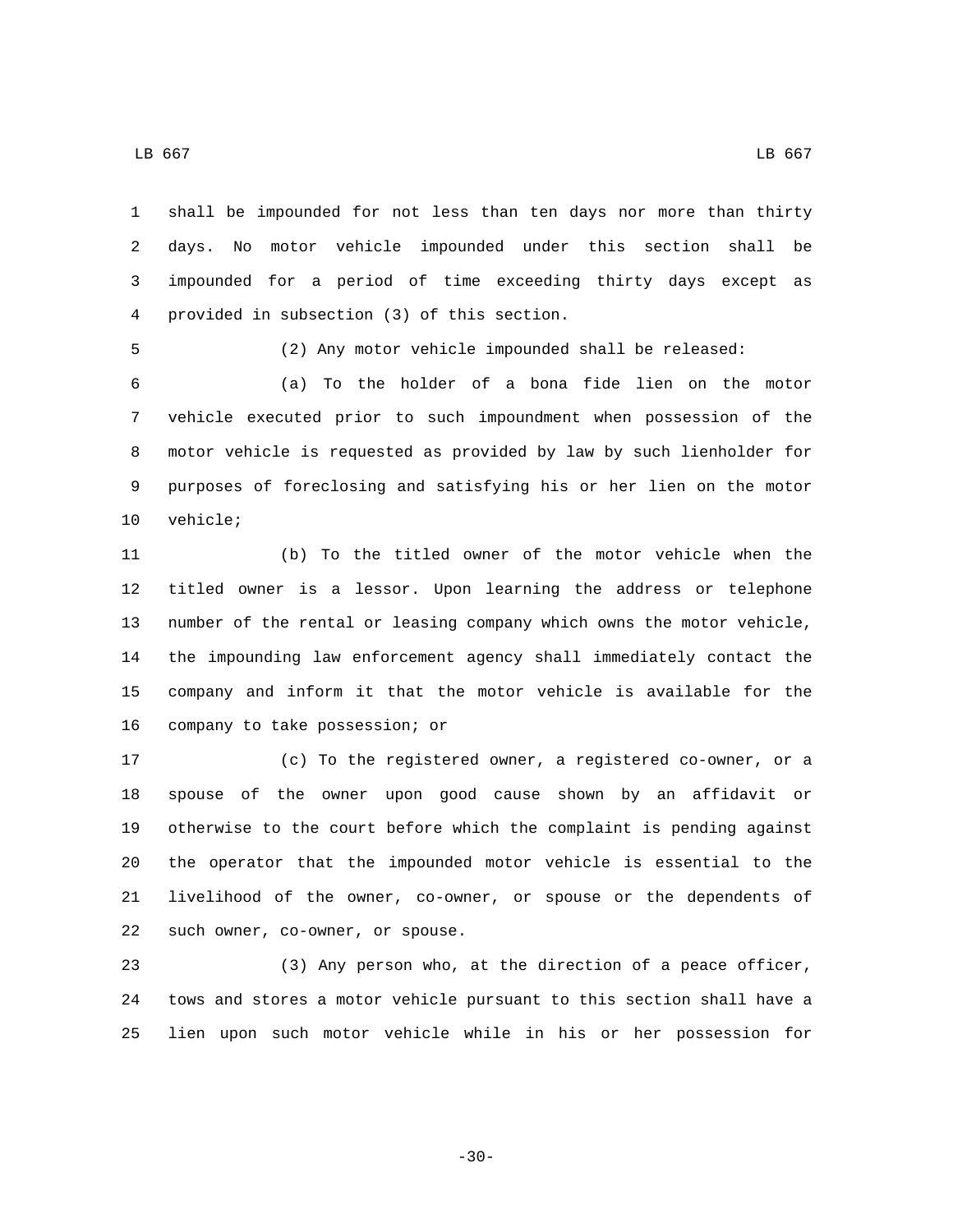reasonable towing and storage charges and shall have a right to retain such motor vehicle until such charges are paid.

 (4) If the registered owner of a motor vehicle was not the operator of the motor vehicle whose actions caused the motor vehicle to be impounded, the registered owner of the motor vehicle may recover civilly from the operator of the motor vehicle all expenses incurred by reason of the impoundment. In the case of a criminal action, the court may order such operator of the motor vehicle to pay restitution to the registered owner in an amount equal to any expenses incurred with respect to impoundment.

 Sec. 24. Section 60-4,118.06, Reissue Revised Statutes of 12 Nebraska, is amended to read:

 60-4,118.06 (1) Upon receipt by the director of (a) a certified copy of a court order issued pursuant to section 60-6,211.05, a certified copy of an order for installation of an ignition interlock device and issuance of an ignition interlock permit pursuant to subdivision (1), (2), or (3) of section 60-6,197.03, or a copy of an order from the Board of Pardons pursuant to section 83-1,127.02, (b) sufficient evidence that the person has surrendered his or her operator's license to the Department of Motor Vehicles and installed an approved ignition interlock device in accordance with such order, and (c) payment of the fee provided in section 60-4,115, such person may apply for an ignition interlock permit. A person subject to administrative license revocation under section 60-498.02 shall be eligible for an ignition interlock permit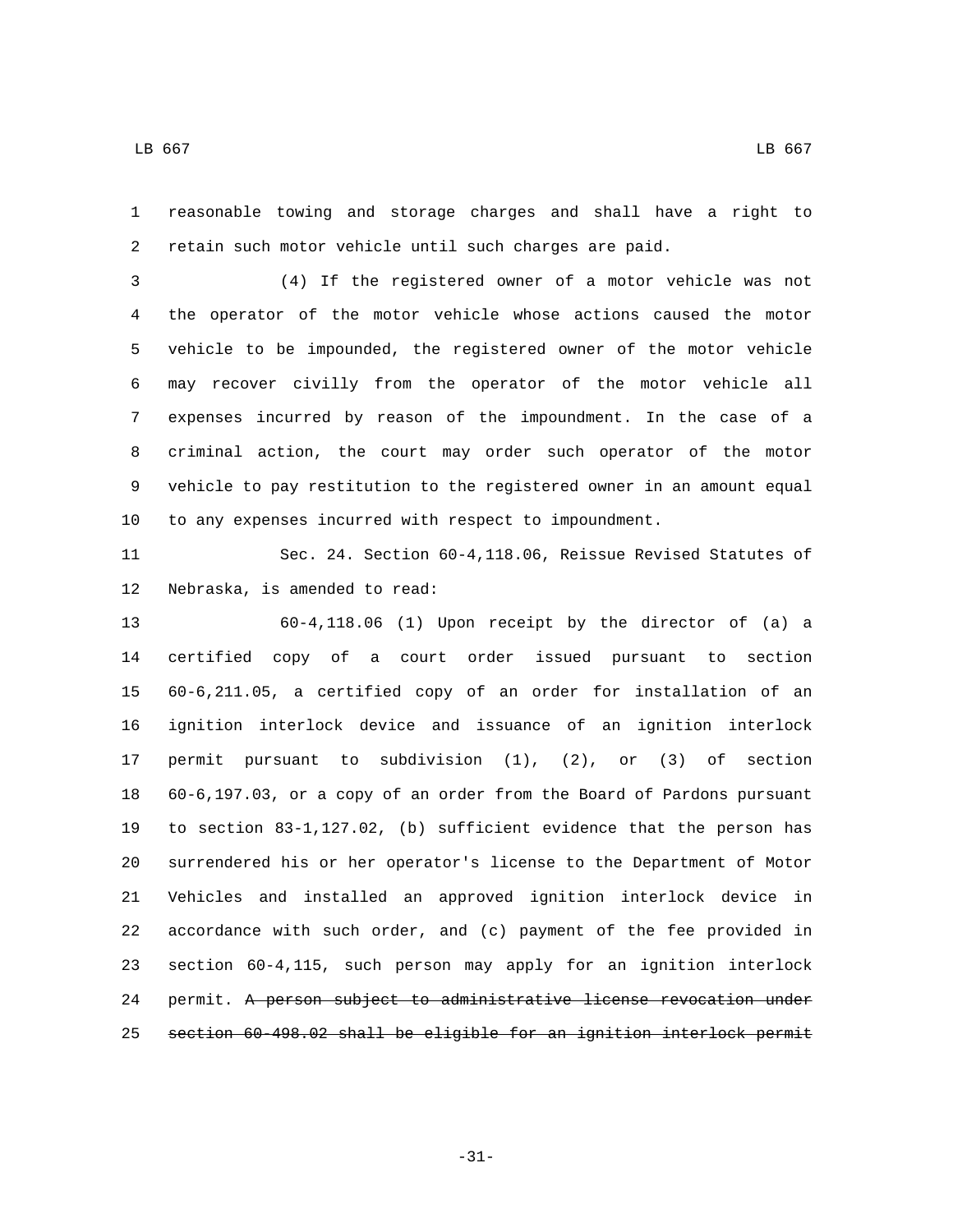1 as provided in such section. The director shall issue an ignition interlock permit for the operation of a motor vehicle equipped with an ignition interlock device. Any person issued an ignition interlock permit pursuant to a court order shall only operate the motor vehicle equipped with an ignition interlock device to and from his or her residence, his or her place of employment, his or her school, an alcohol treatment program, or an ignition interlock service facility. The permit shall indicate for which purposes the permit may be used. All permits issued pursuant to this subsection shall indicate that the permit is not valid for the operation of any commercial motor 11 vehicle.

 (2) Upon expiration of the revocation period or upon expiration of an order issued by the Board of Pardons pursuant to section 83-1,127.02, a person may apply to the department in writing for issuance of an operator's license. Regardless of whether the license surrendered by such person under subsection (1) of this section has expired, the person shall apply for a new operator's license pursuant to the Motor Vehicle Operator's License Act.

 (3) A person who operates a motor vehicle in violation of the purposes for operation indicated on the ignition interlock permit shall be guilty of a Class II misdemeanor, shall have his or her ignition interlock permit revoked, and shall serve the balance of any revocation period without the privilege to operate a motor vehicle 24 using an ignition interlock device.

Sec. 25. Section 60-4,129, Reissue Revised Statutes of

-32-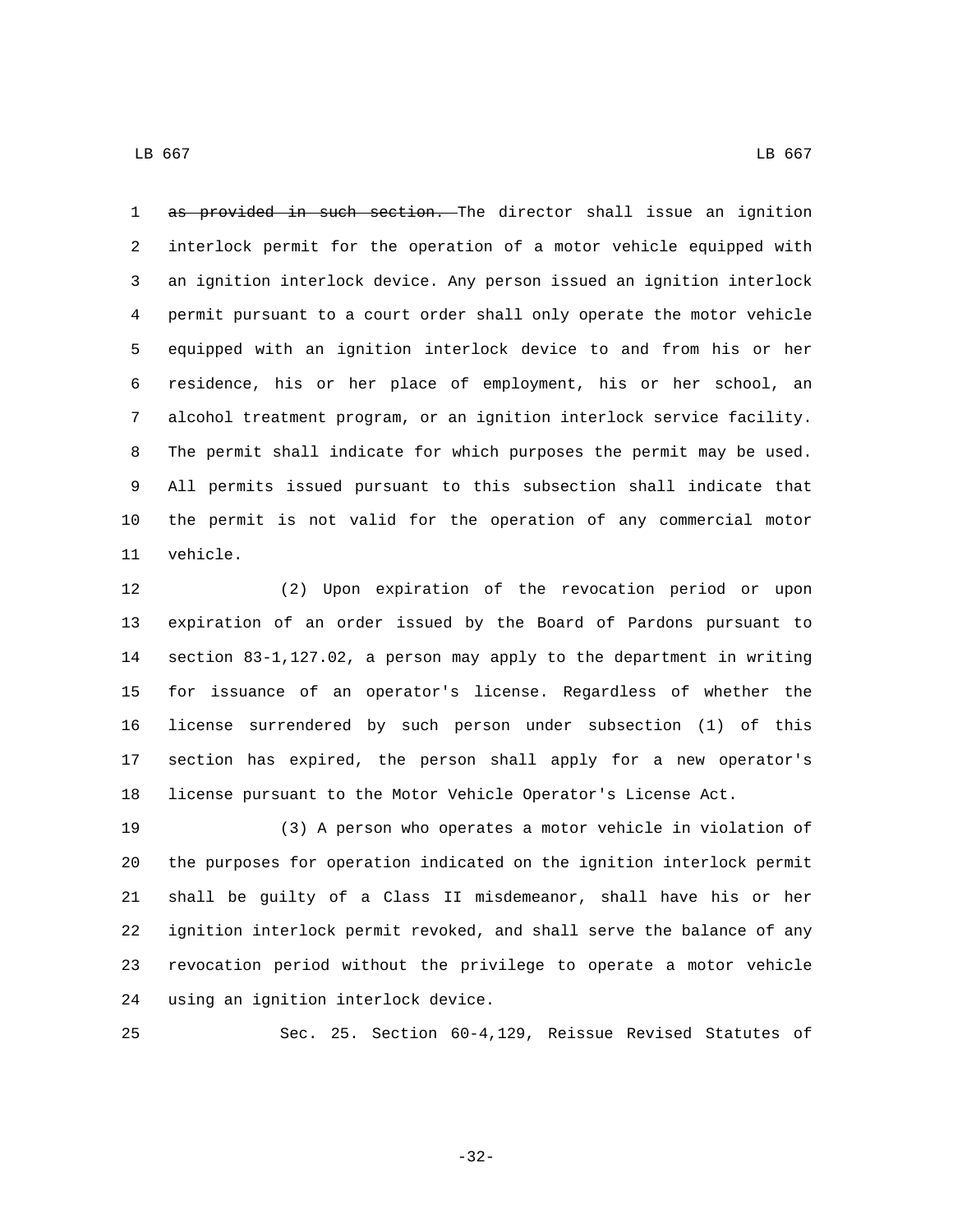1 Nebraska, is amended to read:

 60-4,129 (1) Any individual whose operator's license is revoked under section 60-498.02, 60-4,183, or 60-4,186 or suspended under section 43-3318 shall be eligible to operate any motor vehicle, except a commercial motor vehicle, in this state under an employment driving permit. An employment driving permit issued due to a 7 revocation under section  $60-498.02, -60-4, 183$ , or  $60-4, 186$  is valid for the period of revocation. An employment driving permit issued due to a suspension of an operator's license under section 43-3318 is 10 valid for no more than three months and cannot be renewed. An employment driving permit shall not be issued to any person subject to an administrative license revocation who submitted to a chemical test pursuant to section 60-6,197 which disclosed the presence of a concentration of alcohol in violation of section 60-6,196 if the person's driving record abstract maintained in the department's computerized records shows one or more prior administrative license revocations on which final orders have been issued during the 18 immediately preceding twelve-year period at the time the order of 19 revocation is issued.

 (2) Any person whose operator's license has been suspended or revoked pursuant to any law of this state, except section 43-3318, 60-498.02, 60-4,183, or 60-4,186, shall not be eligible to receive an employment driving permit during the period of 24 such suspension or revocation.

(3) An individual who is issued an employment driving

-33-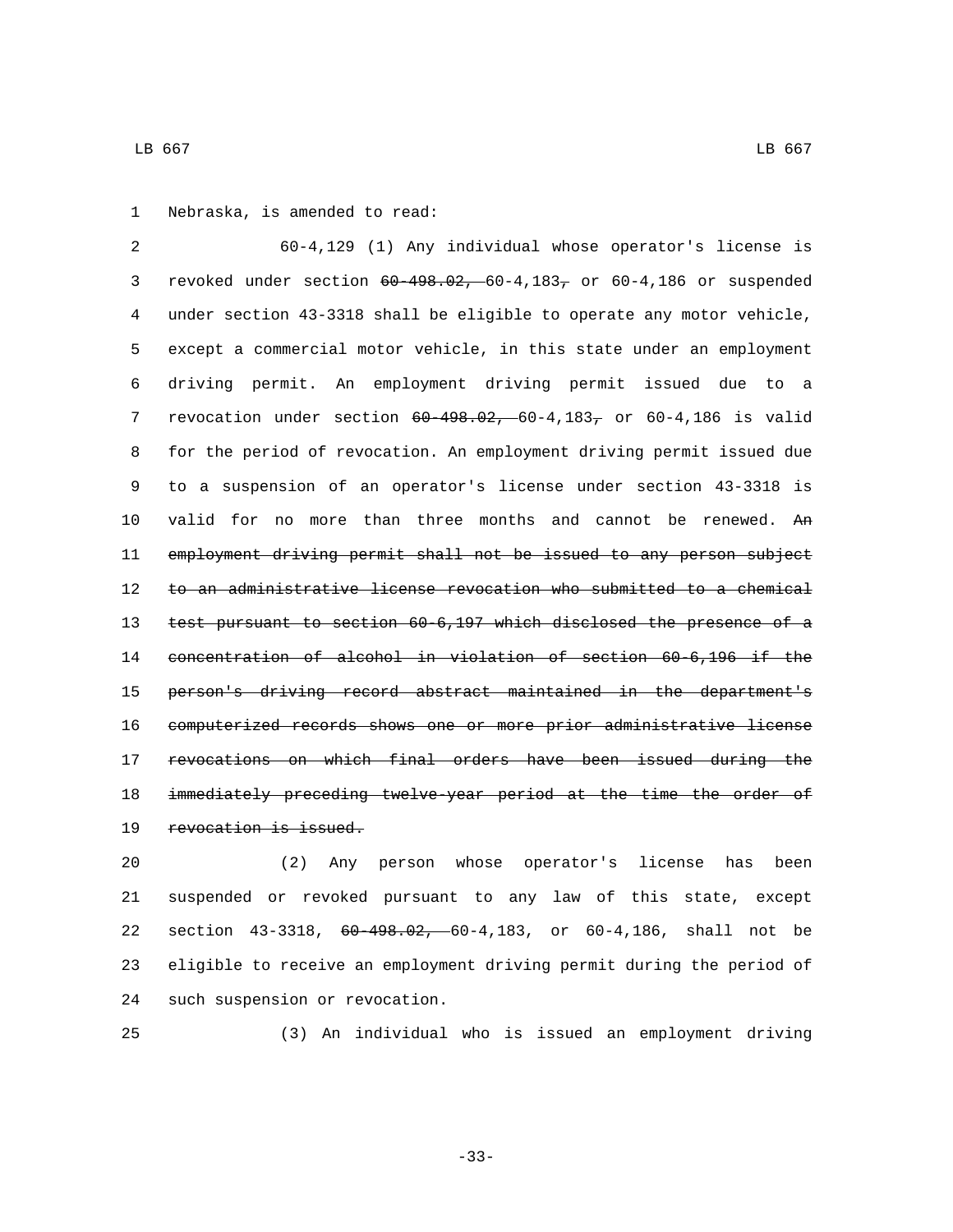permit may operate any motor vehicle, except a commercial motor vehicle, (a) from his or her residence to his or her place of employment and return and (b) during the normal course of employment if the use of a motor vehicle is necessary in the course of such employment. Such permit shall indicate for which purposes the permit may be used. All permits issued pursuant to this section shall indicate that the permit is not valid for the operation of any 8 commercial motor vehicle.

 (4) The operation of a motor vehicle by the holder of an employment driving permit, except as provided in this section, shall be unlawful. Any person who violates this section shall be guilty of 12 a Class IV misdemeanor.

 (5) The director shall revoke the employment driving permit for an individual upon receipt of an abstract of conviction, other than a conviction which is based upon actions which resulted in the application for such employment driving permit, indicating that the individual committed an offense for which points are assessed pursuant to section 60-4,182. If the permit is revoked in this manner, the individual shall not be eligible to receive an employment driving permit for the remainder of the period of suspension or 21 revocation of his or her operator's license.

 Sec. 26. Section 60-4,164, Reissue Revised Statutes of 23 Nebraska, is amended to read:

 60-4,164 (1) Any person who operates or is in the actual physical control of a commercial motor vehicle upon a highway in this

-34-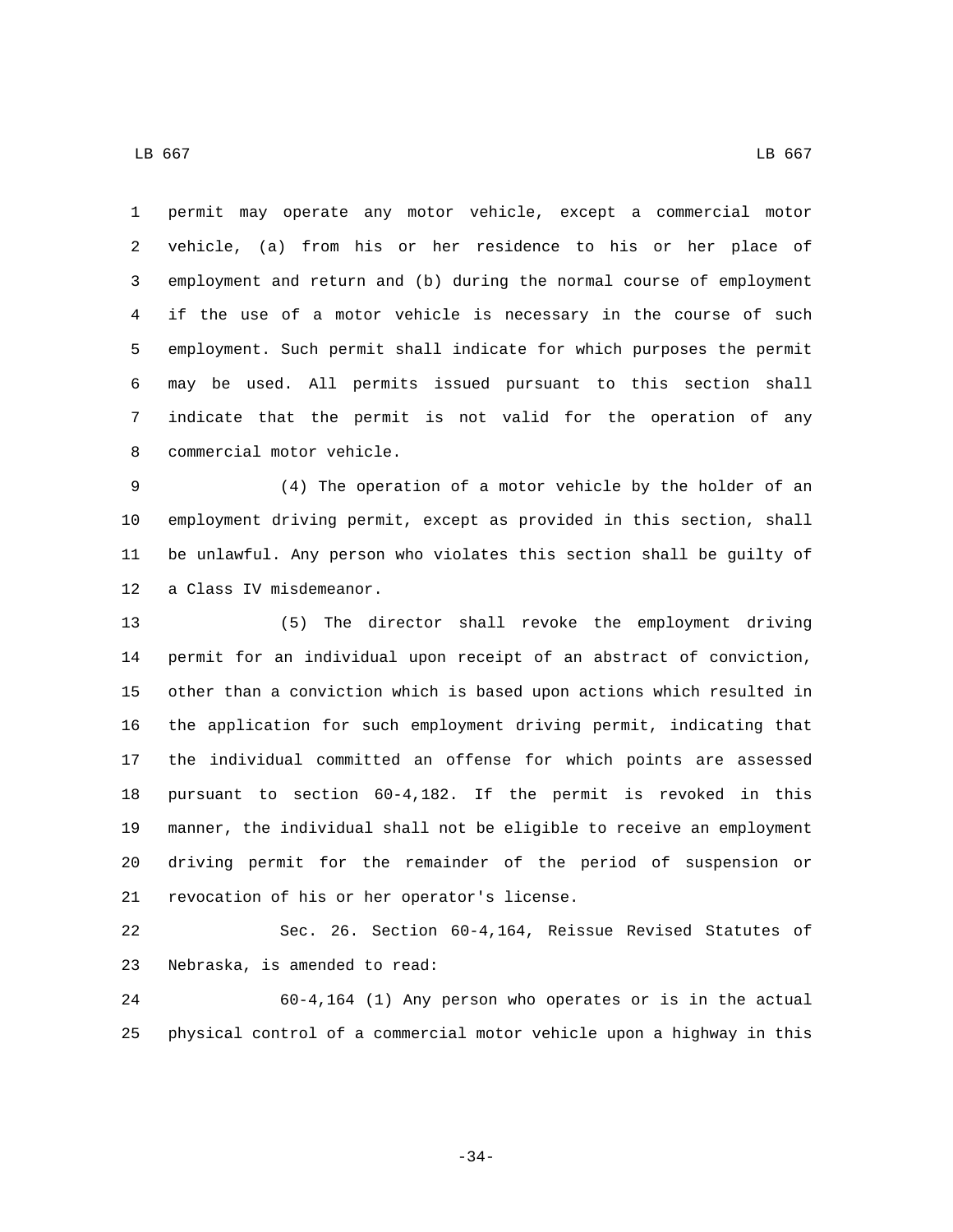state shall be deemed to have given his or her consent to submit to a chemical test or tests of his or her blood or breath for the purpose of determining the amount of alcoholic content in his or her blood or breath.4

 (2) Any law enforcement officer who has been duly authorized to make arrests for violations of traffic laws of this state or of ordinances of any city or village who, after stopping or detaining the operator of any commercial motor vehicle, has reasonable grounds to believe that the operator was driving or in the actual physical control of a commercial motor vehicle while having any alcoholic liquor in his or her body may require such operator to submit to a chemical test or tests of his or her blood or breath for the purpose of determining the alcoholic content of such blood or 14 breath.

 (3) Any law enforcement officer who has been duly authorized to make arrests for violations of traffic laws of this state or of ordinances of any city or village may require any person who operates or has in his or her actual physical control a commercial motor vehicle upon a highway in this state to submit to a preliminary breath test of his or her breath for alcoholic content if the officer has reasonable grounds to believe that such person has any alcoholic liquor in his or her body, has committed a moving traffic violation, or has been involved in a traffic accident. Any such person who refuses to submit to a preliminary breath test shall be placed under arrest and shall be guilty of a Class V misdemeanor.

-35-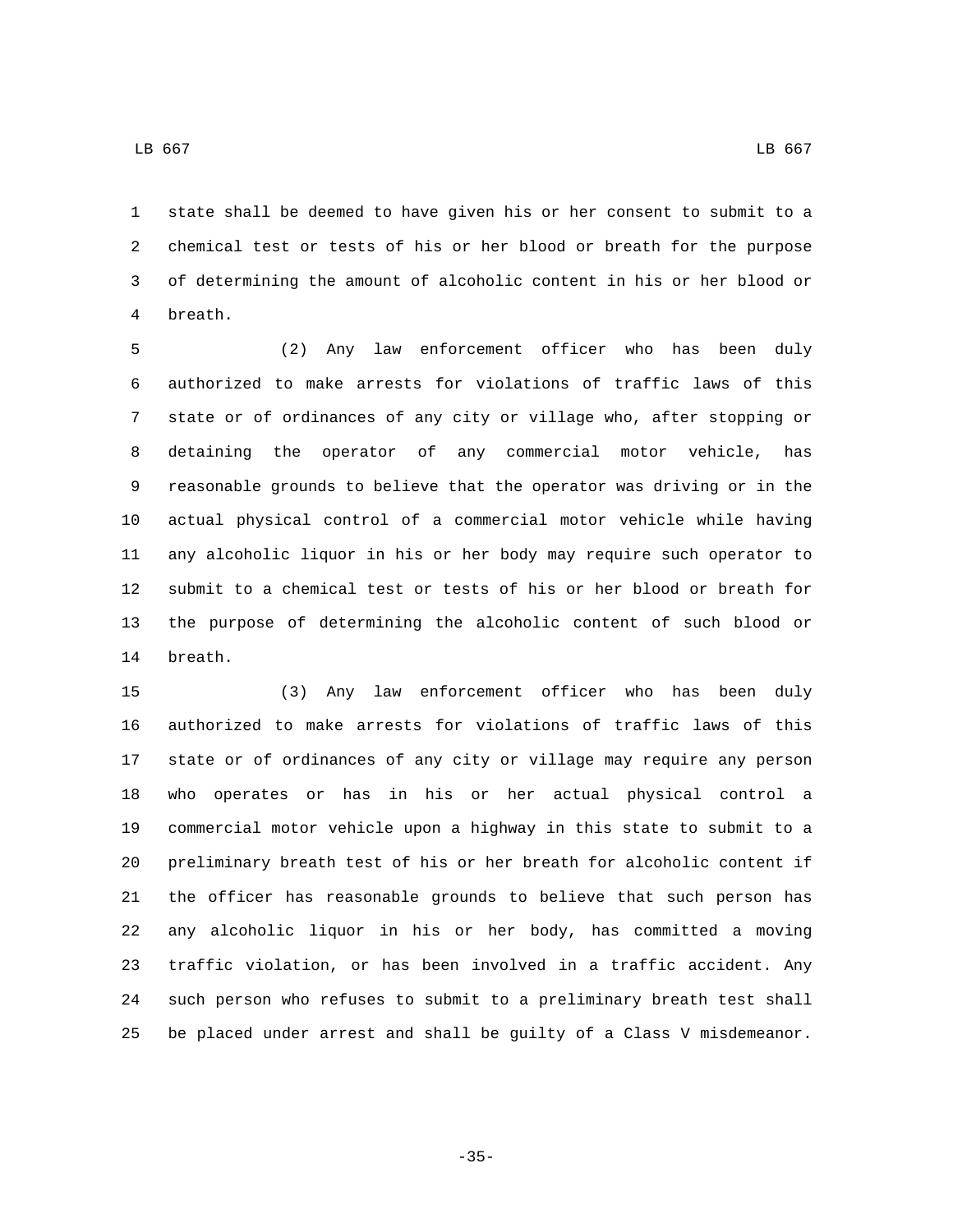Any person arrested for refusing to submit to a preliminary breath test or any person who submits to a preliminary breath test the results of which indicate the presence of any alcoholic liquor in such person's body may, upon the direction of a law enforcement officer, be required to submit to a chemical test or tests of his or her blood or breath for a determination of the alcoholic content.

 (4) Any person operating or in the actual physical control of a commercial motor vehicle who submits to a chemical test or tests of his or her blood or breath which discloses the presence of any alcoholic liquor in his or her body shall be placed out of service for twenty-four hours by the law enforcement officer.

 (5) Any person operating or in the actual physical control of a commercial motor vehicle who refuses to submit to a chemical test or tests of his or her blood or breath or any person operating or in the actual physical control of a commercial motor vehicle who submits to a chemical test or tests of his or her blood 17 or breath which discloses an alcoholic has, or is measured to have within two hours of operating or being in actual physical control of a commercial motor vehicle, a concentration of: (a) Four-hundredths of one gram or more by weight of alcohol per one hundred milliliters of his or her blood or (b) four-hundredths of one gram or more by weight of alcohol per two hundred ten liters of his or her breath shall be placed out of service for twenty-four hours by the law enforcement officer, and the officer shall forward to the director a sworn report. The report shall state that the person was operating or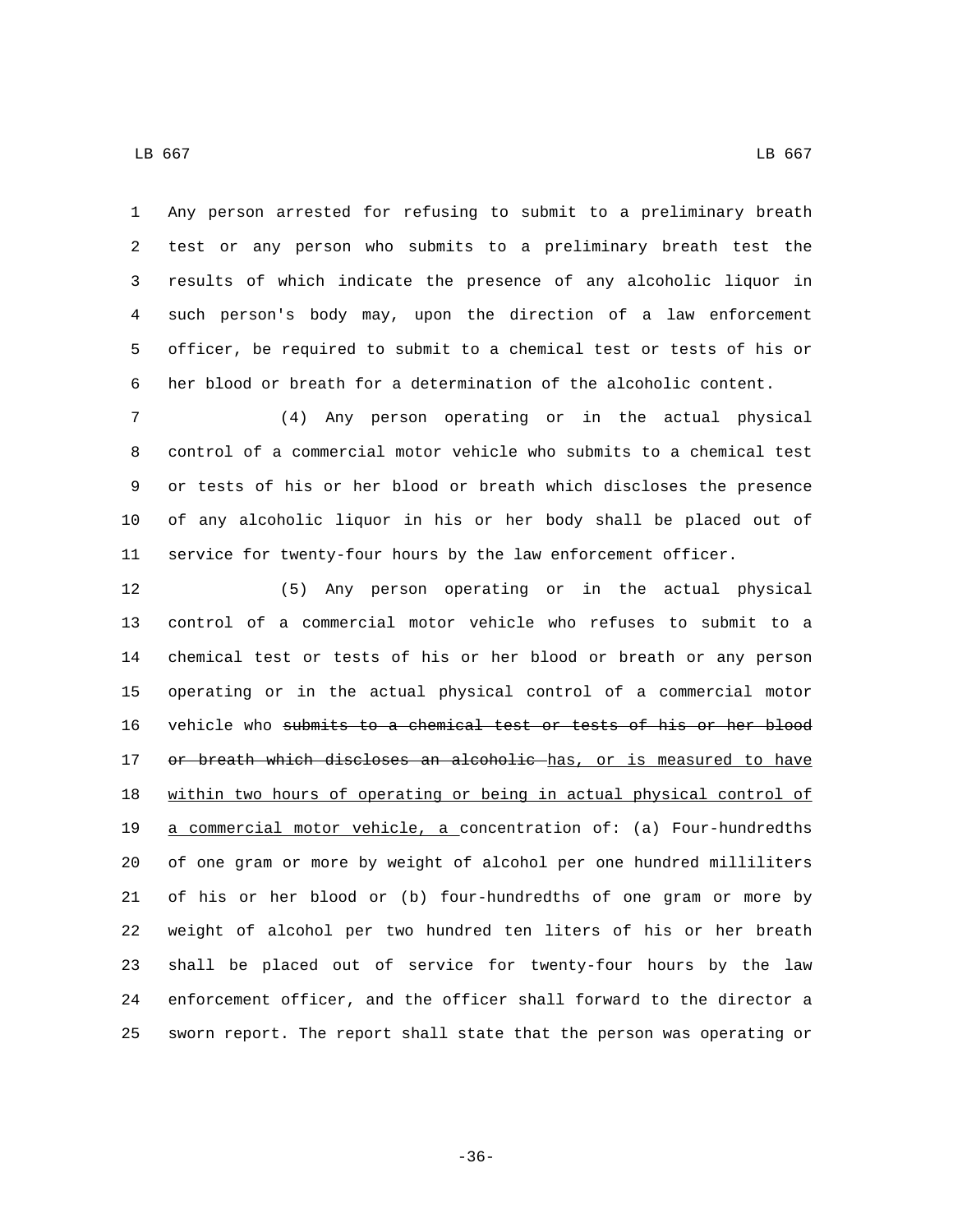in the actual physical control of a commercial motor vehicle, was requested to submit to the required chemical test or tests, and refused to submit to the required chemical test or tests or submitted to the required chemical test or tests and possessed an alcohol concentration at or in excess of that specified by this subsection.

 (6) Any person involved in a commercial motor vehicle accident in this state may be required to submit to a chemical test or tests of his or her blood or breath by any law enforcement officer if the officer has reasonable grounds to believe that such person was driving or was in actual physical control of a commercial motor vehicle on a highway in this state while under the influence of alcoholic liquor at the time of the accident. A person involved in a commercial motor vehicle accident subject to the implied consent law of this state shall not be deemed to have withdrawn consent to submit to a chemical test or tests of his or her blood or breath by reason of leaving this state. If the person refuses a test or tests under this section and leaves the state for any reason following an accident, he or she shall remain subject to this section upon return. Sec. 27. Section 60-4,182, Reissue Revised Statutes of 20 Nebraska, is amended to read:

 60-4,182 In order to prevent and eliminate successive traffic violations, there is hereby provided a point system dealing with traffic violations as disclosed by the files of the director. 24 The following point system shall be adopted:

(1) Conviction of motor vehicle homicide - 12 points;

-37-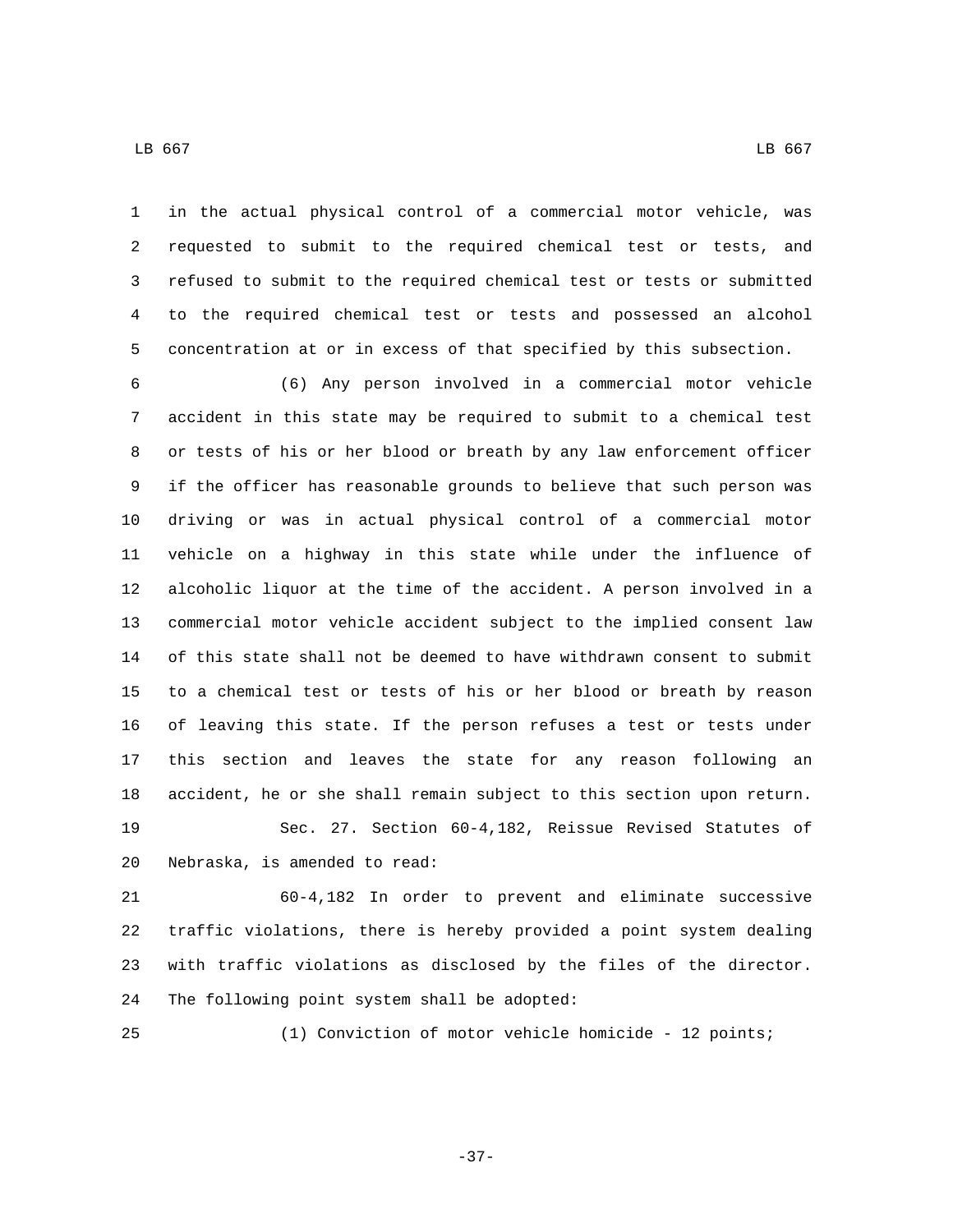(2) Third offense drunken driving in violation of any city or village ordinance or of section 60-6,196, as disclosed by the records of the director, regardless of whether the trial court found 4 the same to be a third offense - 12 points; (3) Failure to stop and render aid as required under section 60-697 in the event of involvement in a motor vehicle accident resulting in the death or personal injury of another - 6 8 points; (4) Failure to stop and report as required under section 60-696 or any city or village ordinance in the event of a motor vehicle accident resulting in property damage - 6 points; (5) Driving a motor vehicle while under the influence of alcoholic liquor or any drug or when such person has, or is measured 14 to have within two hours from the time such person was driving a motor vehicle, a concentration of eight-hundredths of one gram or more by weight of alcohol per one hundred milliliters of his or her blood or per two hundred ten liters of his or her breath in violation of any city or village ordinance or of section 60-6,196 - 6 points; (6) Willful reckless driving in violation of any city or village ordinance or of section 60-6,214 or 60-6,217 - 6 points; (7) Careless driving in violation of any city or village 22 ordinance or of section  $60-6,212 - 4$  points;

 (8) Negligent driving in violation of any city or village 24 ordinance - 3 points;

(9) Reckless driving in violation of any city or village

-38-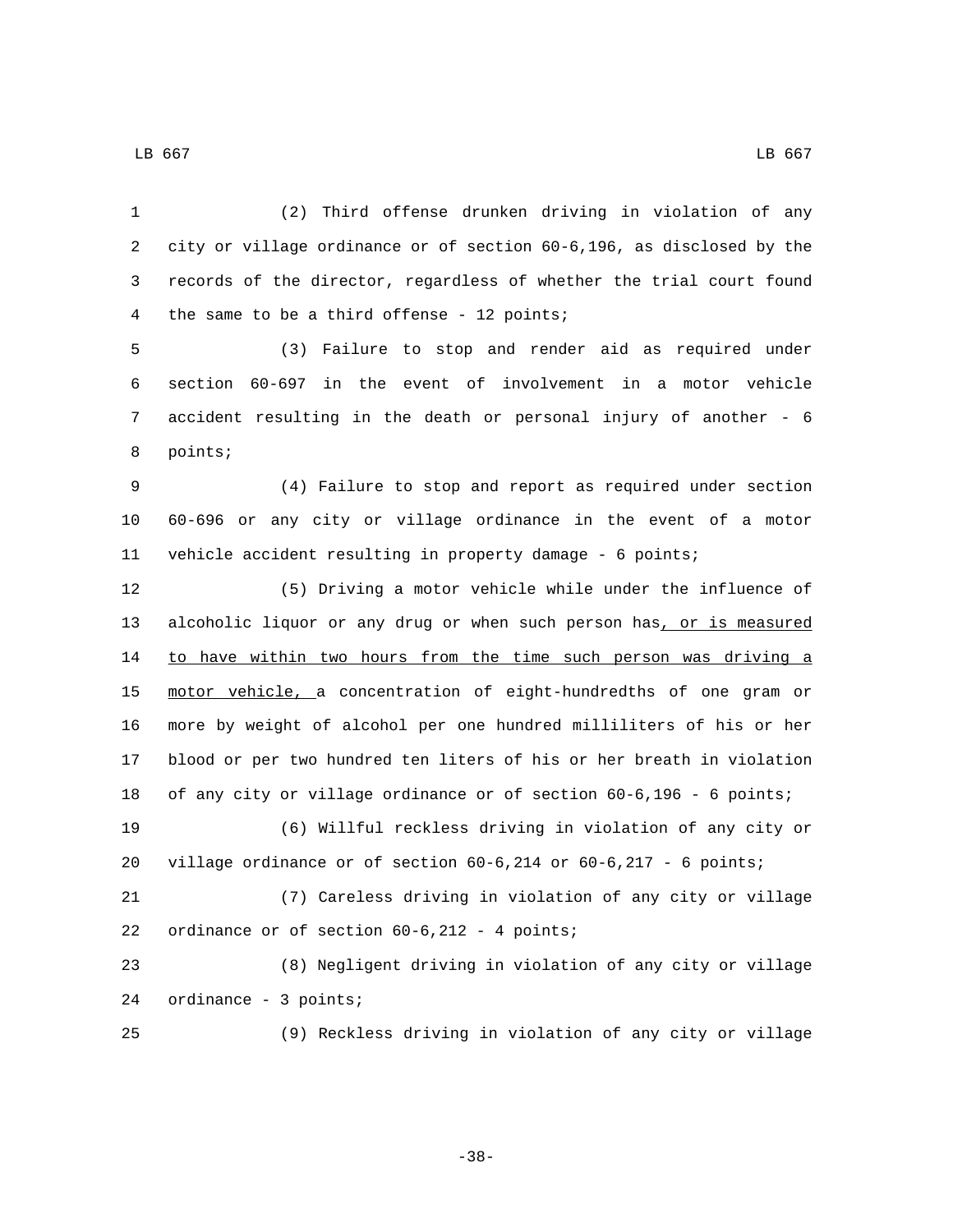1 ordinance or of section 60-6,213 - 5 points;

 (10) Speeding in violation of any city or village ordinance or any of sections 60-6,185 to 60-6,190 and 60-6,313:

 (a) Not more than five miles per hour over the speed 5  $limit - 1 point;$ 

 (b) More than five miles per hour but not more than ten 7 miles per hour over the speed limit - 2 points;

 (c) More than ten miles per hour but not more than thirty-five miles per hour over the speed limit - 3 points, except that one point shall be assessed upon conviction of exceeding by not more than ten miles per hour, two points shall be assessed upon conviction of exceeding by more than ten miles per hour but not more than fifteen miles per hour, and three points shall be assessed upon conviction of exceeding by more than fifteen miles per hour but not more than thirty-five miles per hour the speed limits provided for in 16 subdivision  $(1)(e)$ ,  $(f)$ ,  $(g)$ , or  $(h)$  of section 60-6,186; and

 (d) More than thirty-five miles per hour over the speed 18 limit - 4 points;

 (11) Failure to yield to a pedestrian not resulting in 20 bodily injury to a pedestrian - 2 points;

 (12) Failure to yield to a pedestrian resulting in bodily 22 injury to a pedestrian - 4 points;

 (13) Using a handheld wireless communication device in 24 violation of section  $60-6,179.01$  - 3 points; and

(14) All other traffic violations involving the operation

-39-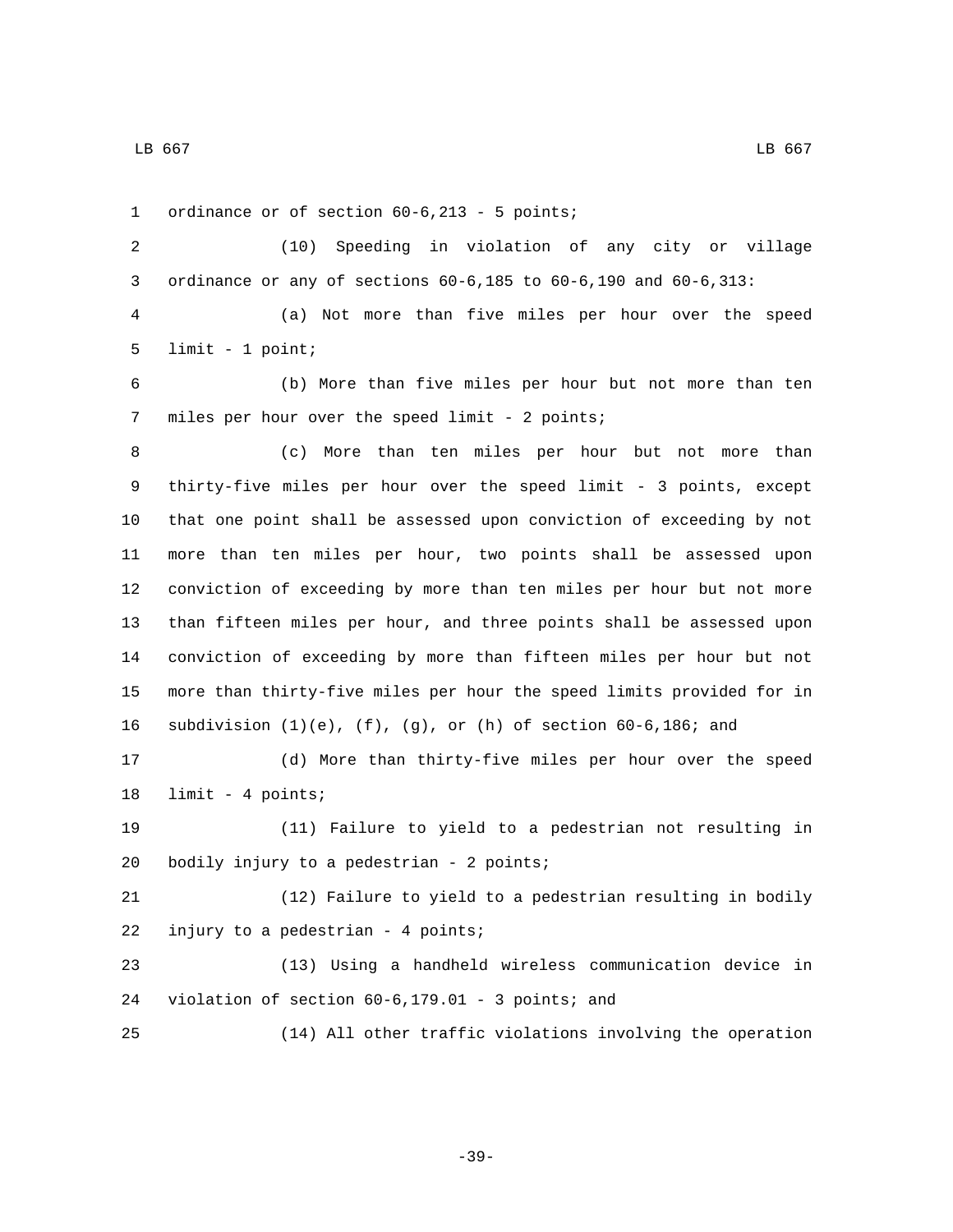of motor vehicles by the operator for which reports to the Department of Motor Vehicles are required under sections 60-497.01 and 60-497.02  $3 - 1$  point.

 Subdivision (14) of this section does not include violations involving an occupant protection system pursuant to section 60-6,270, parking violations, violations for operating a motor vehicle without a valid operator's license in the operator's possession, muffler violations, overwidth, overheight, or overlength violations, motorcycle or moped protective helmet violations, or 10 overloading of trucks.

 All such points shall be assessed against the driving record of the operator as of the date of the violation for which conviction was had. Points may be reduced by the department under 14 section 60-4,188.

 In all cases, the forfeiture of bail not vacated shall be regarded as equivalent to the conviction of the offense with which 17 the operator was charged.

 The point system shall not apply to persons convicted of traffic violations committed while operating a bicycle or an electric personal assistive mobility device as defined in section 60-618.02.

 Sec. 28. Section 60-601, Reissue Revised Statutes of 22 Nebraska, is amended to read:

 60-601 Sections 60-601 to 60-6,379 and section 37 of this 24 act shall be known and may be cited as the Nebraska Rules of the 25 Road.

 $-40-$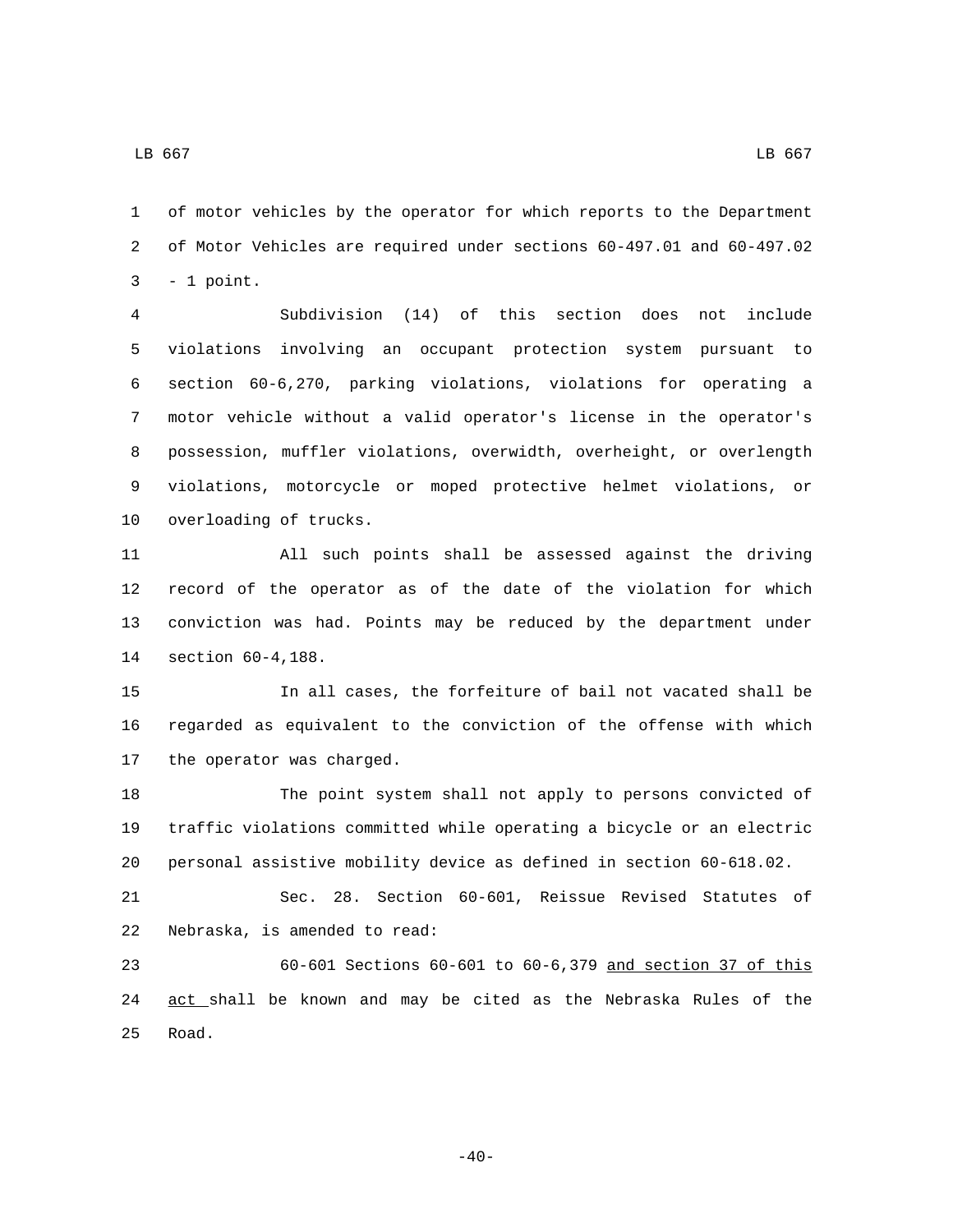Sec. 29. Section 60-6,196, Reissue Revised Statutes of 2 Nebraska, is amended to read: 60-6,196 (1) It shall be unlawful for any person to operate or be in the actual physical control of any motor vehicle: (a) While under the influence of alcoholic liquor or of any drug;6 (b) When such person has, or is measured to have within two hours of operating or being in actual physical control of a motor 9 vehicle, a concentration of eight-hundredths of one gram or more by weight of alcohol per one hundred milliliters of his or her blood; or 11 (c) When such person has, or is measured to have within 12 two hours of operating or being in actual physical control of a motor 13 vehicle, a concentration of eight-hundredths of one gram or more by weight of alcohol per two hundred ten liters of his or her breath. (2) Any person who operates or is in the actual physical control of any motor vehicle while in a condition described in subsection (1) of this section shall be guilty of a crime and upon conviction punished as provided in sections 60-6,197.02 to 19 60-6,197.08. Sec. 30. Section 60-6,197, Reissue Revised Statutes of 21 Nebraska, is amended to read: 60-6,197 (1) Any person who operates or has in his or her actual physical control a motor vehicle in this state shall be deemed to have given his or her consent to submit to a chemical test or tests of his or her blood, breath, or urine for the purpose of

-41-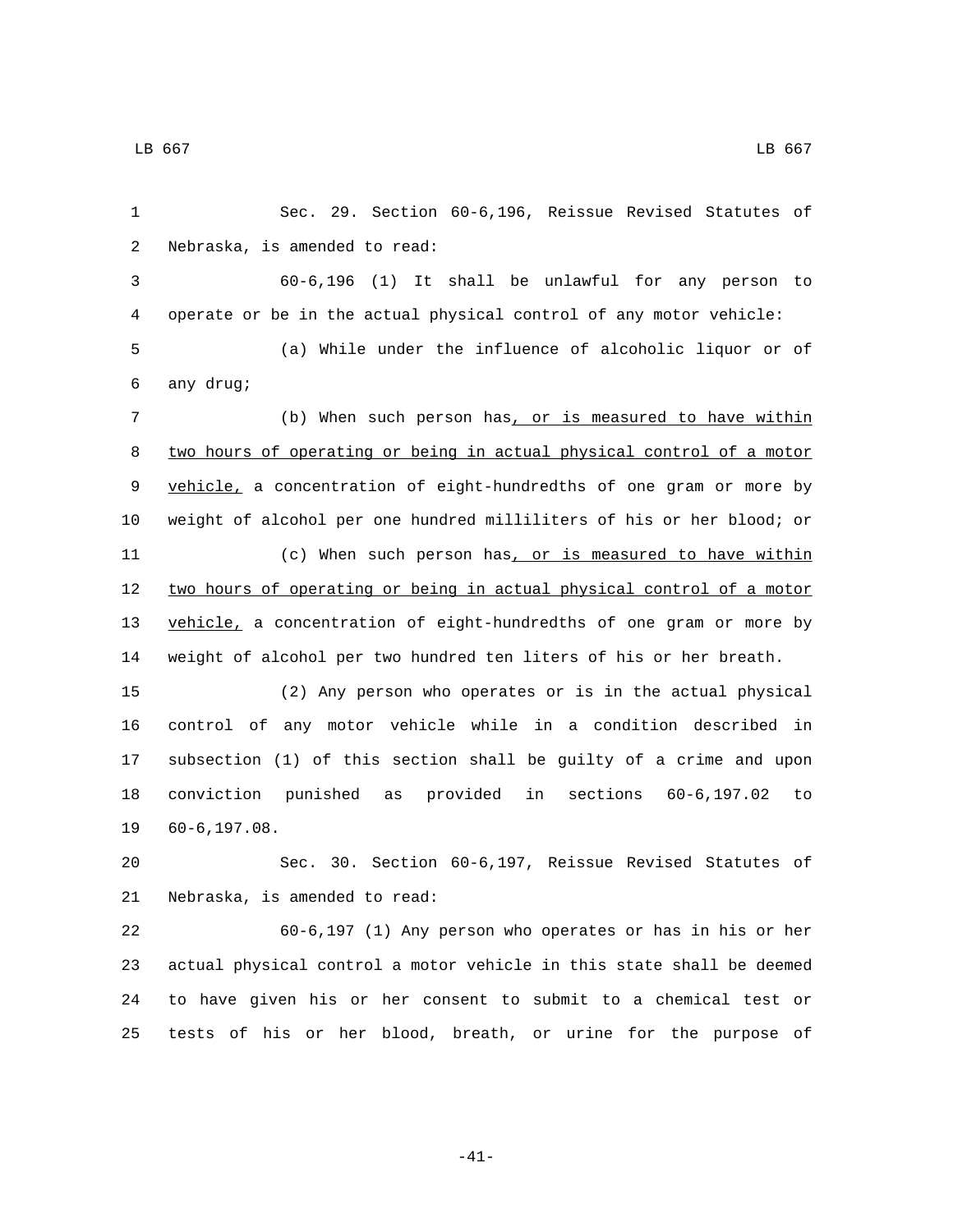determining the concentration of alcohol or the presence of drugs in 2 such blood, breath, or urine.

 (2) Any peace officer who has been duly authorized to make arrests for violations of traffic laws of this state or of ordinances of any city or village may require any person arrested for any offense arising out of acts alleged to have been committed while the person was driving or was in actual physical control of a motor vehicle while under the influence of alcoholic liquor or drugs to submit to a chemical test or tests of his or her blood, breath, or urine for the purpose of determining the concentration of alcohol or the presence of drugs in such blood, breath, or urine when the officer has reasonable grounds to believe that such person was driving or was in the actual physical control of a motor vehicle in this state while under the influence of alcoholic liquor or drugs in 15 violation of section 60-6,196.

 (3) Any person arrested as described in subsection (2) of this section may, upon the direction of a peace officer, be required to submit to a chemical test or tests of his or her blood, breath, or urine for a determination of the concentration of alcohol or the presence of drugs. If the chemical test discloses the presence of a concentration of alcohol in violation of subsection (1) of section 60-6,196, the person shall be subject to the administrative revocation procedures provided in sections 60-498.01 to 60-498.04 and upon conviction shall be punished as provided in sections 60-6,197.02 to 60-6,197.08. Any person who refuses to submit to such test or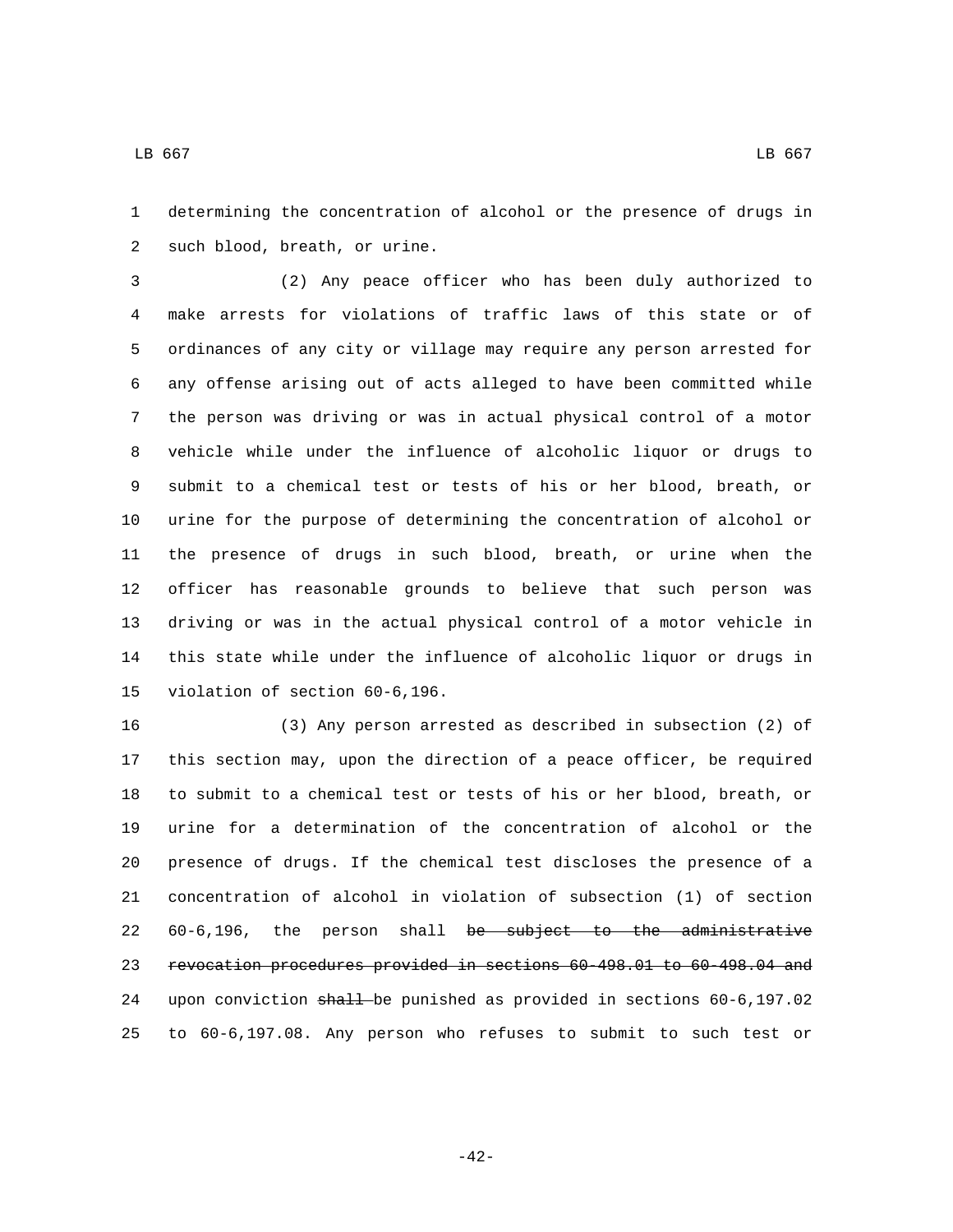tests required pursuant to this section shall be subject to the administrative revocation procedures provided in sections 60-498.01 to 60-498.04 and shall be guilty of a crime and upon conviction punished as provided in sections 60-6,197.02 to 60-6,197.08.

 (4) Any person involved in a motor vehicle accident in this state may be required to submit to a chemical test or tests of his or her blood, breath, or urine by any peace officer if the officer has reasonable grounds to believe that the person was driving or was in actual physical control of a motor vehicle on a public highway in this state while under the influence of alcoholic liquor or drugs at the time of the accident. A person involved in a motor vehicle accident subject to the implied consent law of this state shall not be deemed to have withdrawn consent to submit to a chemical test of his or her blood, breath, or urine by reason of leaving this state. If the person refuses a test under this section and leaves the state for any reason following an accident, he or she shall remain subject to subsection (3) of this section and section 60-498.02 upon 18 return.

 (5) Any person who is required to submit to a chemical blood, breath, or urine test or tests pursuant to this section shall be advised that refusal to submit to such test or tests is a separate crime for which the person may be charged. Failure to provide such advisement shall not affect the admissibility of the chemical test 24 result in any legal proceedings. However, failure to provide such advisement shall negate the state's ability to bring any criminal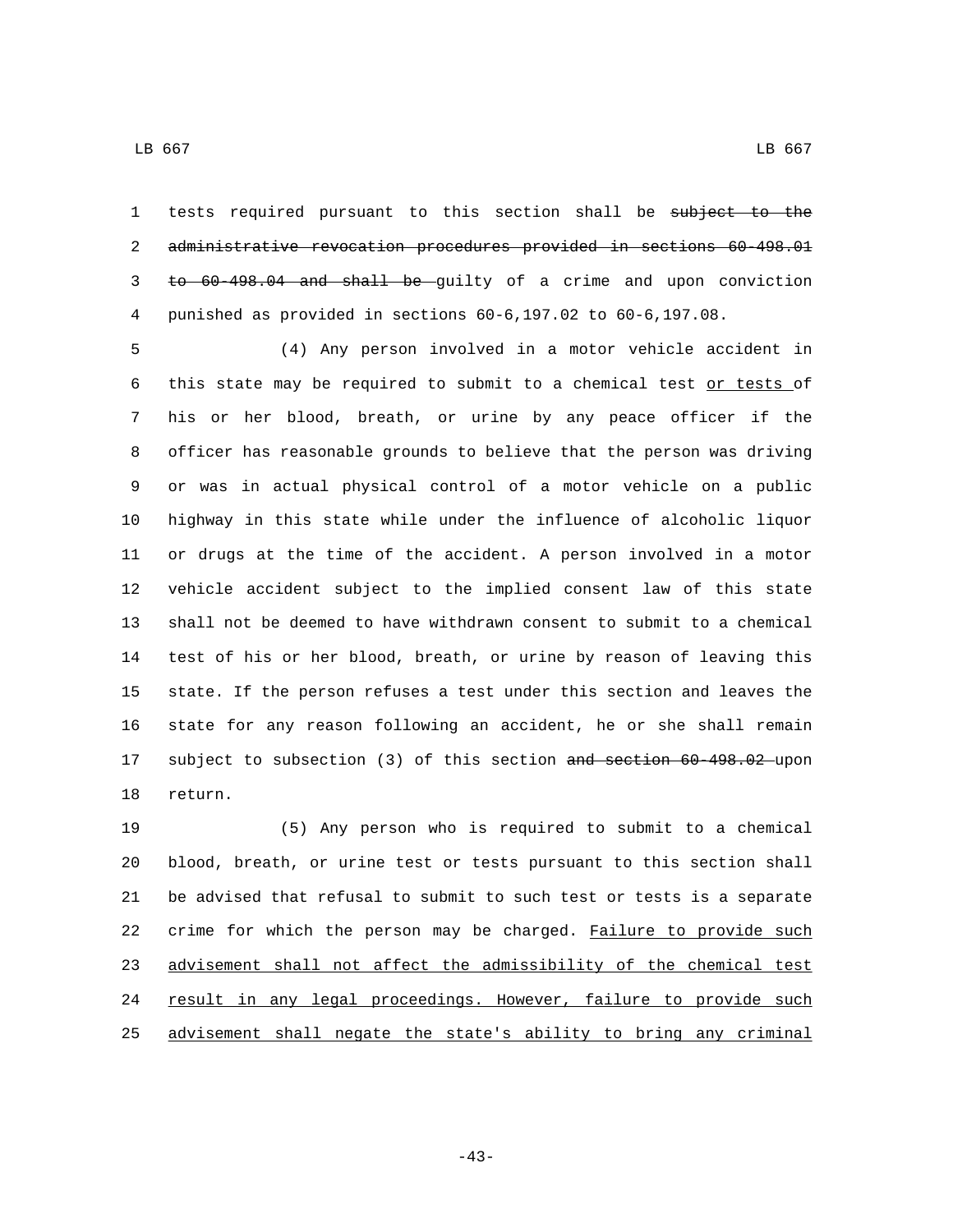| $\mathbf 1$ | charges against a refusing party pursuant to this section.               |
|-------------|--------------------------------------------------------------------------|
| 2           | (6) Refusal to submit to a chemical blood, breath, or                    |
| 3           | urine test or tests pursuant to this section shall be admissible         |
| 4           | evidence in any action for a violation of section 60-6,196 or a city     |
| 5           | or village ordinance enacted in conformance with such section.           |
| 6           | Sec. 31. Section 60-6,197.02, Reissue Revised Statutes of                |
| 7           | Nebraska, is amended to read:                                            |
| 8           | 60-6,197.02 (1) A violation of section 60-6,196<br>or                    |
| 9           | $60-6,197$ shall be punished as provided in section $60-6,197.03$ . For  |
| 10          | purposes of sentencing under section 60-6,197.03:                        |
| 11          | (a) Prior conviction means a conviction for which a final                |
| 12          | judgment has been entered on or after the date which is exactly          |
| 13          | twelve years before the effective date of this act and for a             |
| 14          | violation committed within the twelve-year period prior to the           |
| 15          | offense for which the sentence is being imposed as follows:              |
| 16          | (i) For a violation of section 60-6,196:                                 |
| 17          | (A) Any conviction for a violation of section $60-6,196L$                |
| 18          | 60-6,197, 60-6,198, or section 2 of this act;                            |
| 19          | (B) Any conviction for a violation of a city or village                  |
| 20          | ordinance enacted in conformance with section $60-6,196$ or $60-6,197$ ; |
| 21          | or                                                                       |
| 22          | (C) Any conviction under a law of another state if, at                   |
| 23          | the time of the conviction under the law of such other state, the        |
| 24          | offense for which the person was convicted would have been a             |
| 25          | violation of section 60-6,196, 60-6,197, 60-6,198, or section 2 of       |

-44-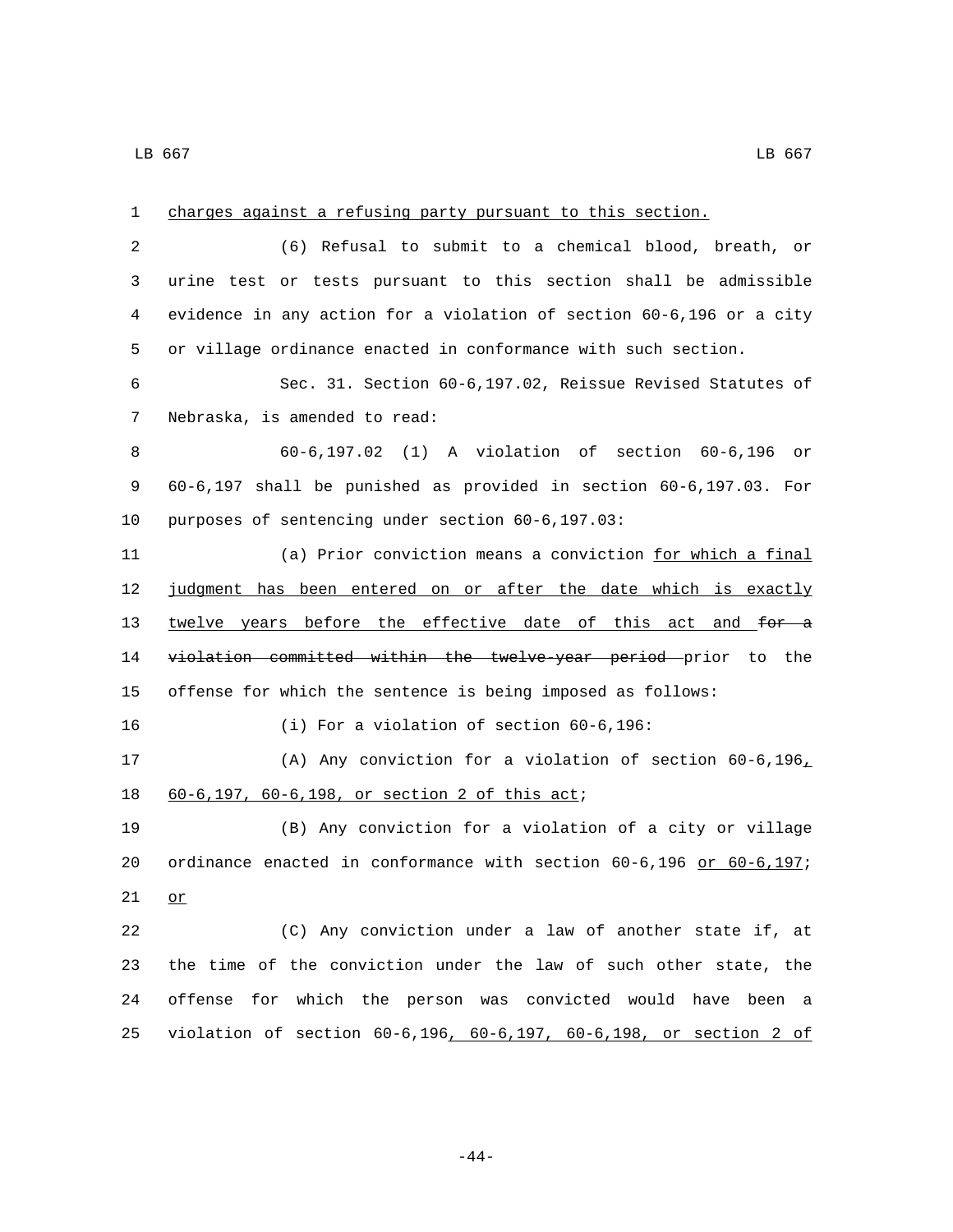1 this act; or (D) Any conviction for a violation of section 60-6,198;  $\Theta$ r (ii) For a violation of section 60-6,197: (A) Any conviction for a violation of section 60-6,196, 60-6,197, 60-6,198, or section 2 of this act;6 (B) Any conviction for a violation of a city or village 8 ordinance enacted in conformance with section 60-6,196 or 60-6,197; 9 or (C) Any conviction under a law of another state if, at the time of the conviction under the law of such other state, the offense for which the person was convicted would have been a violation of section 60-6,196, 60-6,197, 60-6,198, or section 2 of 14 this act; and (b) Prior conviction includes any conviction under section 60-6,196, 60-6,197, or 60-6,198, or any city or village ordinance enacted in conformance with any of such sections, as such sections or city or village ordinances existed at the time of such conviction regardless of subsequent amendments to any of such 20 sections or city or village ordinances<sub>.</sub>  $\div$  and (c) Twelve-year period means the period computed from the date of the prior offense to the date of the offense which resulted 23 in the conviction for which the sentence is being imposed. (2) In any case charging a violation of section 60-6,196 or 60-6,197, the prosecutor or investigating agency shall use due

-45-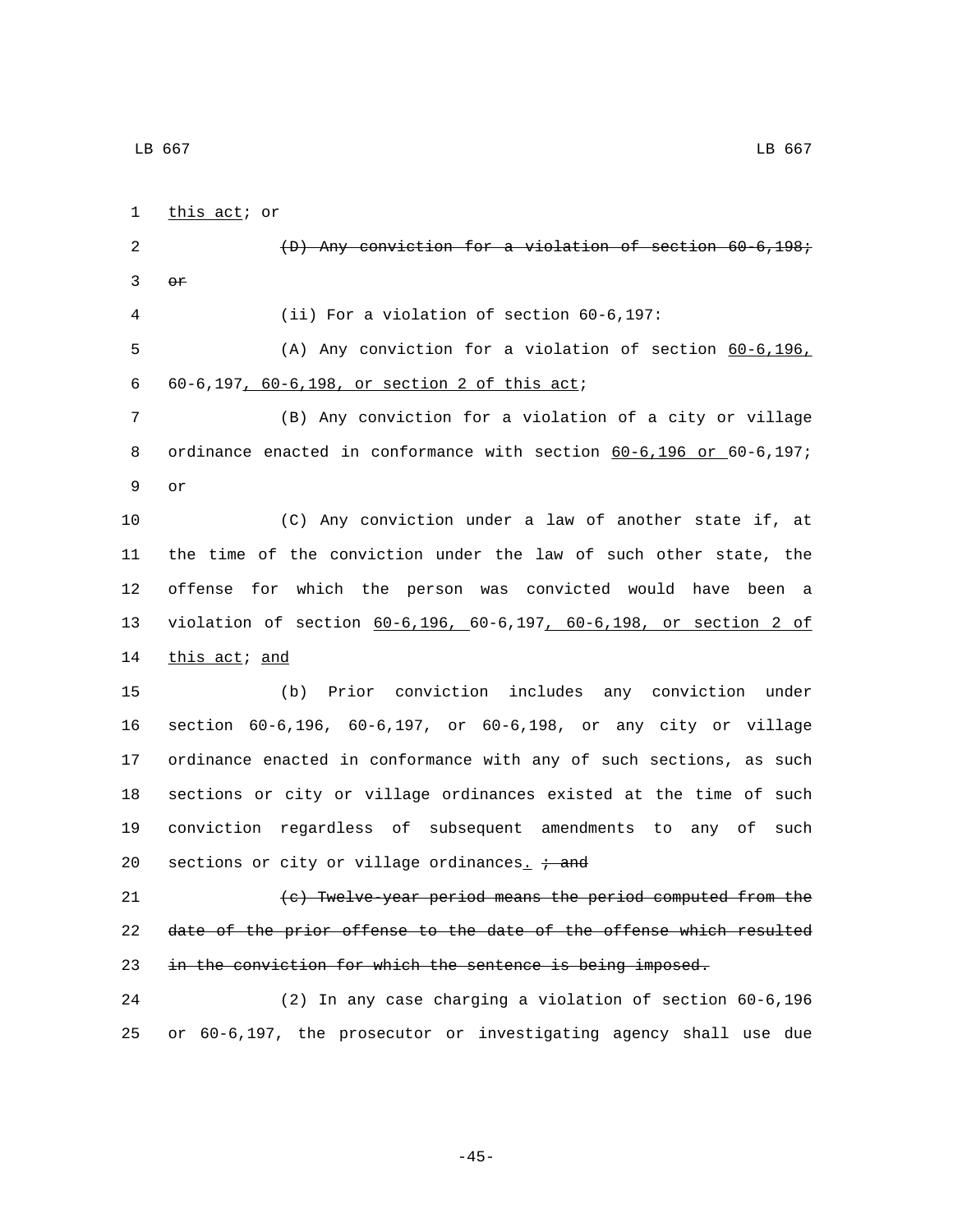diligence to obtain the person's driving record from the Department of Motor Vehicles and the person's driving record from other states where he or she is known to have resided. within the last twelve 4 years. The prosecutor shall certify to the court, prior to sentencing, that such action has been taken. The prosecutor shall present as evidence for purposes of sentence enhancement a court-certified copy or an authenticated copy of a prior conviction in

 another state. The court-certified or authenticated copy shall be 9 prima facie evidence of such prior conviction.

 (3) For each conviction for a violation of section 60-6,196 or 60-6,197, the court shall, as part of the judgment of conviction, make a finding on the record as to the number of the convicted person's prior convictions. The convicted person shall be given the opportunity to review the record of his or her prior convictions, bring mitigating facts to the attention of the court prior to sentencing, and make objections on the record regarding the 17 validity of such prior convictions.

 (4) A person arrested for a violation of section 60-6,196 19 or 60-6,197 before May 14, 2009, the effective date of this act but sentenced pursuant to section 60-6,197.03 for such violation on or 21 after May 14, 2009, the effective date of this act shall be sentenced according to the provisions of section 60-6,197.03 in effect on the 23 date of arrest.

 Sec. 32. Section 60-6,197.03, Reissue Revised Statutes of 25 Nebraska, is amended to read:

-46-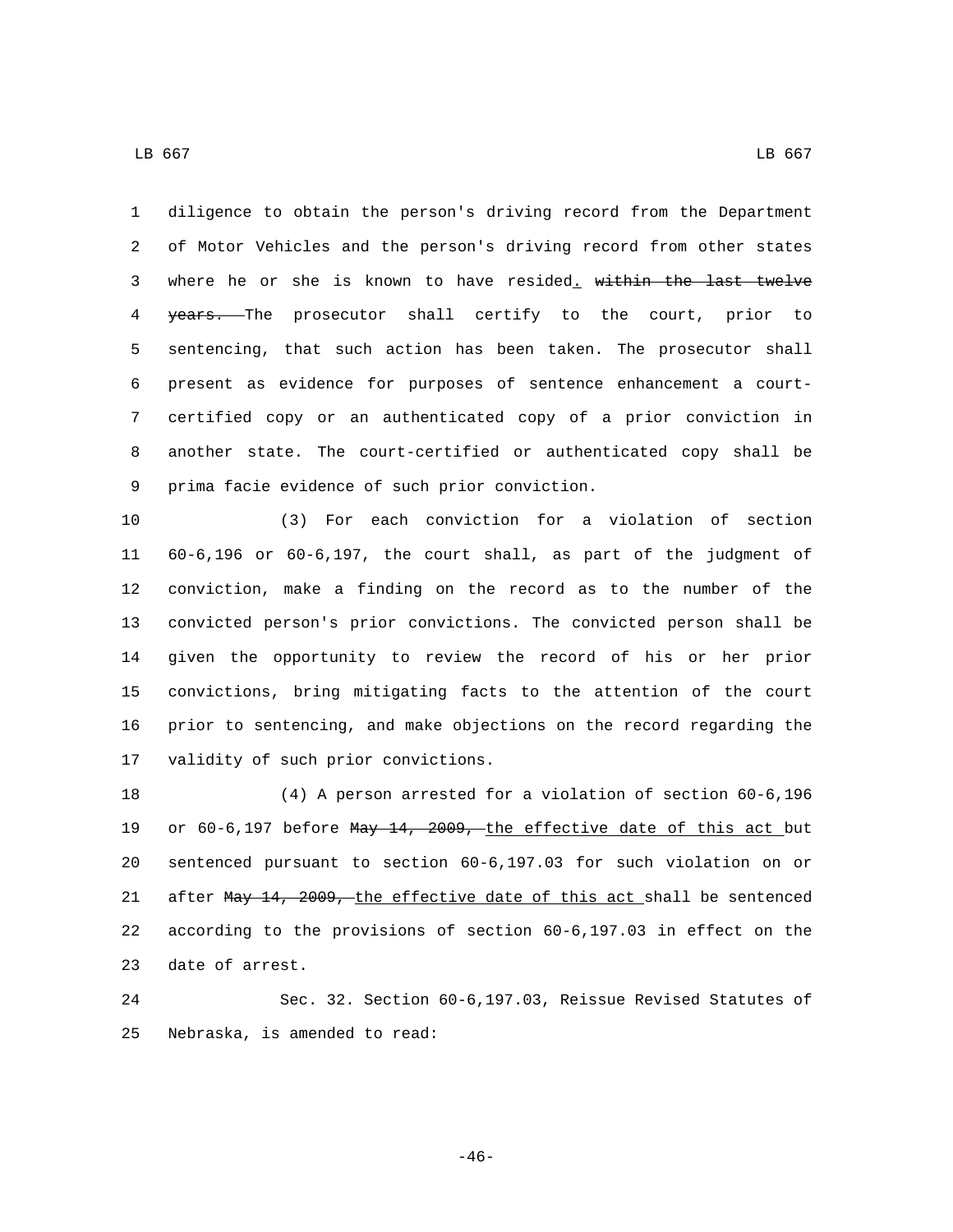60-6,197.03 Any person convicted of a violation of section 60-6,196 or 60-6,197 shall be punished as follows: (1) Except as provided in subdivision (2) of this section, if such person has not had a prior conviction, such person shall be guilty of a Class W misdemeanor, and the court shall, as part of the judgment of conviction, order that the operator's license 7 of such person be revoked or impounded for a period of six months 8 from the date ordered by the court. If the court orders the person's 9 operator's license impounded, the court shall also order that the 10 person shall not operate a motor vehicle for a period of six months and shall not order the installation of an ignition interlock device 12 or an ignition interlock permit. If the court orders the person's 13 operator's license revoked, the revocation period shall be for six 14 months. The revocation order shall require that the person not drive 15 for a period of thirty days, after which the court may order that shall, upon request made by such person, allow the person to apply for an ignition interlock permit for the remainder of the revocation period and have an ignition interlock device installed on any motor vehicle he or she operates during the remainder of the revocation period. No ignition interlock permit may be issued until sufficient evidence is presented to the Department of Motor Vehicles that an ignition interlock device is installed on any motor vehicle the person operates and that the person is eligible for use of an 24 ignition interlock device. Such revocation or impoundment shall be administered upon sentencing, upon final judgment of any appeal or

-47-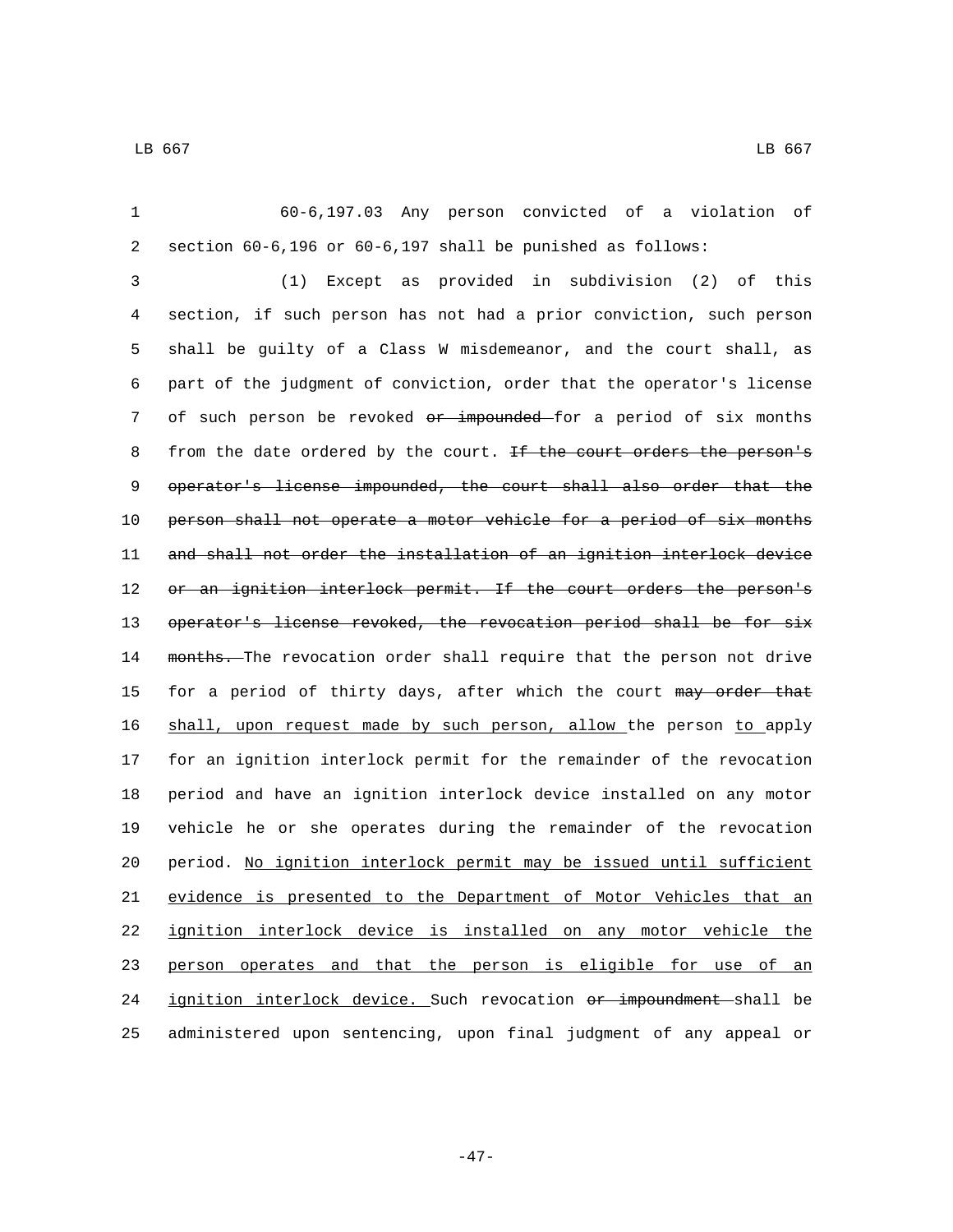review, or upon the date that any probation is revoked.

 If the court places such person on probation or suspends the sentence for any reason, the court shall, as one of the conditions of probation or sentence suspension, order that the operator's license of such person be revoked for a period of sixty 6 days from the date ordered by the court. The court may shall order that during the period of revocation the person be allowed to apply for an ignition interlock permit and the installation of an ignition interlock device pursuant to section 60-6,211.05. Such order of probation or sentence suspension shall also include, as one of its conditions, the payment of a four-hundred-dollar fine;

 (2) If such person has not had a prior conviction and, as part of the current violation, had a concentration of fifteen- hundredths of one gram or more by weight of alcohol per one hundred milliliters of his or her blood or fifteen-hundredths of one gram or more by weight of alcohol per two hundred ten liters of his or her breath, such person shall be guilty of a Class W misdemeanor, and the court shall, as part of the judgment of conviction, revoke the operator's license of such person for a period of one year from the date ordered by the court. The revocation order shall require that the person not drive for a period of sixty days, after which the 22 court shall, upon request made by such person, allow may order that 23 the person to apply for an ignition interlock permit pursuant to subdivision (1)(b) of section 60-6,197.01 for the remainder of the revocation period and have an ignition interlock device installed on

-48-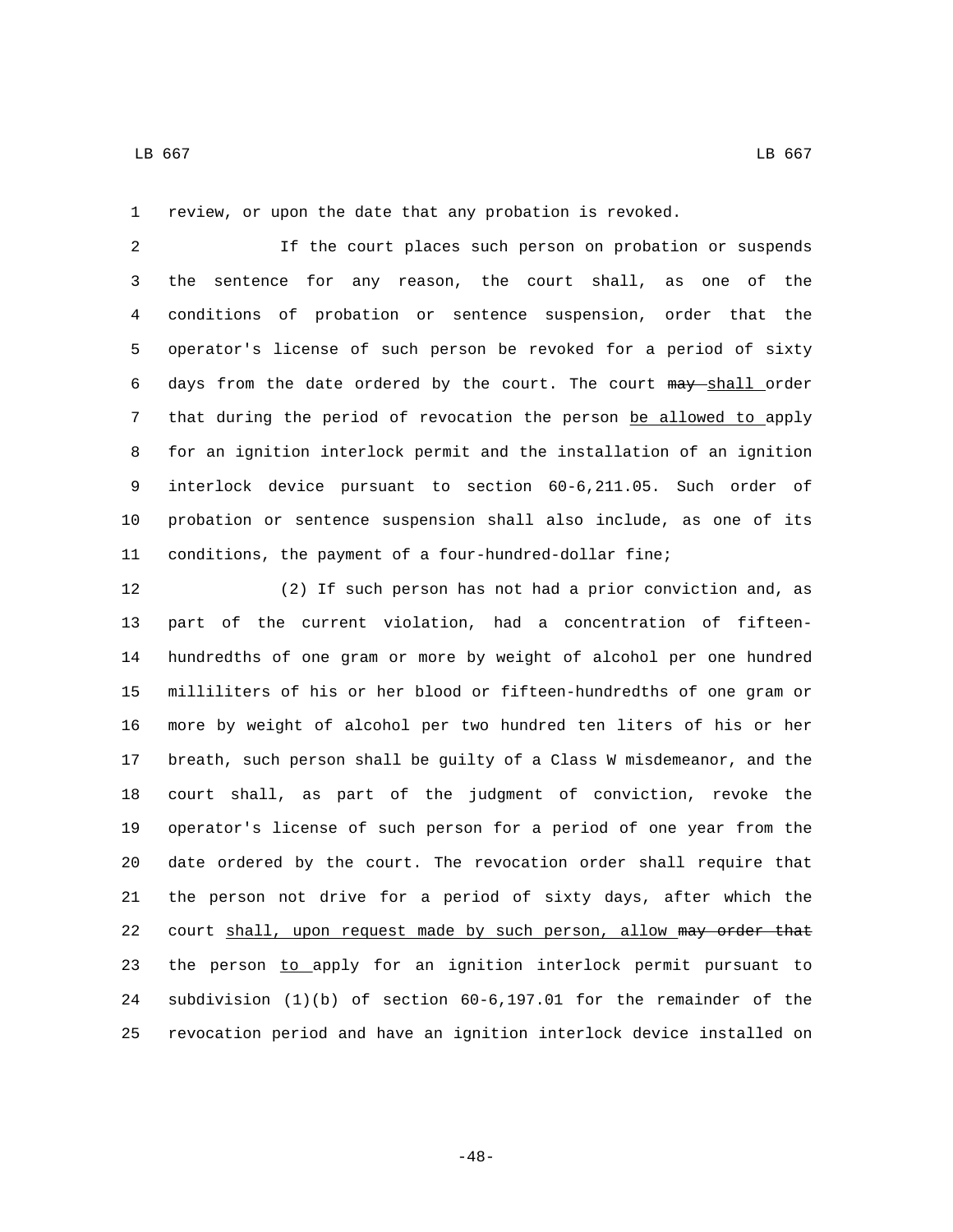any motor vehicle he or she operates during the remainder of the revocation period. Such revocation shall be administered upon sentencing, upon final judgment of any appeal or review, or upon the 4 date that any probation is revoked.

 If the court places such person on probation or suspends the sentence for any reason, the court shall, as one of the conditions of probation or sentence suspension, order that the operator's license of such person be revoked for a period of one year from the date ordered by the court. The revocation order shall require that the person not drive for a period of forty-five days, 11 after which the court may shall order that during the period of 12 revocation the person be allowed to apply for an ignition interlock permit and installment of an ignition interlock device pursuant to section 60-6,211.05. pursuant to subdivision (1)(b) of section 60-6,197.01 for the remainder of the revocation period and have an ignition interlock device installed on any motor vehicle he or she 17 operates during the remainder of the revocation period. Such revocation shall be administered upon sentencing, upon final judgment of any appeal or review, or upon the date that any probation is revoked. Such order of probation or sentence suspension shall also include, as conditions, the payment of a five-hundred-dollar fine and either confinement in the city or county jail for two days or the imposition of not less than one hundred twenty hours of community 24 service;

(3) Except as provided in subdivision (5) of this

-49-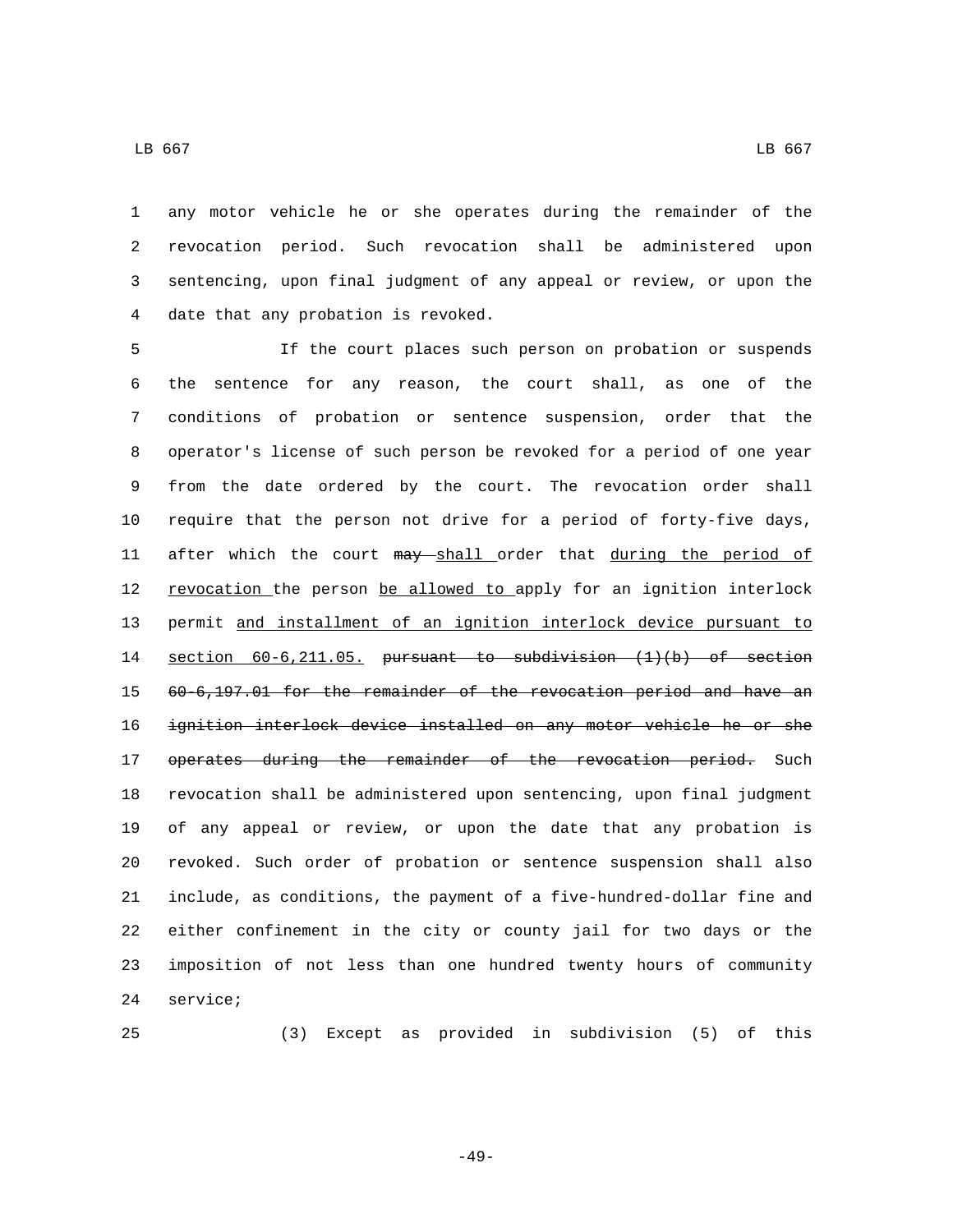section, if such person has had one prior conviction, such person shall be guilty of a Class W misdemeanor, and the court shall, as part of the judgment of conviction, order that the operator's license of such person be revoked for a period of one year from the date ordered by the court. The revocation order shall require that the person not drive for a period of sixty days, after which the court 7 may order that shall, upon request made by such person, allow the 8 person to apply for an ignition interlock permit for the remainder of the revocation period and have an ignition interlock device installed on any motor vehicle he or she owns or operates during the remainder of the revocation period and shall issue an order pursuant to subdivision (1)(b) of section 60-6,197.01. Such revocation shall be administered upon sentencing, upon final judgment of any appeal or review, or upon the date that any probation is revoked.

 If the court places such person on probation or suspends the sentence for any reason, the court shall, as one of the conditions of probation or sentence suspension, order that the operator's license of such person be revoked for a period of one year from the date ordered by the court. The revocation order shall require that the person not drive for a period of forty-five days, 21 after which the court may shall order that during the period of revocation the person be allowed to apply for an ignition interlock permit and installation of an ignition interlock device pursuant to section 60-6,211.05 and shall issue an order pursuant to subdivision (1)(b) of section 60-6,197.01. Such order of probation or sentence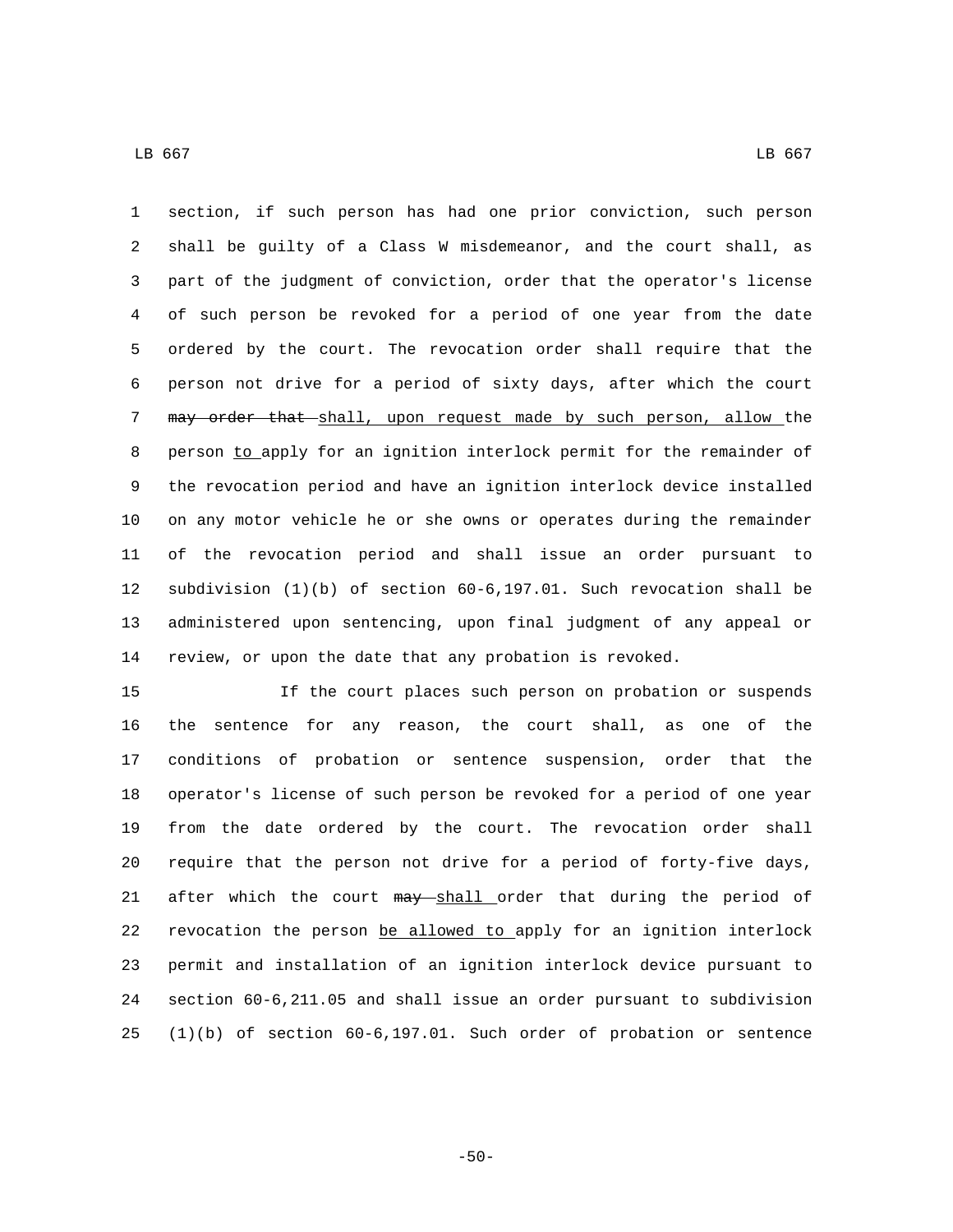suspension shall also include, as conditions, the payment of a five- hundred-dollar fine and either confinement in the city or county jail for ten days or the imposition of not less than two hundred forty 4 hours of community service;

 (4) Except as provided in subdivision (6) of this section, if such person has had two prior convictions, such person shall be guilty of a Class W misdemeanor, and the court shall, as part of the judgment of conviction, order that the operator's license of such person be revoked for a period of fifteen years from the date ordered by the court and shall issue an order pursuant to section 60-6,197.01. Such orders shall be administered upon sentencing, upon final judgment of any appeal or review, or upon the date that any 13 probation is revoked.

 If the court places such person on probation or suspends the sentence for any reason, the court shall, as one of the conditions of probation or sentence suspension, order that the operator's license of such person be revoked for a period of at least two years but not more than fifteen years from the date ordered by the court. The revocation order shall require that the person not 20 drive for a period of forty-five days, after which the court may 21 shall order that during the period of revocation the person be allowed to apply for an ignition interlock permit and installation of an ignition interlock device issued pursuant to section 60-6,211.05 and shall issue an order pursuant to subdivision (1)(b) of section 60-6,197.01. Such order of probation or sentence suspension shall

 $\,$  LB 667  $\,$  LB 667  $\,$ 

-51-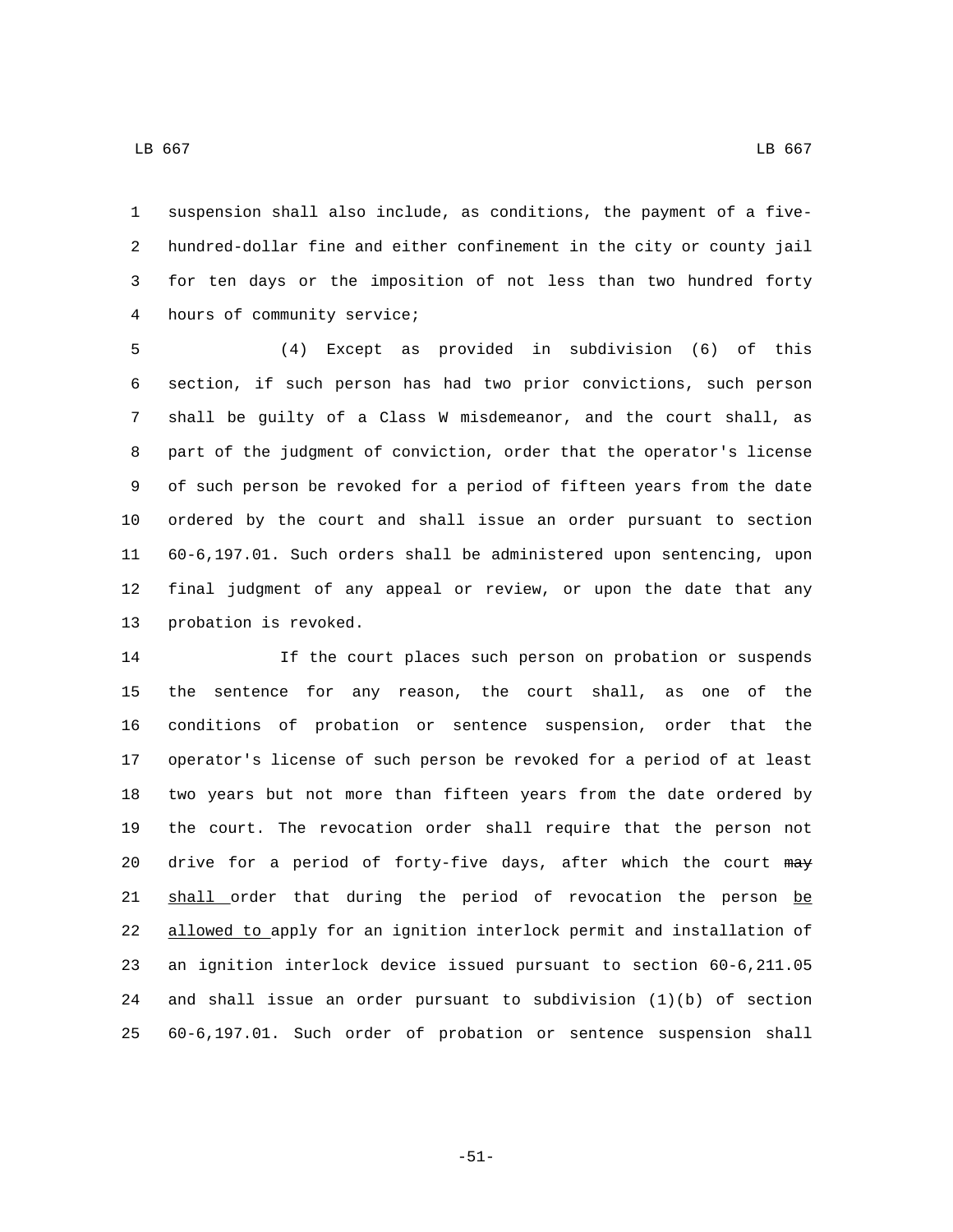also include, as conditions, the payment of a six-hundred-dollar fine and confinement in the city or county jail for thirty days;

 (5) If such person has had one prior conviction and, as part of the current violation, had a concentration of fifteen- hundredths of one gram or more by weight of alcohol per one hundred milliliters of his or her blood or fifteen-hundredths of one gram or more by weight of alcohol per two hundred ten liters of his or her breath or refused to submit to a test as required under section 60-6,197, such person shall be guilty of a Class I misdemeanor, and the court shall, as part of the judgment of conviction, revoke the operator's license of such person for a period of at least one year but not more than fifteen years from the date ordered by the court and shall issue an order pursuant to section 60-6,197.01. The 14 revocation order shall require that the person not drive for one hundred twenty days, after which the court, shall, upon request made by such person, allow the person to apply for an ignition interlock permit pursuant to subdivision (1)(b) of section 60-6,197.01 for the 18 remainder of the revocation period and have an ignition interlock device installed on any motor vehicle he or she operates during the 20 remainder of the revocation period. Such revocation and order shall be administered upon sentencing, upon final judgment of any appeal or review, or upon the date that any probation is revoked. The court shall also sentence such person to serve at least ninety days' imprisonment in the city or county jail or an adult correctional 25 facility.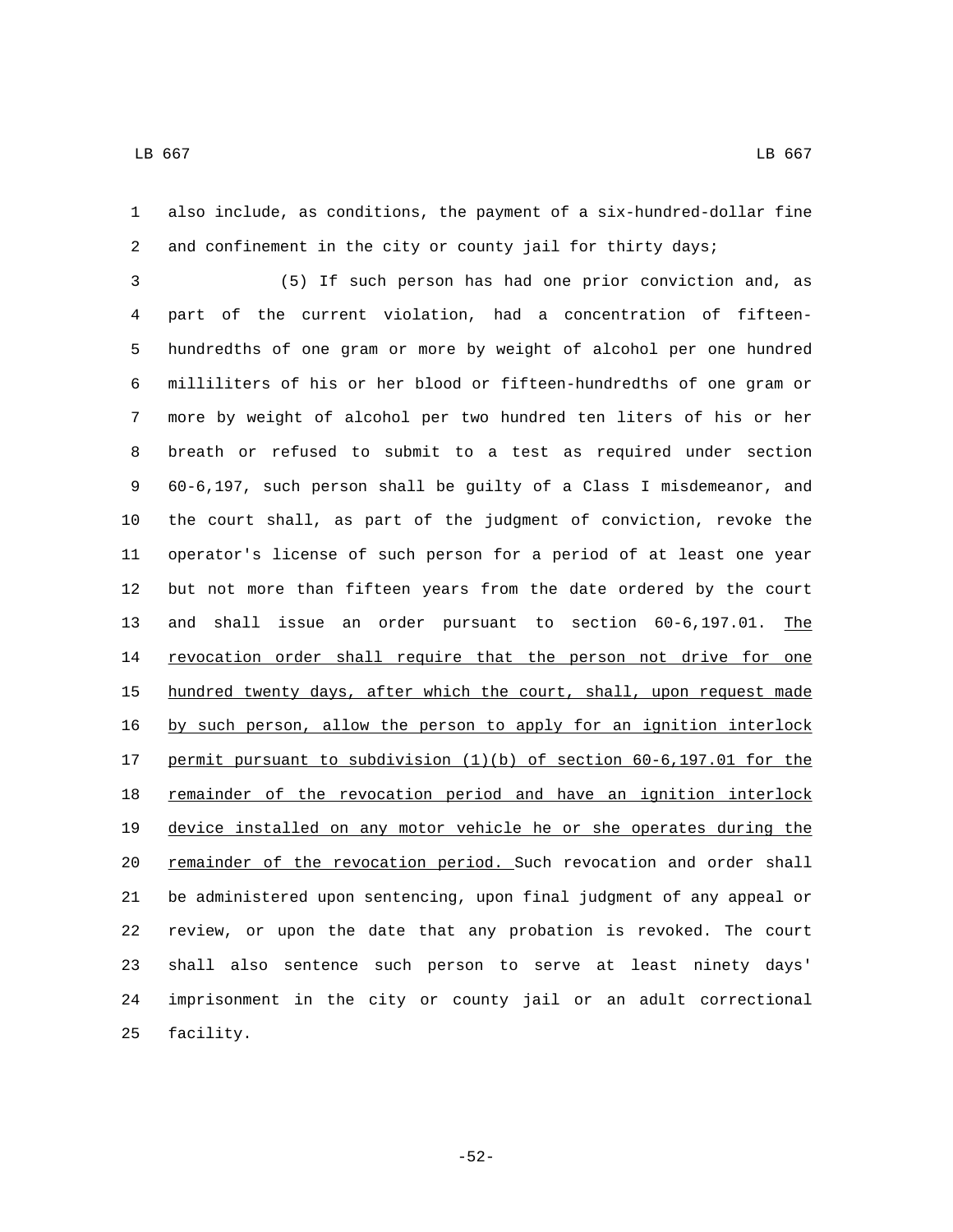If the court places such person on probation or suspends the sentence for any reason, the court shall, as one of the conditions of probation or sentence suspension, order that the operator's license of such person be revoked for a period of at least one year but not more than fifteen years from the date ordered by the court. The revocation order shall require that the person not drive 7 for a period of forty-five days, after which the court may shall 8 order that during the period of revocation the person be allowed to apply for an ignition interlock permit and installation of an ignition interlock device issued pursuant to section 60-6,211.05 and shall issue an order pursuant to subdivision (1)(b) of section 60-6,197.01. Such order of probation or sentence suspension shall also include, as conditions, the payment of a one-thousand-dollar fine and confinement in the city or county jail for thirty days;

 (6) If such person has had two prior convictions and, as part of the current violation, had a concentration of fifteen- hundredths of one gram or more by weight of alcohol per one hundred milliliters of his or her blood or fifteen-hundredths of one gram or more by weight of alcohol per two hundred ten liters of his or her breath or refused to submit to a test as required under section 60-6,197, such person shall be guilty of a Class IIIA felony, and the court shall, as part of the judgment of conviction, revoke the operator's license of such person for a period of fifteen years from the date ordered by the court and shall issue an order pursuant to section 60-6,197.01. Such revocation and order shall be administered

-53-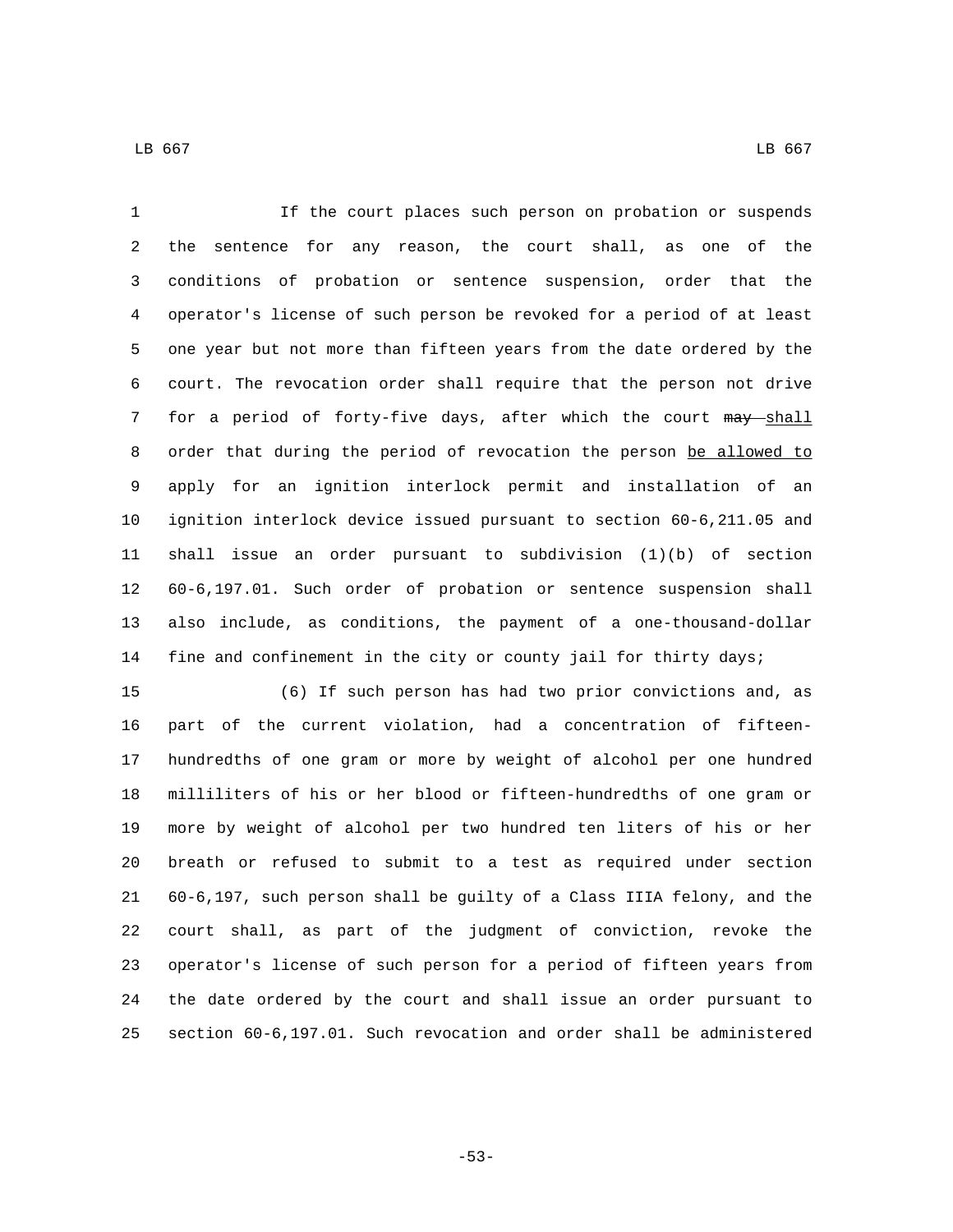upon sentencing, upon final judgment of any appeal or review, or upon the date that any probation is revoked. The court shall also sentence such person to serve at least one hundred eighty days' imprisonment in the city or county jail or an adult correctional facility.

 If the court places such person on probation or suspends the sentence for any reason, the court shall, as one of the conditions of probation or sentence suspension, order that the operator's license of such person be revoked for a period of at least five years but not more than fifteen years from the date ordered by the court. The revocation order shall require that the person not 11 drive for a period of forty-five days, after which the court may 12 shall order that during the period of revocation the person be allowed to apply for an ignition interlock permit and installation of an ignition interlock device issued pursuant to section 60-6,211.05 and shall issue an order pursuant to subdivision (1)(b) of section 60-6,197.01. Such order of probation or sentence suspension shall also include, as conditions, the payment of a one-thousand-dollar fine and confinement in the city or county jail for sixty days;

 (7) Except as provided in subdivision (8) of this section, if such person has had three prior convictions, such person shall be guilty of a Class IIIA felony, and the court shall, as part of the judgment of conviction, order that the operator's license of such person be revoked for a period of fifteen years from the date ordered by the court and shall issue an order pursuant to section 60-6,197.01. Such orders shall be administered upon sentencing, upon

-54-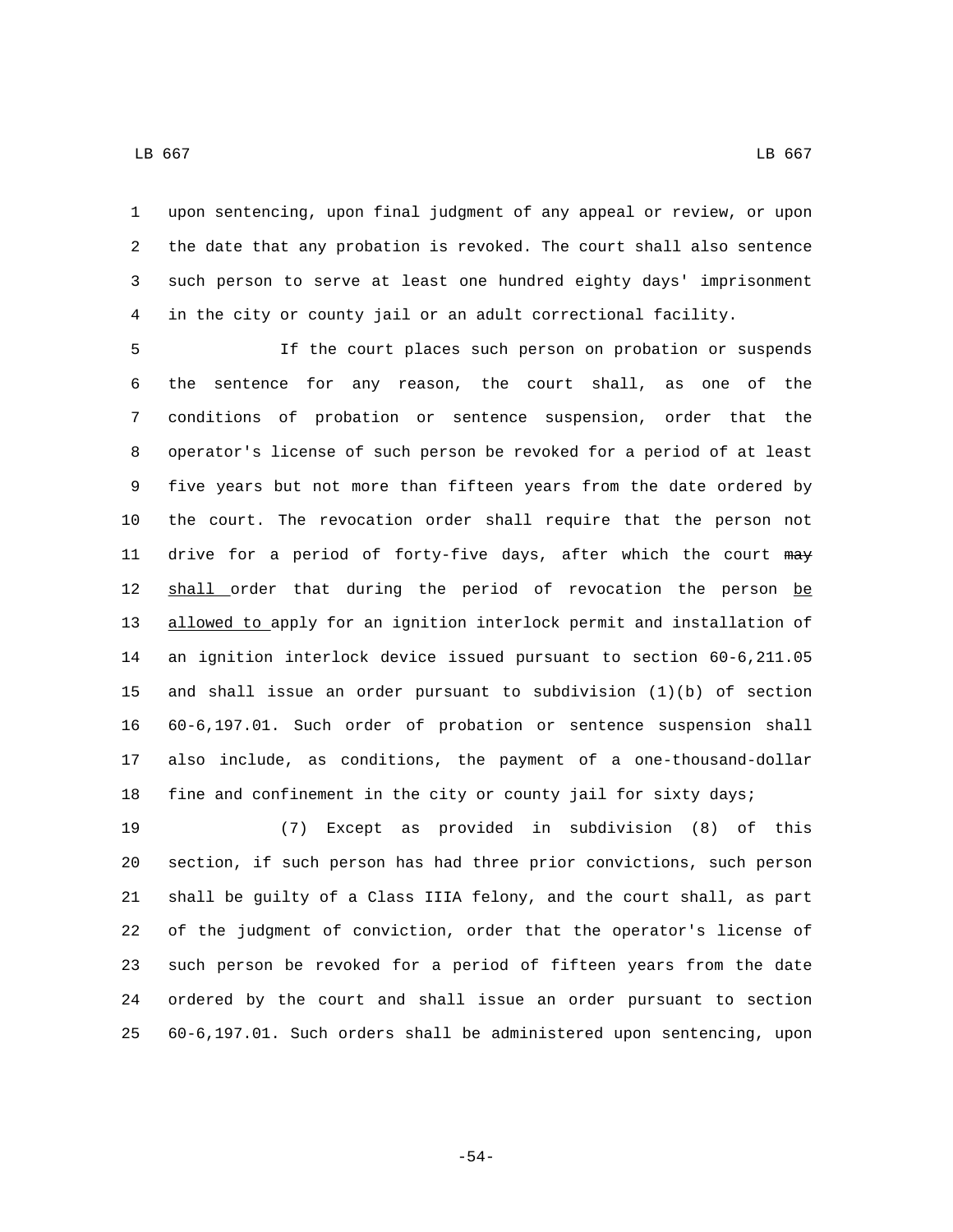final judgment of any appeal or review, or upon the date that any probation is revoked. The court shall also sentence such person to serve at least one hundred eighty days' imprisonment in the city or 4 county jail or an adult correctional facility.

 If the court places such person on probation or suspends the sentence for any reason, the court shall, as one of the conditions of probation or sentence suspension, order that the operator's license of such person be revoked for a period of fifteen years from the date ordered by the court. The revocation order shall require that the person not drive for a period of forty-five days, after which the court may order that during the period of revocation the person apply for an ignition interlock permit and installation of an ignition interlock device issued pursuant to section 60-6,211.05 and shall issue an order pursuant to subdivision (1)(b) of section 60-6,197.01. Such order of probation or sentence suspension shall also include, as conditions, the payment of a one-thousand-dollar fine and confinement in the city or county jail for ninety days;

 (8) If such person has had three prior convictions and, as part of the current violation, had a concentration of fifteen- hundredths of one gram or more by weight of alcohol per one hundred milliliters of his or her blood or fifteen-hundredths of one gram or more by weight of alcohol per two hundred ten liters of his or her breath or refused to submit to a test as required under section 60-6,197, such person shall be guilty of a Class III felony, and the court shall, as part of the judgment of conviction, revoke the

 $\,$  LB 667  $\,$  LB 667  $\,$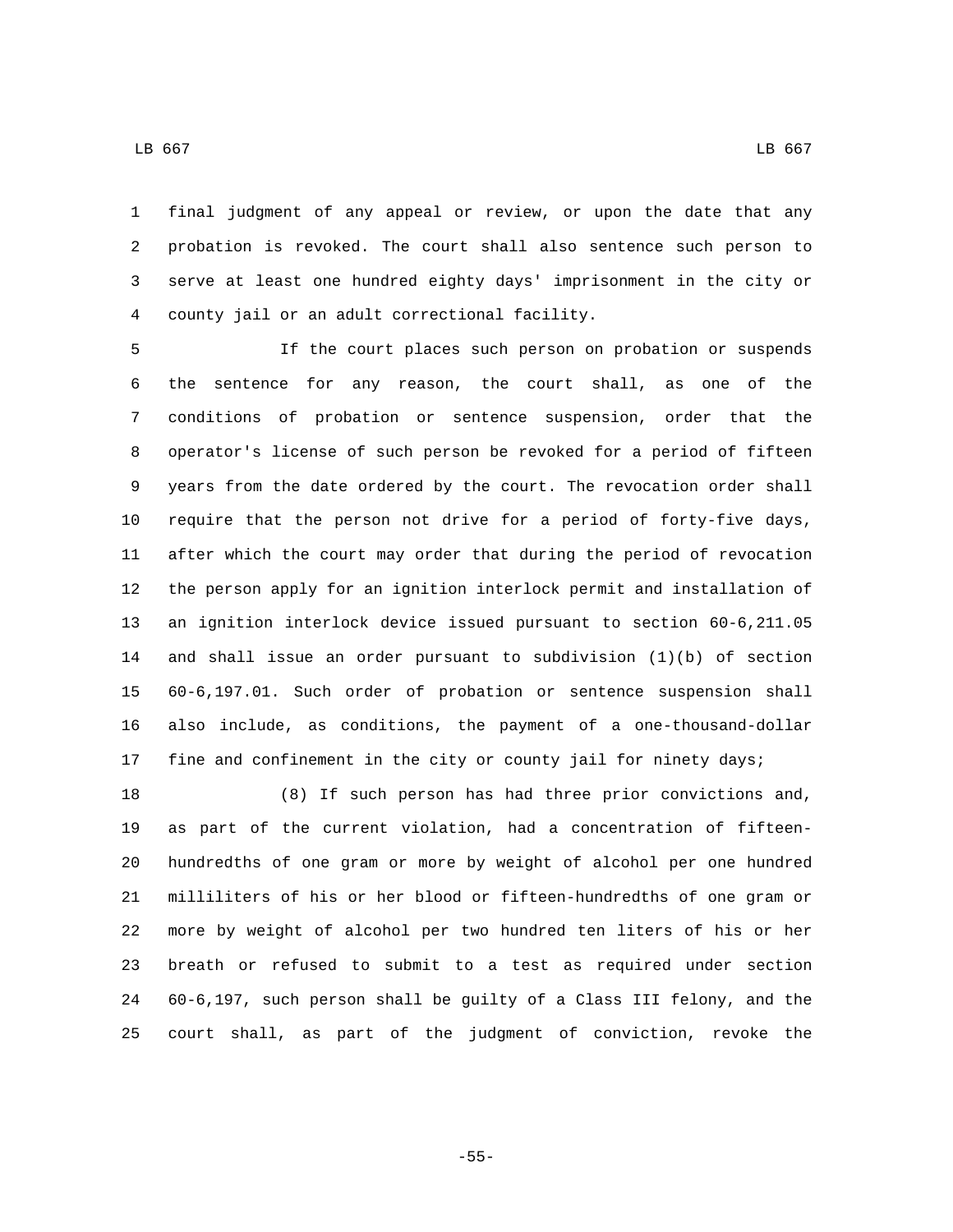operator's license of such person for a period of fifteen years from the date ordered by the court and shall issue an order pursuant to section 60-6,197.01. Such revocation and order shall be administered upon sentencing, upon final judgment of any appeal or review, or upon 5 the date that any probation is revoked.

 If the court places such person on probation or suspends the sentence for any reason, the court shall, as one of the conditions of probation or sentence suspension, order that the operator's license of such person be revoked for a period of fifteen years from the date ordered by the court. The revocation order shall require that the person not drive for a period of forty-five days, after which the court may order that during the period of revocation the person apply for an ignition interlock permit and installation of an ignition interlock device issued pursuant to section 60-6,211.05 and shall issue an order pursuant to subdivision (1)(b) of section 60-6,197.01. Such order of probation or sentence suspension shall also include, as conditions, the payment of a one-thousand-dollar fine and confinement in the city or county jail for one hundred 19 twenty days;

 (9) Except as provided in subdivision (10) of this section, if such person has had four or more prior convictions, such person shall be guilty of a Class III felony, and the court shall, as part of the judgment of conviction, order that the operator's license of such person be revoked for a period of fifteen years from the date ordered by the court and shall issue an order pursuant to section

 $\,$  LB 667  $\,$  LB 667  $\,$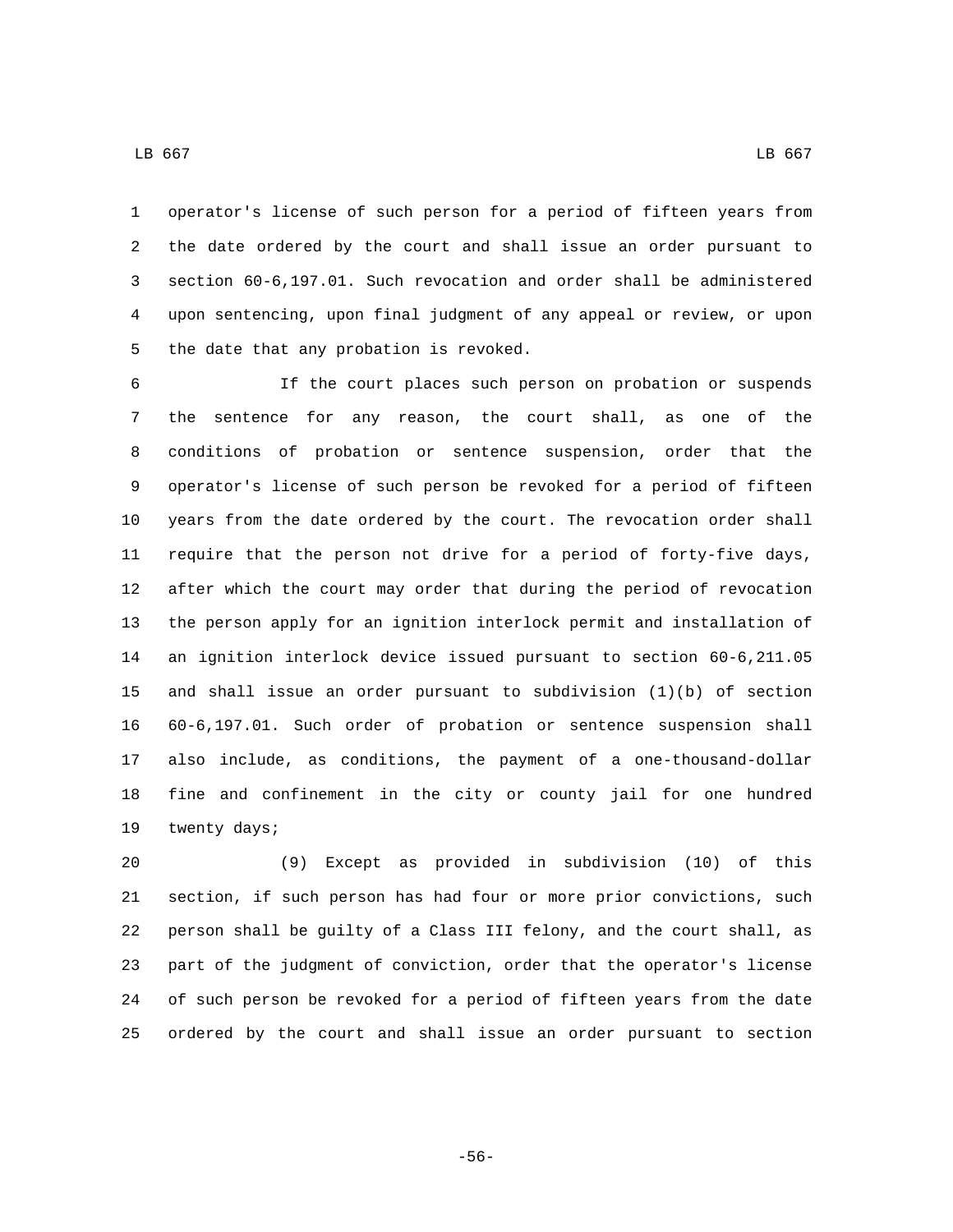60-6,197.01. Such orders shall be administered upon sentencing, upon final judgment of any appeal or review, or upon the date that any 3 probation is revoked.

 If the court places such person on probation or suspends the sentence for any reason, the court shall, as one of the conditions of probation or sentence suspension, order that the operator's license of such person be revoked for a period of fifteen years from the date ordered by the court. The revocation order shall require that the person not drive for a period of forty-five days, after which the court may order that during the period of revocation the person apply for an ignition interlock permit and installation of an ignition interlock device issued pursuant to section 60-6,211.05 and shall issue an order pursuant to subdivision (1)(b) of section 60-6,197.01. Such order of probation or sentence suspension shall also include, as conditions, the payment of a one-thousand-dollar fine and confinement in the city or county jail for one hundred 17 eighty days; and

 (10) If such person has had four or more prior convictions and, as part of the current violation, had a concentration of fifteen-hundredths of one gram or more by weight of alcohol per one hundred milliliters of his or her blood or fifteen- hundredths of one gram or more by weight of alcohol per two hundred ten liters of his or her breath or refused to submit to a test as required under section 60-6,197, such person shall be guilty of a Class II felony and the court shall, as part of the judgment of

-57-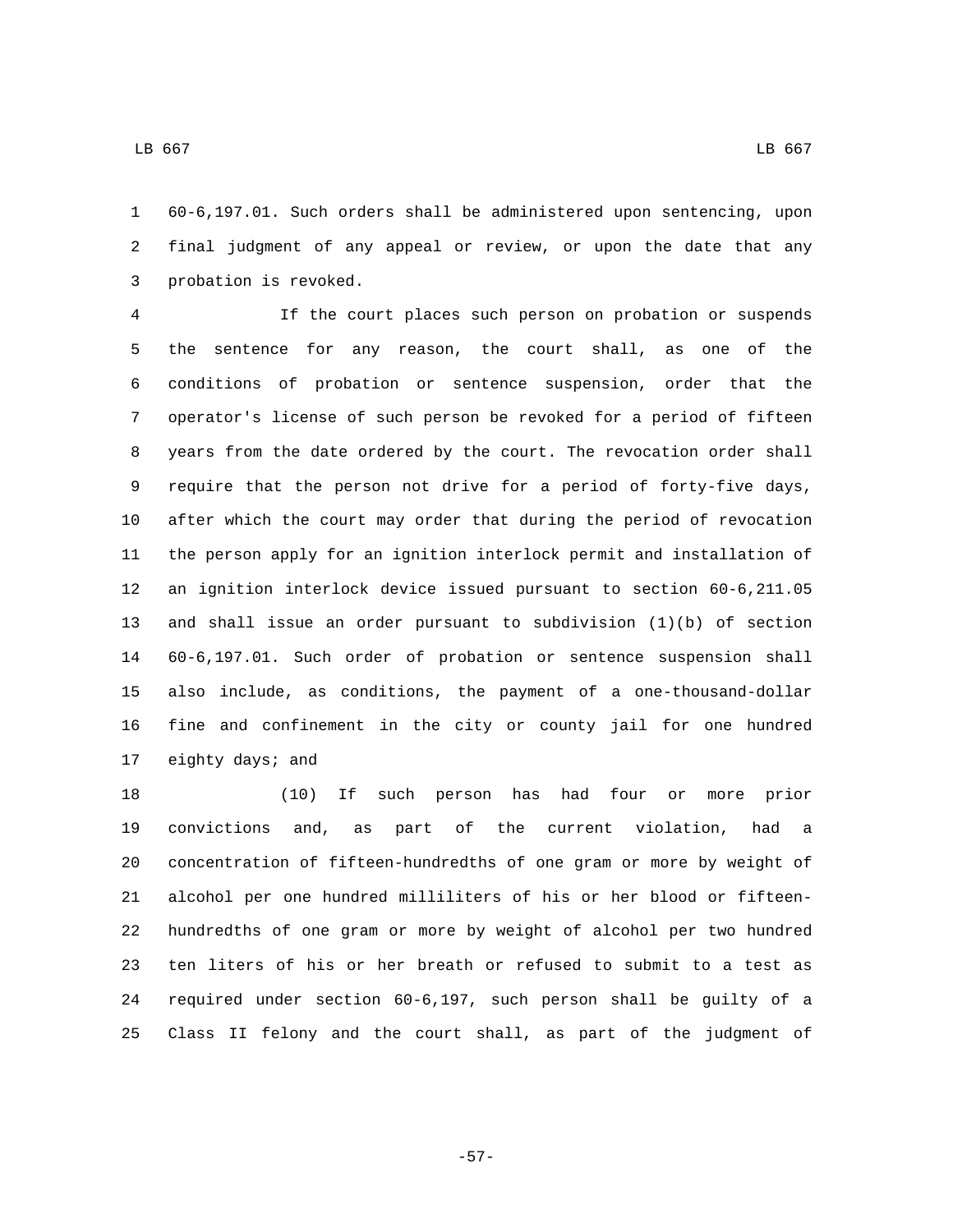conviction, revoke the operator's license of such person for a period of fifteen years from the date ordered by the court and shall issue an order pursuant to section 60-6,197.01. Such revocation and order shall be administered upon sentencing, upon final judgment of any appeal or review, or upon the date that any probation is revoked.

 If the court places such person on probation or suspends the sentence for any reason, the court shall, as one of the conditions of probation or sentence suspension, order that the operator's license of such person be revoked for a period of fifteen years from the date ordered by the court. The revocation order shall require that the person not drive for a period of forty-five days, after which the court may order that during the period of revocation the person apply for an ignition interlock permit and installation of an ignition interlock device issued pursuant to section 60-6,211.05 and shall issue an order pursuant to subdivision (1)(b) of section 60-6,197.01. Such order of probation or sentence suspension shall also include, as conditions, the payment of a one-thousand-dollar fine and confinement in the city or county jail for one hundred 19 eighty days.

 Sec. 33. Section 60-6,197.09, Reissue Revised Statutes of 21 Nebraska, is amended to read:

 60-6,197.09 Notwithstanding the provisions of section 60-498.02 or 60-6,197.03, a person who commits a violation punishable under subdivision (3)(b) or (c) of section 28-306 or a violation of section 60-6,196, 60-6,197, or 60-6,198 while participating in

-58-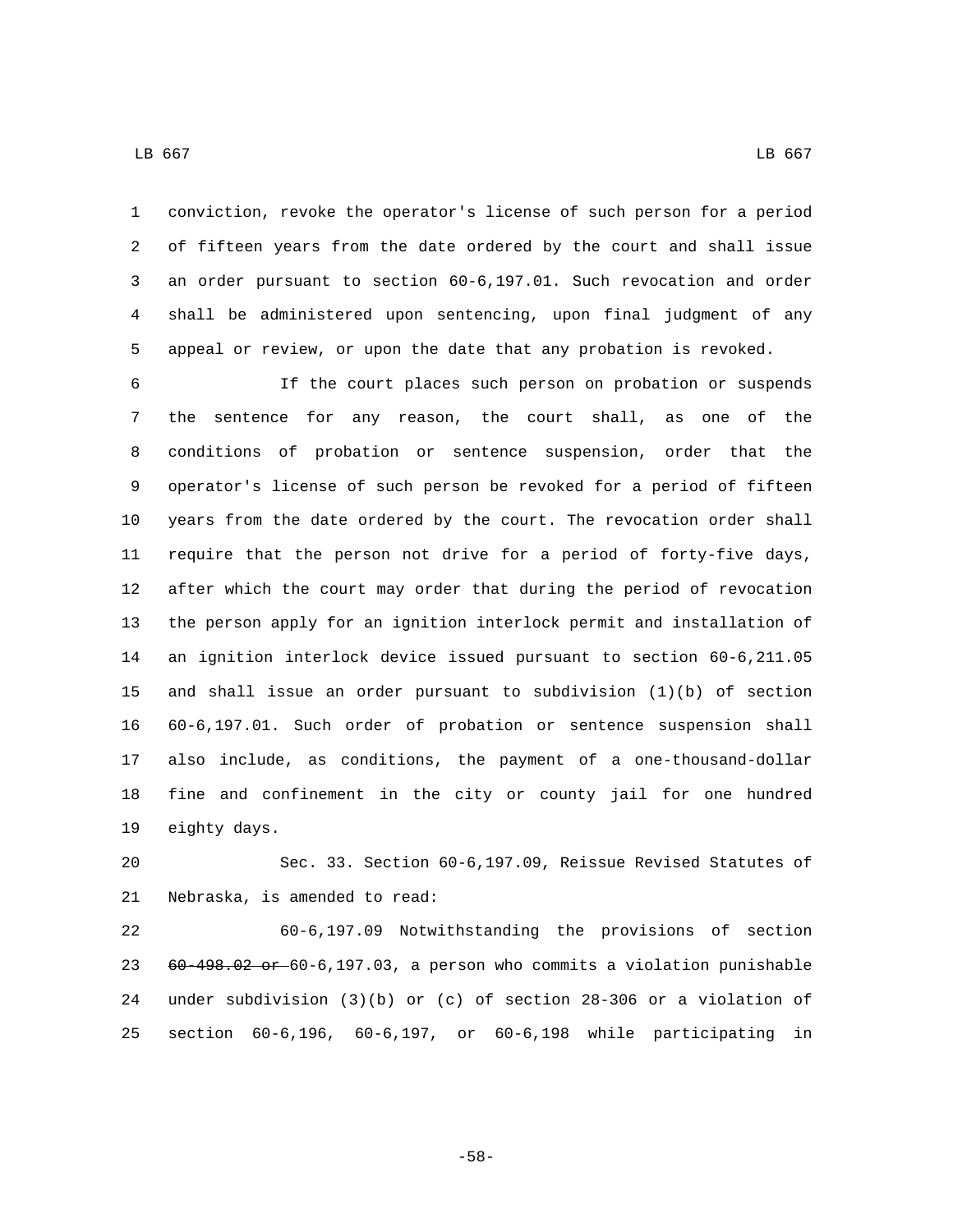criminal proceedings for a violation of section 60-6,196, 60-6,197, or 60-6,198, or a city or village ordinance enacted in accordance with section 60-6,196 or 60-6,197, or a law of another state if, at the time of the violation under the law of such other state, the offense for which the person was charged would have been a violation of section 60-6,197, shall not be eligible to receive a sentence of 7 probation, or a suspended sentence, or an employment driving permit 8 authorized under subsection (2) of section 60-498.02 for either 9 violation committed in this state.

 Sec. 34. Section 60-6,198, Reissue Revised Statutes of 11 Nebraska, is amended to read:

 60-6,198 (1) Any person who, while operating a motor vehicle in violation of section 60-6,196 or 60-6,197, proximately causes serious bodily injury to another person or an unborn child of a pregnant woman shall be guilty of a Class IIIA felony and the court shall, as part of the judgment of conviction, order the person not to drive any motor vehicle for any purpose for a period of at least sixty days and not more than fifteen years from the date ordered by the court and shall order that the operator's license of such person 20 be revoked for the same period.

 (2) For purposes of this section, serious bodily injury shall mean bodily injury which involves a substantial risk of death, a substantial risk of serious permanent disfigurement, or a temporary or protracted loss or impairment of the function of any part or organ 25 of the body.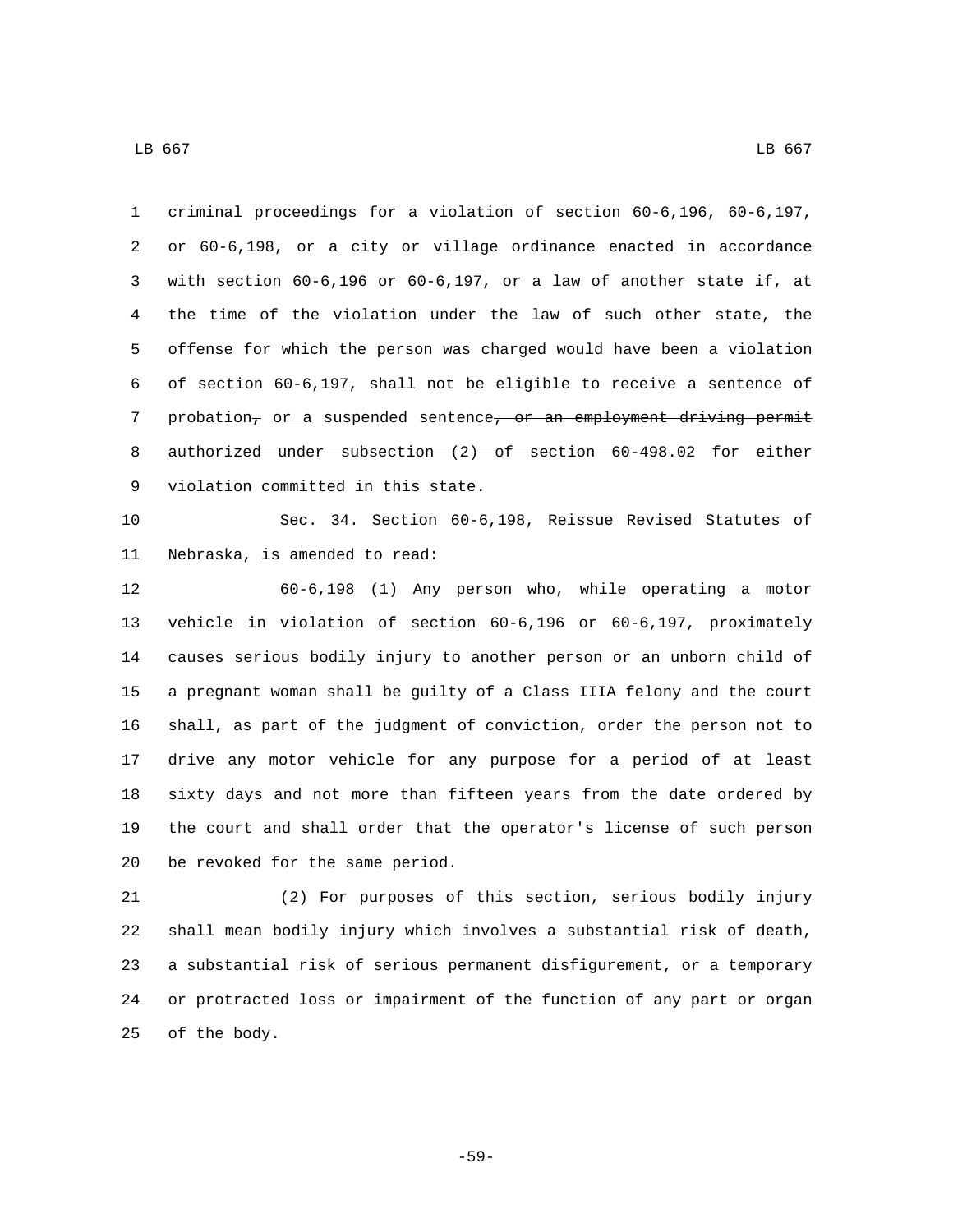| 1  | (3) For purposes of this section, unborn child shall have                   |
|----|-----------------------------------------------------------------------------|
| 2  | the same meaning as in section 28-396.                                      |
| 3  | (4) The crime defined in this section shall be treated as                   |
| 4  | a separate and distinct offense from any other offense arising out of       |
| 5  | acts alleged to have been committed while the person was in violation       |
| 6  | of this section. A sentence imposed under this section shall be             |
| 7  | consecutive to any other sentence imposed.                                  |
| 8  | Sec. 35. Section 60-6, 211.04, Reissue Revised Statutes of                  |
| 9  | Nebraska, is amended to read:                                               |
| 10 | 60-6,211.04 Sections 60-6,211.01 to 60-6,211.03 shall not                   |
| 11 | operate to prevent any person, regardless of age, from being                |
| 12 | prosecuted or having any action taken for a violation of section            |
| 13 | 60-6,196 or 60-6,197 or having his or her operator's license revoked        |
| 14 | pursuant to sections 60-498.01 to 60-498.04 for a violation of              |
| 15 | section 60-6,196 or 60-6,197 or from being prosecuted or having any         |
| 16 | action taken under any other provision of law. If such person is            |
| 17 | believed to be under the influence of alcoholic liquor pursuant to          |
| 18 | section 60-6,196 or 60-6,197, sections 60-6,211.01 to 60-6,211.03           |
| 19 | shall not operate to prevent prosecution of such person for a               |
| 20 | violation<br>of<br>section $60-6,196$<br>or 60-6,197 even<br>if<br>sections |
| 21 | 60-6, 211.01 to 60-6, 211.03 apply.                                         |
| 22 | Sec. 36. Section 60-6, 211.05, Reissue Revised Statutes of                  |
| 23 | Nebraska, is amended to read:                                               |
| 24 | $60-6, 211.05$ (1)(a) If an order is granted under section                  |
| 25 | 60-6,196 or 60-6,197, as such sections existed prior to July 16,            |

-60-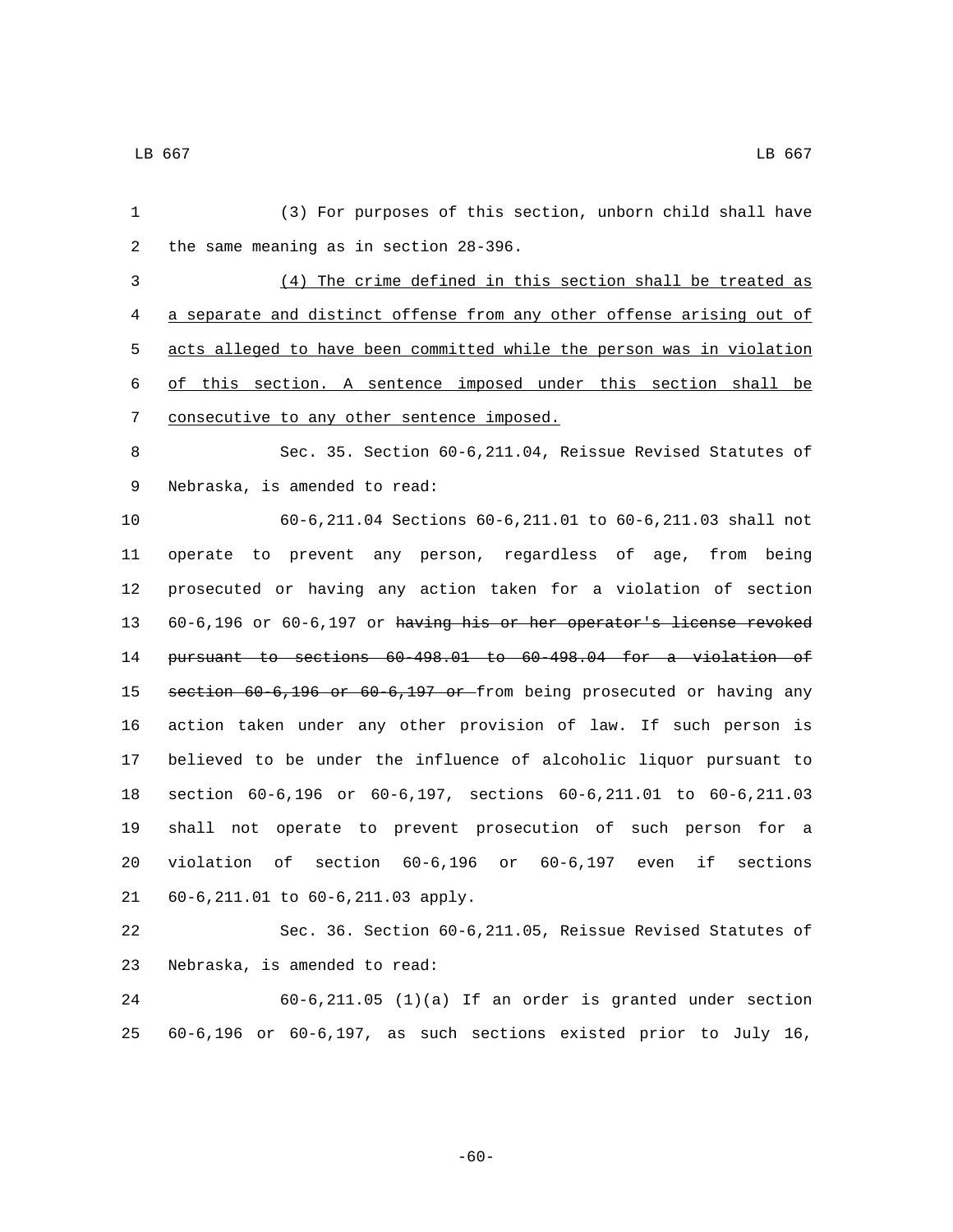2004, or section 60-6,196 or 60-6,197 and sections 60-6,197.02 and 2 60-6,197.03, as such sections existed on or after July 16, 2004,  $p$  section 29-901, the court may order that the defendant install an ignition interlock device of a type approved by the Director of Motor Vehicles on each motor vehicle operated by the defendant during the period of probation or as a condition of bail. Upon sufficient evidence of installation, the defendant may apply to the director for an ignition interlock permit pursuant to section 60-4,118.06. The device shall, without tampering or the intervention of another person, prevent the defendant from operating the motor vehicle when the defendant has an alcohol concentration greater than three- hundredths of one gram or more by weight of alcohol per one hundred milliliters of his or her blood or three-hundredths of one gram or more by weight of alcohol per two hundred ten liters of his or her breath. The Department of Motor Vehicles shall issue an ignition interlock permit to the defendant only upon sufficient proof that a defendant has installed an ignition interlock device on any motor vehicle that the defendant will operate during his or her release.

 (b) If the court orders an ignition interlock permit and installation of an ignition interlock device as part of the judgment 21 of conviction or as a condition of bail pursuant to section  $60-6,197.03$  or 29-901, respectively, the device shall be of a type approved by the director and shall be installed on each motor vehicle operated by the defendant. The device shall, without tampering or the intervention of another person, prevent the defendant from operating

-61-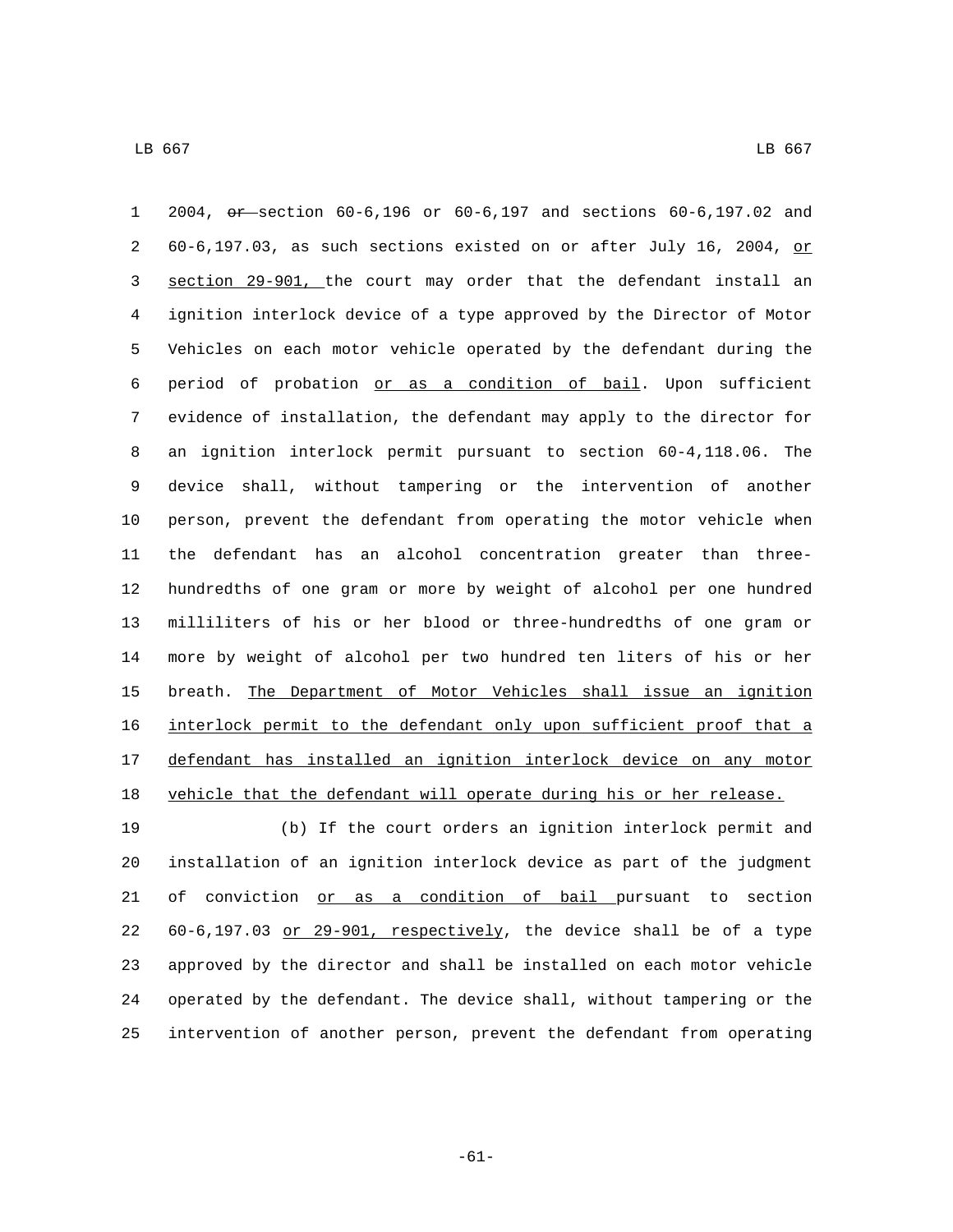the motor vehicle when the defendant has an alcohol concentration greater than three-hundredths of one gram or more by weight of alcohol per one hundred milliliters of his or her blood or three- hundredths of one gram or more by weight of alcohol per two hundred 5 ten liters of his or her breath.

 (2) If the court orders installation of an ignition interlock device and issuance of an ignition interlock permit pursuant to subsection (1) of this section, the court may also order the use of a continuous alcohol monitoring device and abstention from alcohol use at all times. The device shall, without tampering or the intervention of another person, test and record the alcohol consumption level of the defendant on a periodic basis and transmit 13 such information to probation authorities.

14 (3) Any order issued by the court pursuant to this section shall not take effect until the defendant is eligible to operate a motor vehicle pursuant to subsection (3) of section 60-498.02.17

 $(4)(a)$   $(3)(a)$  If the court orders an ignition interlock device or the Board of Pardons orders an ignition interlock device under section 83-1,127.02, the court or the Board of Pardons shall order the defendant to apply for an ignition interlock permit as provided in section 60-4,118.06 which indicates that the defendant is only allowed to operate a motor vehicle equipped with an ignition 24 interlock device.

(b) Such court order shall remain in effect for a period

-62-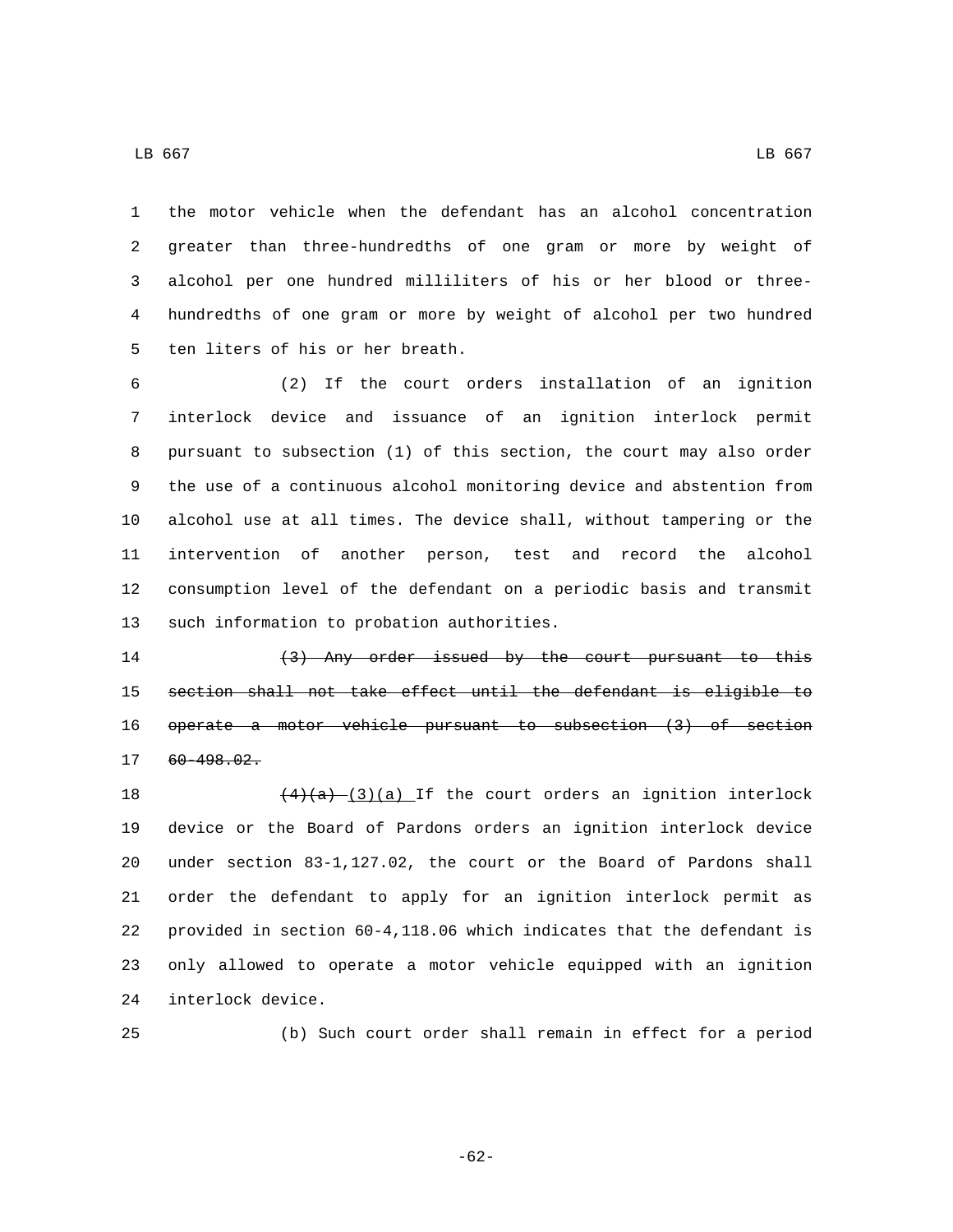of time as determined by the court not to exceed the maximum term of revocation which the court could have imposed according to the nature of the violation and shall allow operation of an ignition-interlock- equipped motor vehicle only to and from the defendant's residence, the defendant's place of employment, the defendant's school, an alcohol treatment program, or an ignition interlock service facility. (c) Such Board of Pardons order shall remain in effect for a period of time not to exceed any period of revocation the applicant is subject to at the time the application for a reprieve is

10 made.

11 (5) A person who tampers with or circumvents an ignition interlock device installed under a court order while the order is in 13 effect, who operates a motor vehicle which is not equipped with an ignition interlock device in violation of a court order made pursuant 15 to this section, or who otherwise operates a motor vehicle equipped with an ignition interlock device in violation of the requirements of 17 the court order under which the device was installed shall be guilty 18 of a Class II misdemeanor.

 $(6)$   $(4)$  Any person restricted to operating a motor vehicle equipped with an ignition interlock device, pursuant to a Board of Pardons order, who operates upon the highways of this state a motor vehicle without such device or if the device has been disabled, bypassed, or altered in any way, shall be punished as provided in subsection (3) of section 83-1,127.02.

25  $(7)-(5)$  If a person ordered to use a continuous alcohol

-63-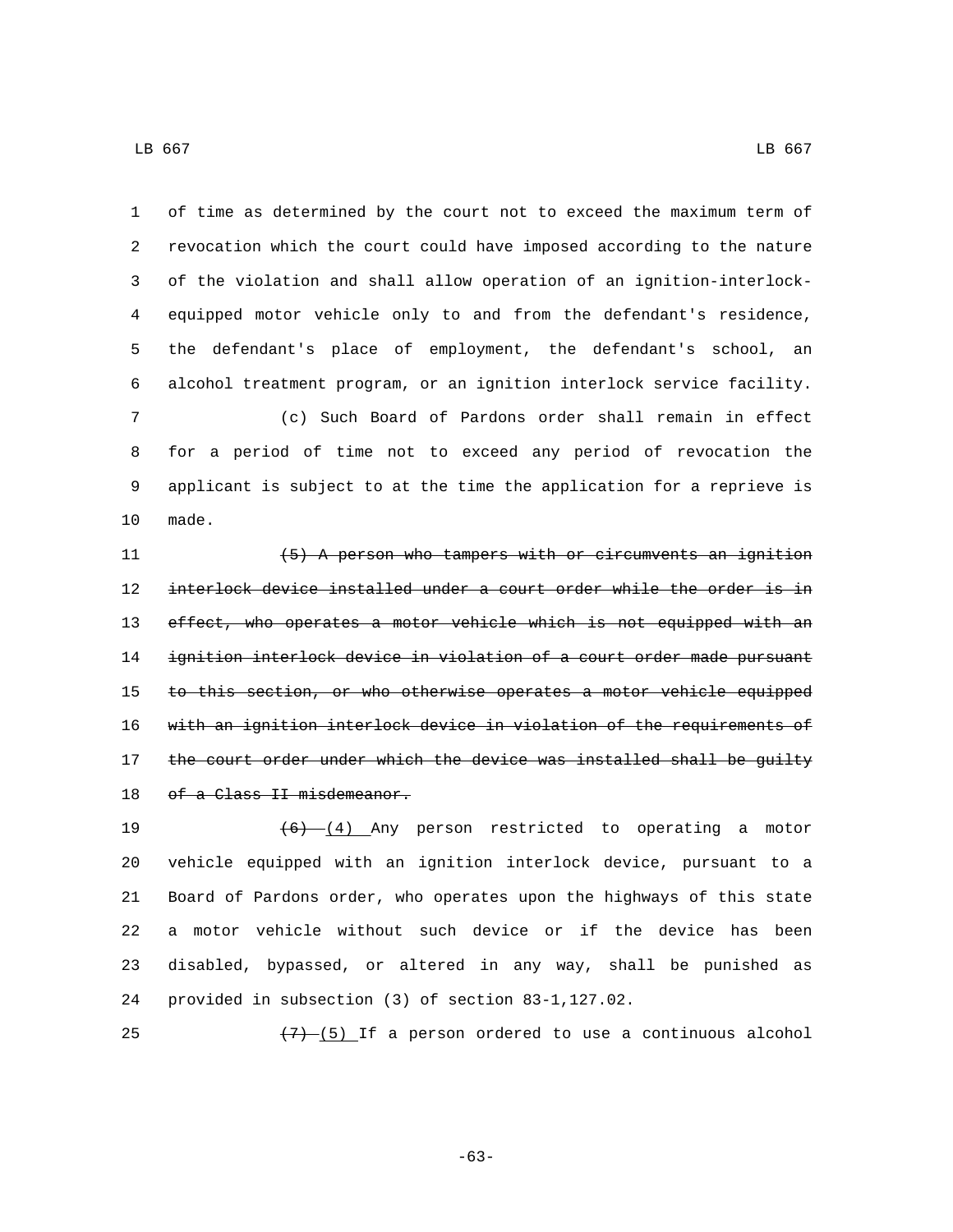monitoring device and abstain from alcohol use pursuant to a court order as provided in subsection (2) of this section violates the provisions of such court order by removing, tampering with, or otherwise bypassing the continuous alcohol monitoring device or by consuming alcohol while required to use such device, he or she shall have his or her ignition interlock permit revoked and be unable to apply for reinstatement for the duration of the revocation period 8 imposed by the court.

 $(8)$  (6) The director shall adopt and promulgate rules and regulations regarding the approval of ignition interlock devices, the means of installing ignition interlock devices, and the means of administering the ignition interlock permit program.

 $(9)$   $(7)(a)$  The costs incurred in order to comply with the ignition interlock requirements of this section shall be paid by the person complying with an order for an ignition interlock permit and 16 installation of an ignition interlock device. unless

 (b) Such costs shall not be imposed if the court or the Board of Pardons has determined the person to be incapable of paying for the cost of installation, removal, or maintenance of the ignition interlock device in accordance with this subsection. This subdivision shall not apply when an ignition interlock device is ordered pursuant 22 to section 29-901.

23 (10)(a) (8)(a) An ignition interlock service facility shall notify the appropriate district probation office, if the order is made pursuant to subdivision (1)(a) of this section, or notify the

-64-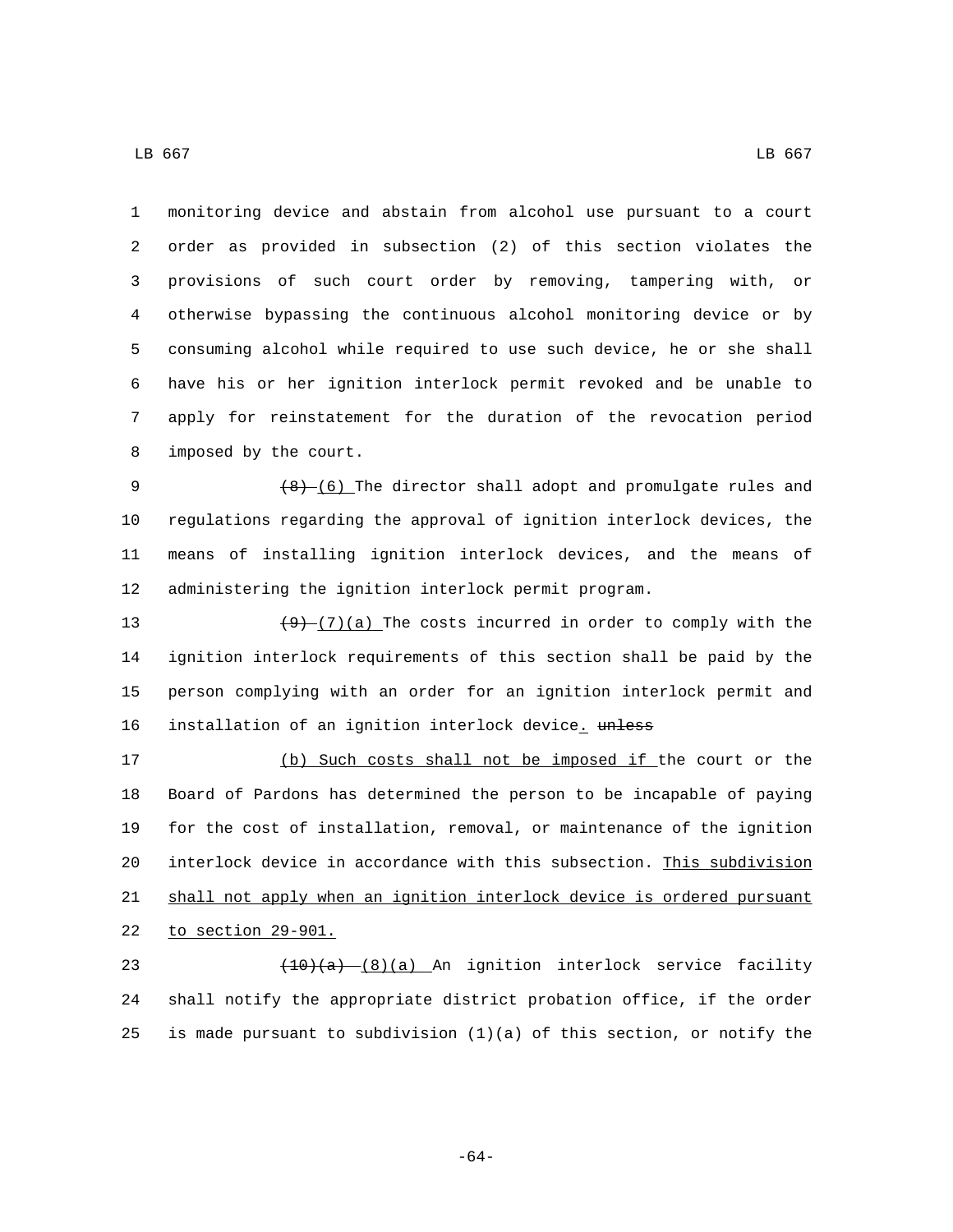appropriate court if the order is made pursuant to subdivision (1)(b) of this section, of any evidence of tampering with or circumvention of an ignition interlock device, or any attempts to do so, when the 4 facility becomes aware of such evidence.

 (b) If a district probation office receives evidence of tampering with or circumvention of an ignition interlock device, or any attempts to do so, from an ignition interlock service facility, the district probation office shall notify the appropriate court of such violation. The court shall immediately schedule an evidentiary hearing to be held within fourteen days after receiving such evidence, either from the district probation office or an ignition interlock service facility, and the court shall cause notice of the hearing to be given to the person operating a motor vehicle pursuant to an order under subsection (1) of this section. If the person who is the subject of such evidence does not appear at the hearing and show cause why the order made pursuant to subsection (1) of this section should remain in effect, the court shall rescind the original order. Nothing in this subsection shall apply to an order made by the 19 Board of Pardons pursuant to section 83-1,127.02.

 (11) Notwithstanding any other provision of law, the costs associated with the installation, maintenance, and removal of a court-ordered ignition interlock device by the Office of Probation Administration shall not be construed so as to create an order of probation when an order for the installation of an ignition interlock device and ignition interlock permit was made pursuant to subdivision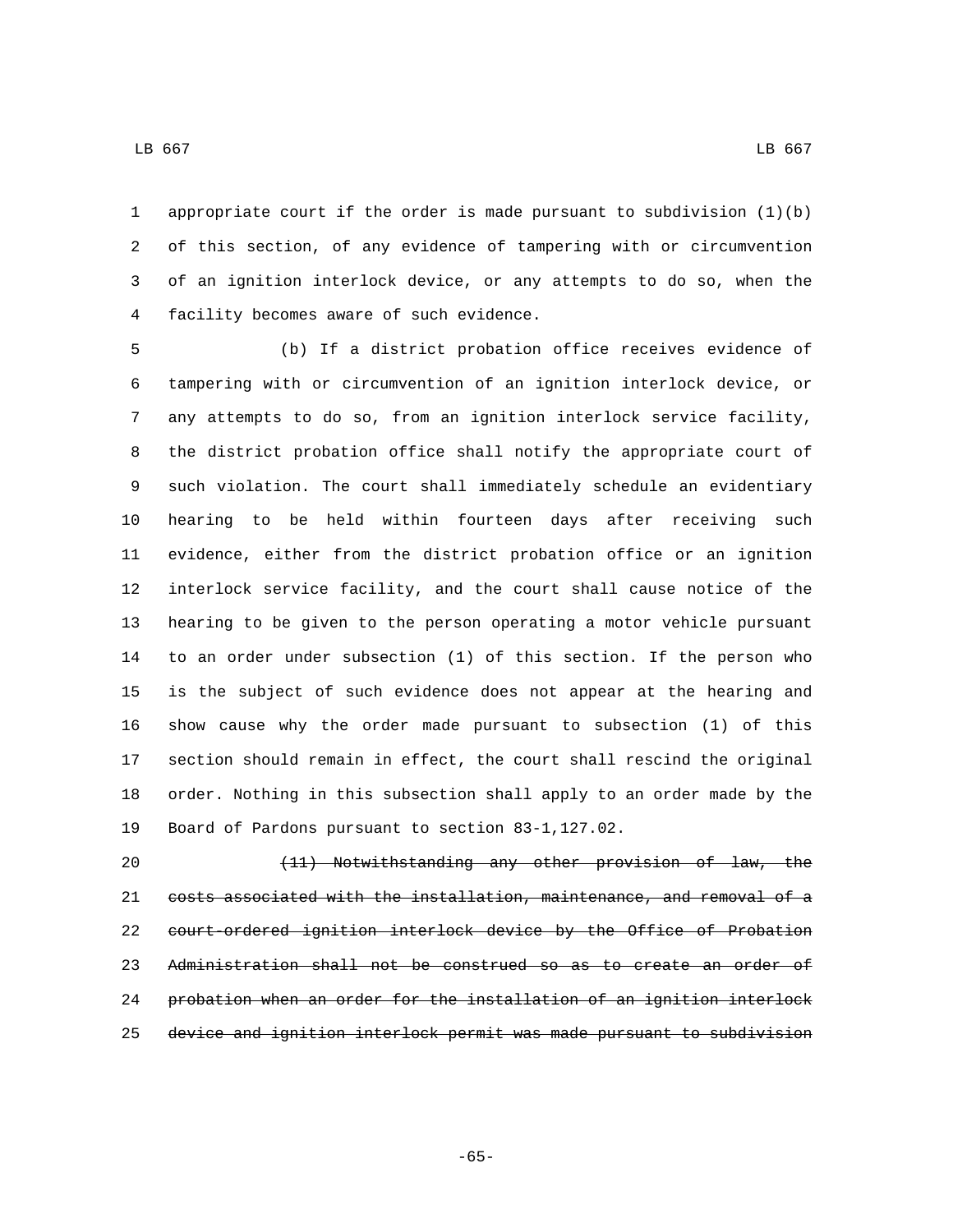| 1  | $(1)(b)$ of this section as part of a conviction.                                    |
|----|--------------------------------------------------------------------------------------|
| 2  | (9) Notwithstanding any other provision of law, an order                             |
| 3  | for the installation of an ignition interlock device and ignition                    |
| 4  | interlock permit made pursuant to subdivision (1)(b) of this section                 |
| 5  | as part of a conviction, as well as the administration of such order                 |
| 6  | by the Office of Probation Administration for the installation,                      |
| 7  | maintenance, and removal of such device, as applicable, shall not be                 |
| 8  | construed to create an order of probation when an order of probation                 |
| 9  | has not been issued.                                                                 |
| 10 | Sec. 37. Any person who tampers with or circumvents an                               |
| 11 | ignition interlock device installed under a court order while the                    |
| 12 | order is in effect, who operates a motor vehicle which is not                        |
| 13 | equipped with an ignition interlock device in violation of a court                   |
| 14 | order, or who otherwise operates a motor vehicle equipped with an                    |
| 15 | ignition interlock device in violation of the requirements of the                    |
| 16 | court order under which the device was installed shall be guilty of a                |
| 17 | Class I misdemeanor, except that such person shall be guilty of a                    |
| 18 | Class IV felony if his or her ignition interlock permit was granted                  |
| 19 | pursuant to subdivision $(4)$ , $(5)$ , $(6)$ , $(7)$ , $(8)$ , $(9)$ , or $(10)$ of |
| 20 | section 60-6, 197.03.                                                                |
| 21 | Sec. 38. Section 84-205, Reissue Revised Statutes of                                 |
| 22 | Nebraska, is amended to read:                                                        |
| 23 | 84-205 The duties of the Attorney General shall be:                                  |
| 24 | (1) To appear and defend actions and claims against the                              |
| 25 | state;                                                                               |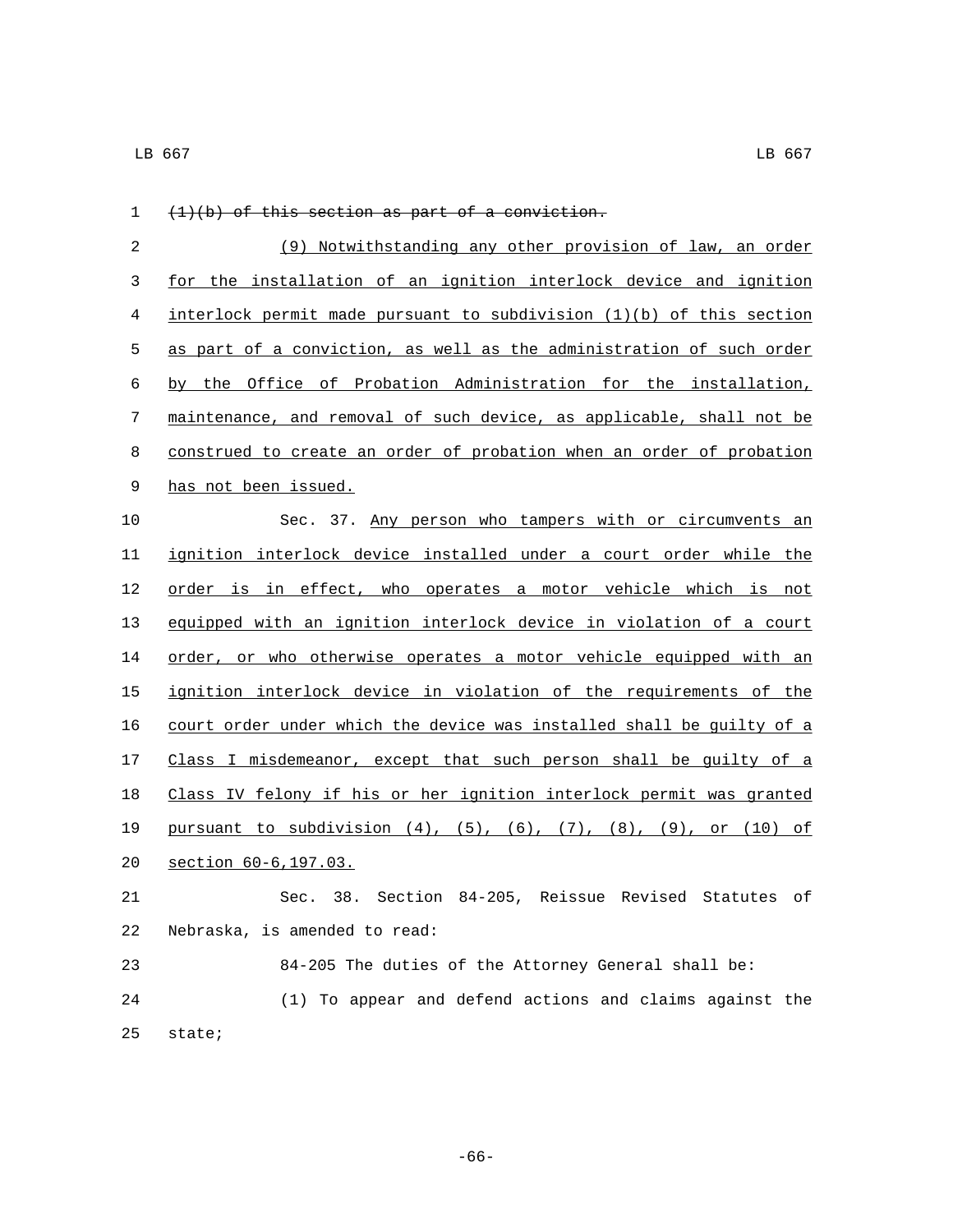(2) To investigate, commence, and prosecute any and all actions resulting from violations of sections 32-1401 to 32-1417;

 (3) To consult with and advise the county attorneys, when requested by them, in all criminal matters and in matters relating to the public revenue. He or she shall have authority to require aid and assistance of the county attorney in all matters pertaining to the duties of the Attorney General in the county of such county attorney and may, in any case brought to the Court of Appeals or Supreme Court from any county, demand and receive the assistance of the county 10 attorney from whose county such case is brought;

 (4) To give, when required, without fee, his or her opinion in writing upon all questions of law submitted to him or her by the Governor, head of any executive department, Secretary of State, State Treasurer, Auditor of Public Accounts, Board of Educational Lands and Funds, State Department of Education, Public 16 Service Commission, or Legislature;

 (5) At the request of the Governor, head of any executive department, Secretary of State, State Treasurer, Auditor of Public Accounts, Board of Educational Lands and Funds, State Department of Education, or Public Service Commission, to prosecute any official bond or any contract in which the state is interested which is deposited with any of them and to prosecute or defend for the state all civil or criminal actions and proceedings relating to any matter connected with any of such officers' departments if, after investigation, he or she is convinced there is sufficient legal merit

-67-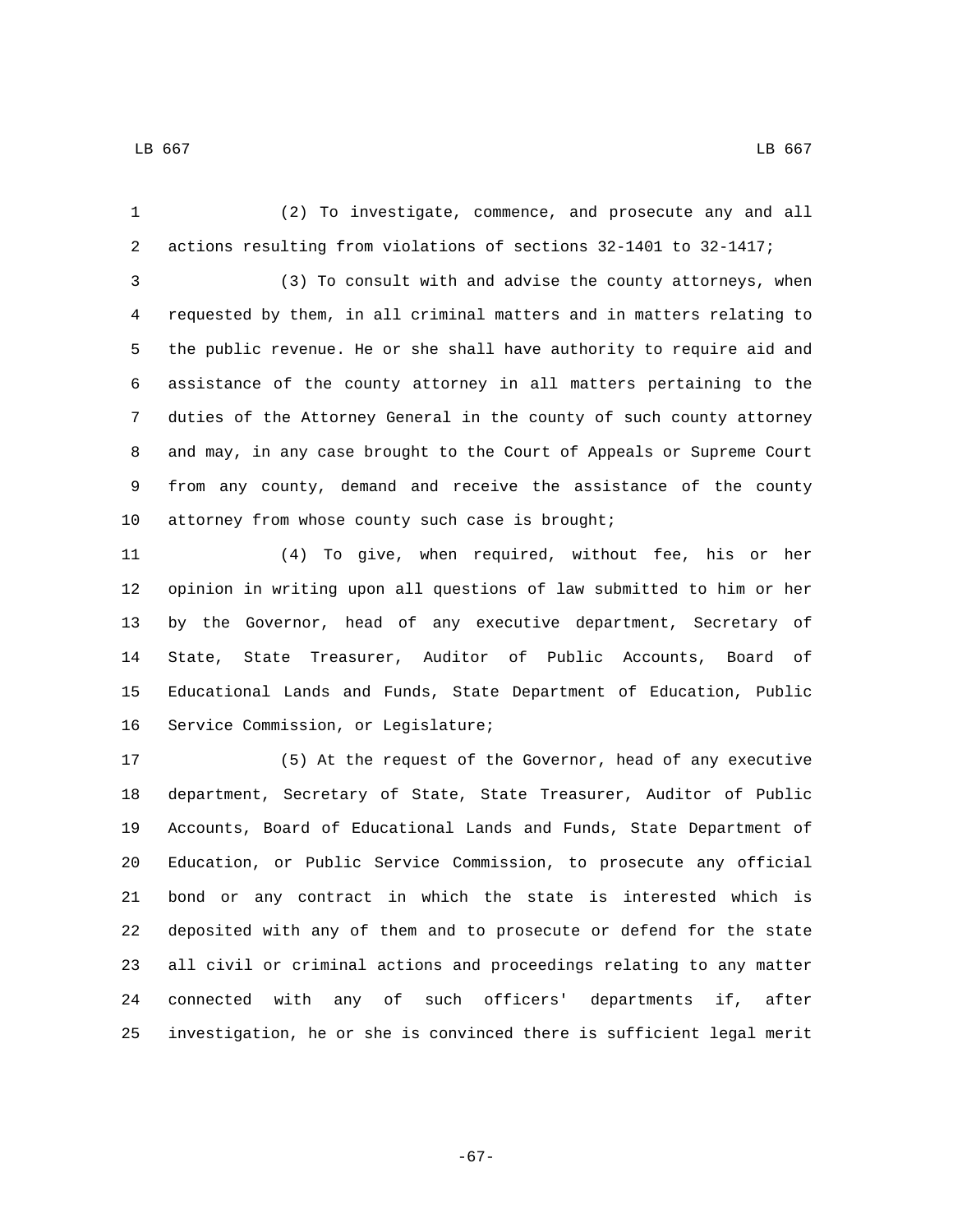to justify the proceeding. Such officers shall not pay or contract to pay from the funds of the state any money for special attorneys or counselors-at-law unless the employment of such special counsel is made upon the written authorization of the Governor or the Attorney 5 General;

 (6) To enforce the proper application of money appropriated by the Legislature to the various funds of the state and 8 prosecute breaches of trust in the administration of such funds;

 (7) To prepare, when requested by the Governor, Secretary of State, State Treasurer, or Auditor of Public Accounts or any other executive department, proper drafts for contracts, forms, or other writings which may be wanted for the use of the state and report to the Legislature, whenever requested, upon any business pertaining to 14 the duties of his or her office;

 (8) To pay all money received, belonging to the people of the state, immediately upon receipt thereof, into the state treasury; (9) To keep a record in proper books provided for that purpose at the expense of the state, a register of all actions and demands prosecuted or defended by him or her in behalf of the state and all proceedings had in relation thereto, and deliver the same to 21 his or her successor in office;

 (10) To appear for the state and prosecute and defend all civil or criminal actions and proceedings in the Court of Appeals or Supreme Court in which the state is interested or a party. When requested by the Governor or the Legislature, the Attorney General

-68-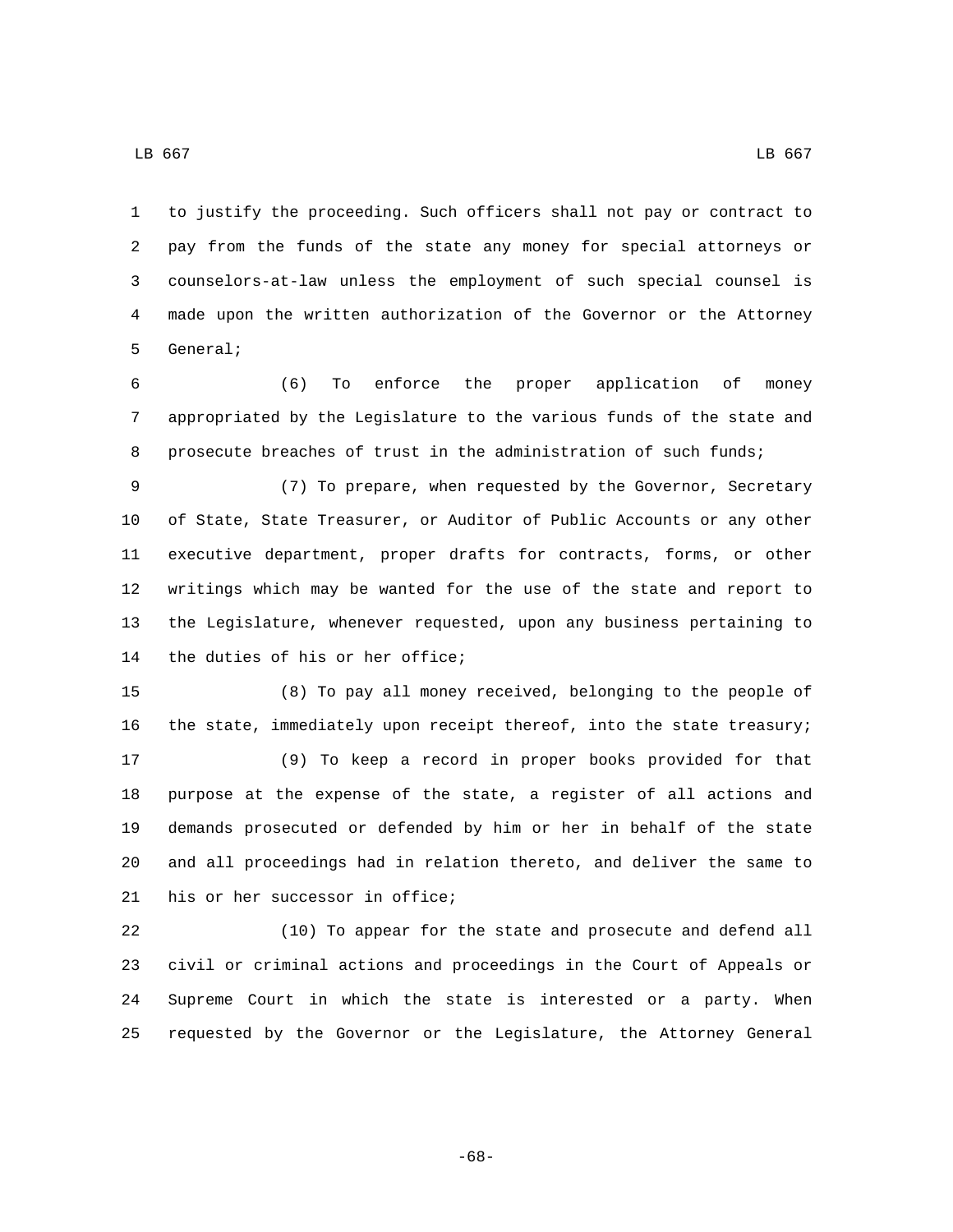shall appear for the state and prosecute or defend any action or conduct any investigation in which the state is interested or a party before any court, officer, board, tribunal, or commission;

 (11) To prepare and promulgate model rules of procedure appropriate for use by as many agencies as possible. The Attorney General shall add to, amend, or revise the model rules as necessary 7 for the proper guidance of agencies; and

8 (12) To include within the budget of the office 9 sufficient funding to assure oversight and representation of the State of Nebraska for district court appeals of administrative 11 <del>license revocation proceedings under section 60-498.04; and</del>

 $\left(\frac{13}{12}\right)$  To create a Child Protection Division to be staffed by at least three assistant attorneys general who each have five or more years of experience in the prosecution or defense of felonies or misdemeanors, including two years in the prosecution or defense of crimes against children. Upon the written request of a county attorney, the division shall provide consultation and advise and assist in the preparation of the trial of any case involving a crime against a child, including, but not limited to, the following 20 offenses:

 (a) Murder as defined in sections 28-303 and 28-304; (b) Manslaughter as defined in section 28-305; (c) Kidnapping as defined in section 28-313; (d) False imprisonment as defined in sections 28-314 and  $28-315;$ 

-69-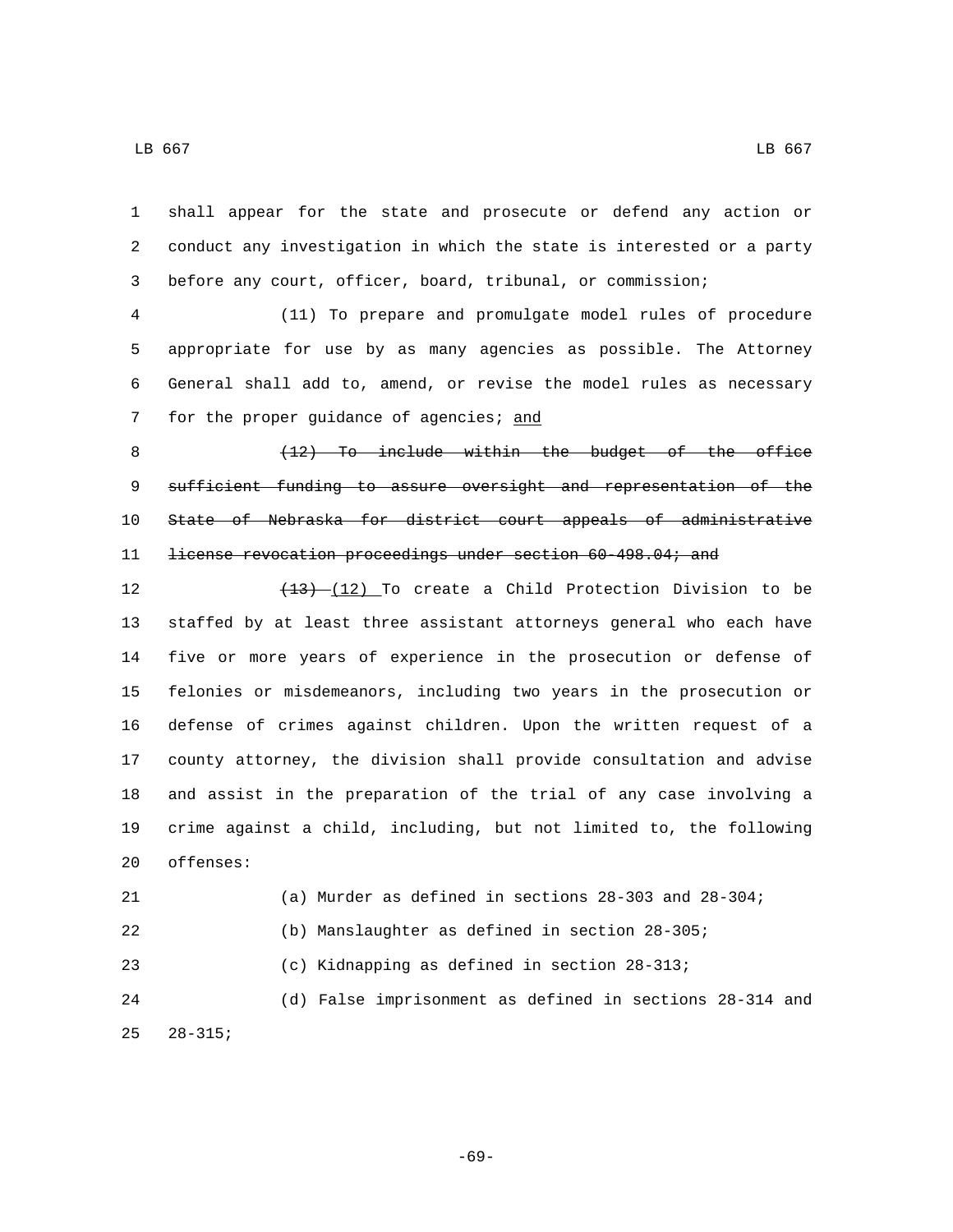(e) Child abuse as defined in section 28-707; (f) Pandering as defined in section 28-802; (g) Debauching a minor as defined in section 28-805; and (h) Offenses listed in sections 28-813, 28-813.01, and 28-1463.03.

 Any offense listed in subdivisions (a) through (h) of this subdivision shall include all inchoate offenses pursuant to the Nebraska Criminal Code and compounding a felony pursuant to section 28-301. Such crimes shall not include matters involving dependent and neglected children, infraction violations, custody, parenting time, visitation, or other access matters, or child support. If the county attorney declines in writing to prosecute a case involving a crime against a child because of an ethical consideration, including the presence or appearance of a conflict of interest, or for any other reason, the division shall, upon the receipt of a written request of the county attorney, the Department of Health and Human Services, the minor child, the parents of the minor child, or any other interested party, investigate the matter and either decline to prosecute the matter or initiate the appropriate criminal proceedings in a court of 20 proper jurisdiction.

 For purposes of this subdivision, child or children shall mean an individual or individuals sixteen years of age or younger.

 Sec. 39. Section 84-913.03, Reissue Revised Statutes of 24 Nebraska, is amended to read:

84-913.03 The hearing officer may conduct all or part of

-70-